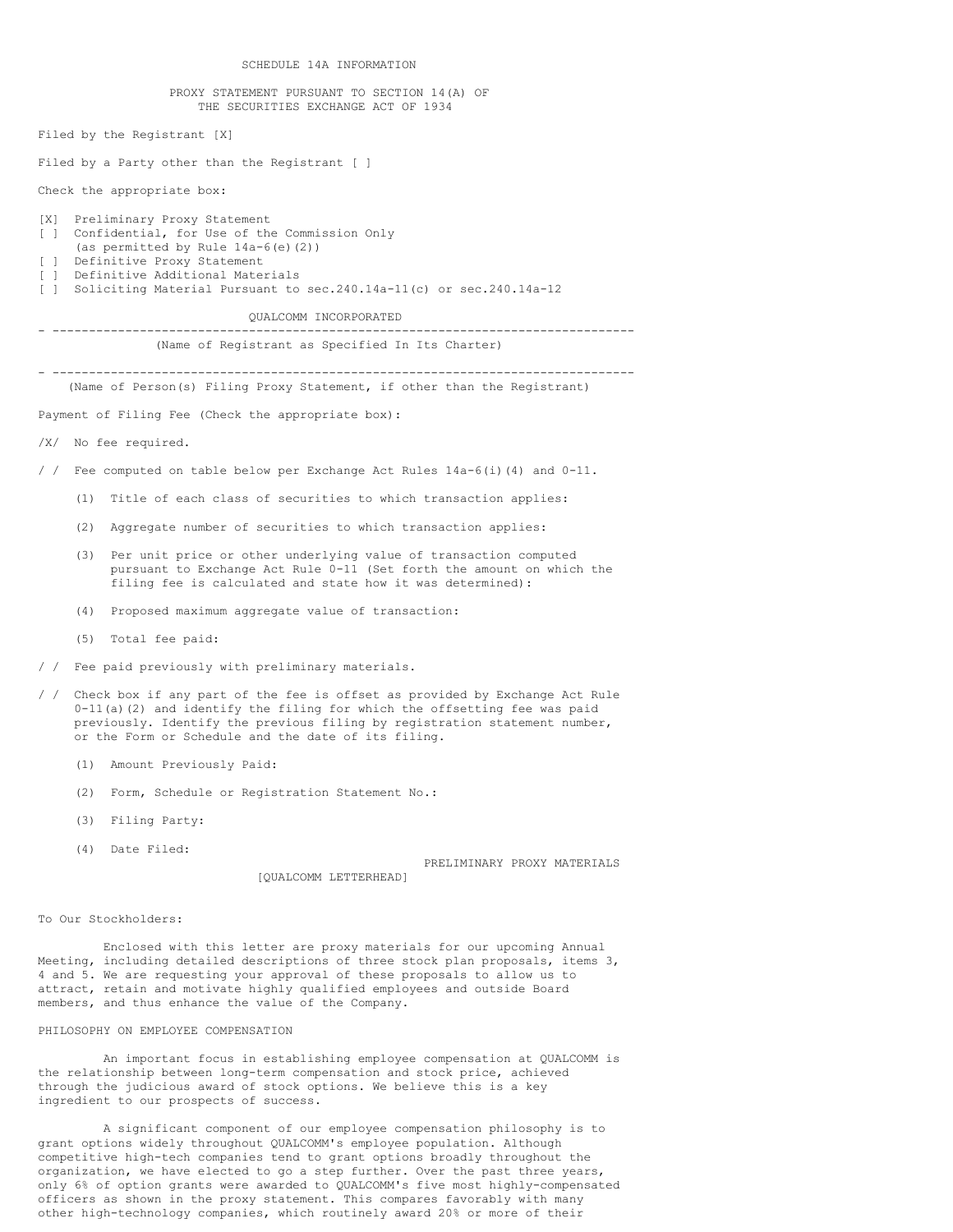options to their five most highly-compensated executives.

The Board and management continue to examine the benefits and costs of QUALCOMM's compensation philosophy. The Company periodically engages compensation attorneys and consultants who advise the Company on the most effective methods and levels of employee stock compensation. This is admittedly a difficult process with many factors that must be frequently revisited.

First, we must ensure we are able to continue to hire and retain qualified individuals to support the needs of a rapidly growing business. We are satisfied that our prior option granting practices have been a critical factor in our ability to hire and retain individuals whose collective contributions have greatly added to QUALCOMM's success. We have typically provided technical and professional employees with stock options upon hire and subsequently as performance warrants. At this time, virtually all (98%) of our technical and professional employees hold unvested stock options. We recognize these employees have portable skills and frequently have opportunities to

accept other employment, and we believe our broad and inclusive policy of granting stock options is a strong factor in our successful efforts to hire, retain, and motivate employees. We have been informed that our technical and professional employee turnover rate is less than half that of comparable high-tech companies. QUALCOMM has greatly benefitted from being better able to focus on the needs of our dynamic business instead of spending extra dollars to recruit, relocate, assimilate and train even more new employees.

Second, we must balance the costs of stock compensation against other benefits. The Company has established a 401(k) plan, but has not established an employee retirement pension program. We believe equity awards are the most attractive and cost-effective means to assist employees in planning for their long-term needs. Employee participation in the Company's Employee Stock Purchase Plan (ESPP) reaffirms this belief and vividly demonstrates our employees' faith in QUALCOMM and their willingness to work hard for its success. Over the past three years, participation in the ESPP has averaged approximately 65% of eligible employees.

Third, we must attempt to remain competitive with other companies' practices concerning stock plans, selecting those practices which are attractive to current and future employees while always aligning such practices with the long-term interests of stockholders. To these ends, you may recall that last year we recommended and you approved two important changes to the 1991 Stock Option Plan. The plan was amended to commit to our normal practice that (i) stock options are granted at no less than 100% of QUALCOMM's fair market value on the date of grant and (ii) options held by directors and corporate officers are never repriced downward in the event of a decrease in the stock price.

### PHILOSOPHY ON DIRECTOR COMPENSATION

The proposal in the proxy statement to amend the 1998 Non-Employee Directors' Stock Option Plan is merely one element in the Board's decision to change the total compensation package for our non-employee directors. Our compensation advisors provided us with studies and surveys from various consultants, public interest groups and academic sources regarding director compensation. These studies were all similar in their conclusion that non-employee director compensation should be tied primarily to the long-term performance of the Company's stock. The conclusion was that, as long-term stockholders, the decision-making process of the non-employee directors will likely be more strongly influenced by a desire to increase the long-term value of the company's stock.

Thus, with your approval, non-employee directors will be compensated as follows: each new non-employee director will be granted an initial one-time option for 20,000

shares which vests over five years and, following each annual meeting of stockholders, each continuing non-employee director will be granted an annual option for 10,000 shares which vests over five years. All non-employee directors will also receive a fee of \$1,000 for attending each Board or non-concurrent Board Committee meeting (\$500 if participation is by phone) and an annual fee of \$2,500 for serving as chair of each Board Committee (other than the Nominating Committee). By making these changes in non-employee director compensation, the Company will both reduce cash compensation to non-employee directors and align the non-employee directors' interests more closely to the interests of QUALCOMM's stockholders.

# SUMMARY

In closing, let me assure you that I and other members of management and the Board are very sensitive to the dilutive nature of stock options, as we are also substantial stockholders (as disclosed in the beneficial ownership table on page 20 of the proxy statement). We truly believe that approval of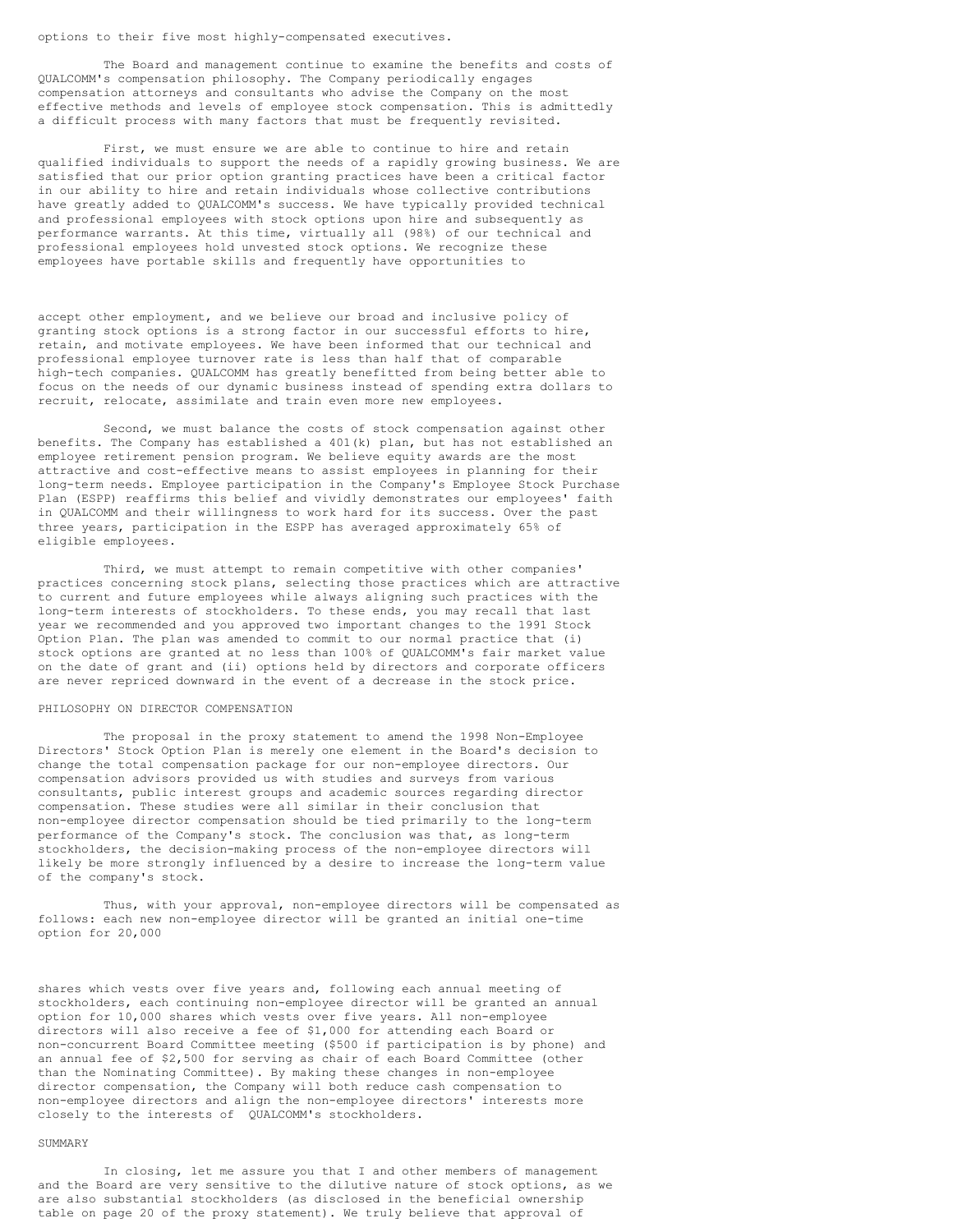these proposals will continue to enhance the value of QUALCOMM's stock. As illustrated in the Performance Graph on page 27 of the proxy, the Company's stock price increased approximately 29% during fiscal 1997 and approximately 715% over the last five complete fiscal years. The Board and management strongly support approval of the three compensation proposals (3, 4, and 5) to help ensure we continue on this successful path.

Sincerely,

Irwin M. Jacobs

Chairman and Chief Executive Officer

PRELIMINARY PROXY MATERIALS

LOGO 6455 LUSK BLVD. SAN DIEGO, CALIFORNIA 92121

NOTICE OF ANNUAL MEETING OF STOCKHOLDERS TO BE HELD ON FEBRUARY 10, 1998

TO THE STOCKHOLDERS OF QUALCOMM INCORPORATED:

NOTICE IS HEREBY GIVEN that the Annual Meeting of Stockholders of QUALCOMM Incorporated, a Delaware corporation (the "Company"), will be held at 6455 Lusk Blvd., San Diego, California 92121, on Tuesday, February 10, 1998 at 9:00 a.m. local time for the following purposes:

- 1. To elect four Class I directors to hold office until the 2001 Annual Meeting of Stockholders.
- 2. To approve an amendment to the Company's Restated Certificate of Incorporation to increase the number of shares of Common Stock authorized for issuance from 150,000,000 to 300,000,000 shares.
- 3. To approve the Company's 1991 Stock Option Plan, as amended, to increase the aggregate number of shares of Common Stock authorized for issuance under such plan by 5,000,000 shares.
- 4. To approve the Company's 1991 Employee Stock Purchase Plan, as amended, to increase the aggregate number of shares of Common Stock authorized for issuance under such plan by 2,200,000 shares.
- 5. To approve the Company's 1998 Non-Employee Directors' Stock Option Plan as an amendment and restatement of the Company's existing Non-Employee Directors' Stock Option Plan and to authorize an additional 470,000 shares of Common Stock for issuance under such plan.
- 6. To ratify the selection of Price Waterhouse LLP as the Company's independent accountants for the Company's fiscal year ending September 27, 1998.
- 7. To transact such other business as may properly come before the meeting or any adjournment or postponement thereof.

The foregoing items of business are more fully described in the Proxy Statement accompanying this Notice.

The Board of Directors has fixed the close of business on December 18, 1997 as the record date for the determination of stockholders entitled to notice of and to vote at this Annual Meeting and at any adjournment or postponement thereof.

By Order of the Board of Directors

LOGO Irwin Mark Jacobs Chairman of the Board San Diego, California and Chief Executive Officer

December 29, 1997

ALL STOCKHOLDERS ARE CORDIALLY INVITED TO ATTEND THE MEETING IN PERSON. WHETHER OR NOT YOU EXPECT TO ATTEND THE MEETING, PLEASE COMPLETE, DATE, SIGN AND RETURN THE ENCLOSED PROXY AS PROMPTLY AS POSSIBLE IN ORDER TO ENSURE YOUR REPRESENTATION AT THE MEETING. A RETURN ENVELOPE (WHICH IS POSTAGE PREPAID IF MAILED IN THE UNITED STATES) IS ENCLOSED FOR THAT PURPOSE. EVEN IF YOU HAVE GIVEN YOUR PROXY, YOU MAY STILL VOTE IN PERSON IF YOU ATTEND THE MEETING. PLEASE NOTE, HOWEVER, THAT IF YOUR SHARES ARE HELD OF RECORD BY A BROKER, BANK OR OTHER NOMINEE AND YOU WISH TO VOTE AT THE MEETING, YOU MUST OBTAIN FROM THE RECORD HOLDER A PROXY ISSUED IN YOUR NAME.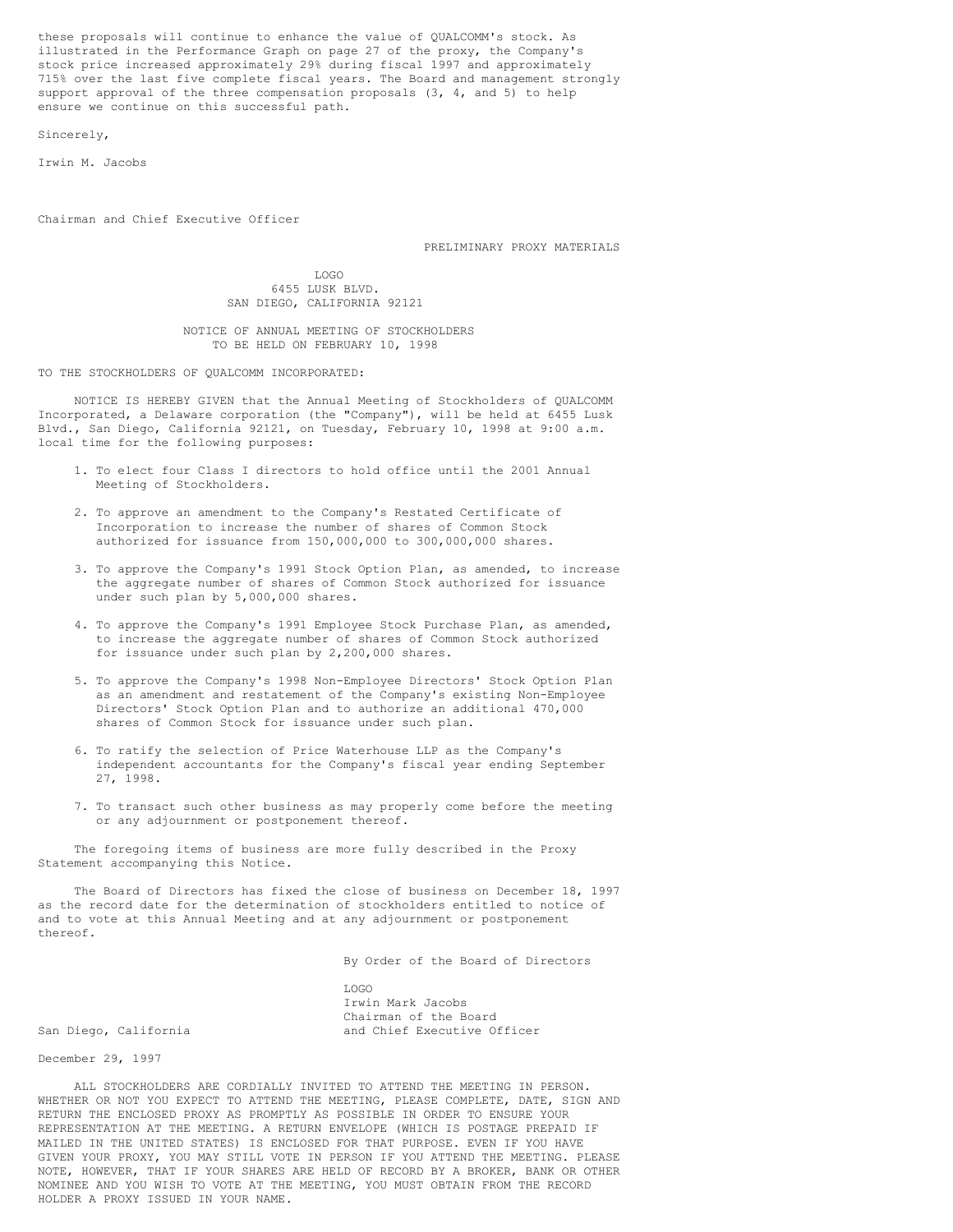## QUALCOMM INCORPORATED 6455 LUSK BLVD. SAN DIEGO, CALIFORNIA 92121

#### PROXY STATEMENT

# INFORMATION CONCERNING SOLICITATION AND VOTING

#### GENERAL

The enclosed proxy is solicited on behalf of the Board of Directors of QUALCOMM Incorporated, a Delaware corporation (the "Company"), for use at the Annual Meeting of Stockholders to be held on Tuesday, February 10, 1998, at 9:00 a.m. local time (the "Annual Meeting"), or at any adjournment or postponement thereof, for the purposes set forth herein and in the accompanying Notice of Annual Meeting. The Annual Meeting will be held at the Company's principal executive offices, 6455 Lusk Blvd., San Diego, California 92121. The Company intends to mail this proxy statement and accompanying proxy card on or about December 29, 1997 to all stockholders entitled to vote at the Annual Meeting.

#### SOLICITATION

The Company will bear the entire cost of solicitation of proxies including preparation, assembly, printing and mailing of this proxy statement, the proxy and any additional information furnished to stockholders. Copies of solicitation materials will be furnished to banks, brokerage houses, fiduciaries and custodians holding in their names shares of Common Stock beneficially owned by others to forward to such beneficial owners. The Company may reimburse persons representing beneficial owners of Common Stock for their costs of forwarding solicitation materials to such beneficial owners. Original solicitation of proxies by mail may be supplemented by telephone, telegram or personal solicitation by directors, officers or other regular employees of the Company or, at the Company's request, D.F. King & Co., Inc., a professional proxy solicitation firm. No additional compensation will be paid to directors, officers or other regular employees for such services, but D.F. King & Co., Inc. will be paid its customary fee, estimated to be about \$10,000, if it renders solicitation services.

### VOTING RIGHTS AND OUTSTANDING SHARES

Only holders of record of Common Stock at the close of business on December 18, 1997 (the "Record Date") will be entitled to notice of and to vote at the Annual Meeting. At the close of business on the Record Date, the Company had outstanding and entitled to vote shares of Common Stock.

Each holder of record of Common Stock on such date will be entitled to one vote for each share held on all matters to be voted upon. With respect to the election of directors, stockholders may exercise cumulative voting rights. Under cumulative voting, each holder of Common Stock will be entitled to four votes for each share held. Each stockholder may give one candidate, who has been nominated prior to voting, all the votes such stockholder is entitled to cast or may distribute such votes among as many such candidates as such stockholder chooses. Unless the proxy holders are otherwise instructed, stockholders, by means of the accompanying proxy, will grant the proxy holders discretionary authority to cumulate votes.

All votes will be tabulated by the inspector of election appointed for the meeting, who will separately tabulate affirmative and negative votes, abstentions and broker non-votes. Abstentions will be considered shares entitled to vote in the tabulation of votes cast on proposals presented to the stockholders and will have the same effect as negative votes. Broker non-votes are counted towards a quorum but, except with respect to Proposal 2, are not counted for any purpose in determining whether a matter has been approved. With respect to Proposal 2, broker non-votes will have the same effect as negative votes.

#### REVOCABILITY OF PROXIES

Any person giving a proxy pursuant to this solicitation has the power to revoke it at any time before it is voted. It may be revoked by filing with the Secretary of the Company at the Company's principal executive offices, 6455 Lusk Blvd., San Diego, California 92121, a written notice of revocation or a duly executed proxy bearing a later date, or it may be revoked by attending the meeting and voting in person. Attendance at the meeting will not, by itself, revoke a proxy.

# STOCKHOLDER PROPOSALS

Proposals of stockholders that are intended to be presented at the Company's 1999 Annual Meeting of Stockholders must be received by the Company not later than August 31, 1998.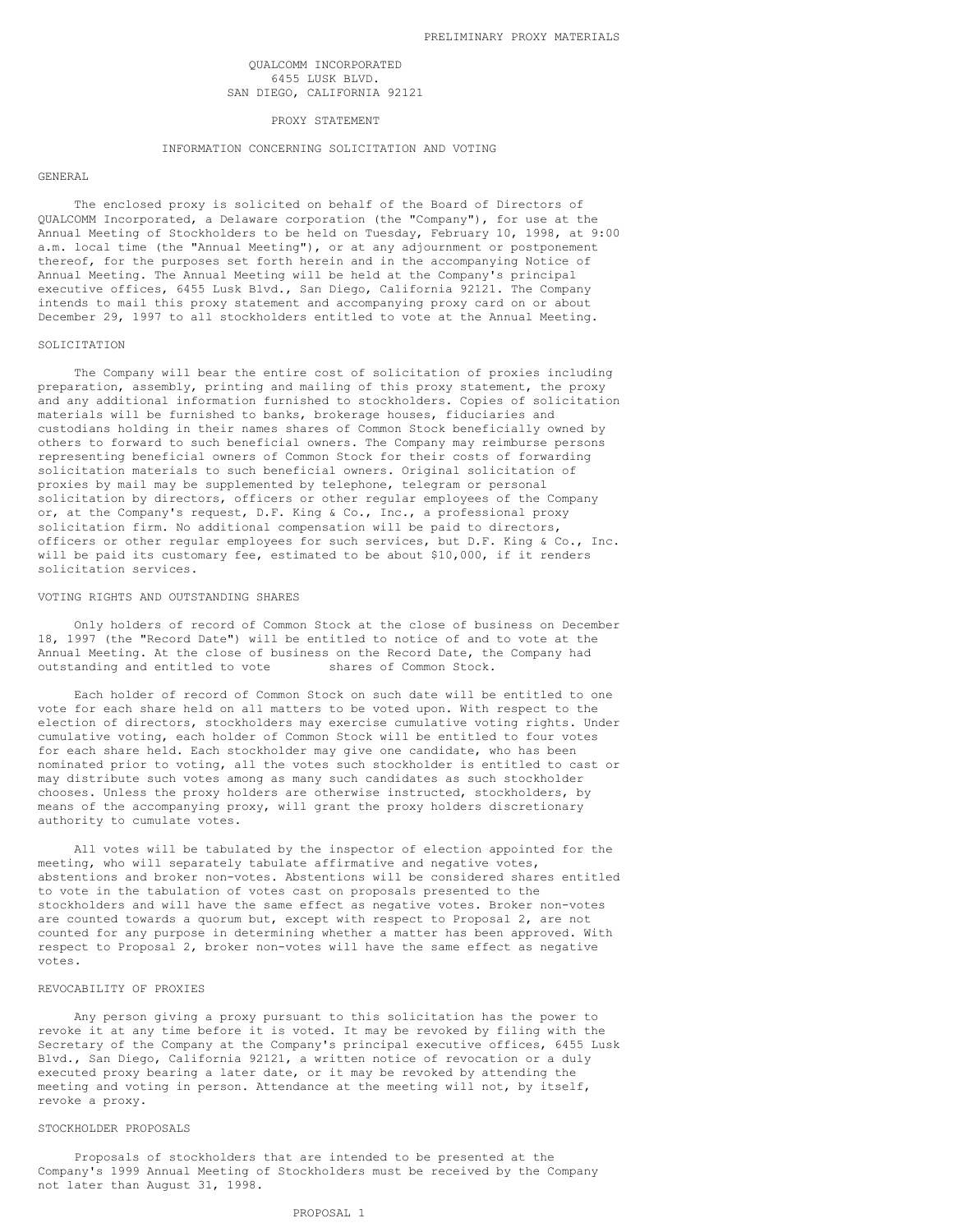#### ELECTION OF DIRECTORS

The Company's Restated Certificate of Incorporation and Bylaws provide that the Board of Directors shall be divided into three classes, with each class having a three-year term. Directors are assigned to each class in accordance with a resolution or resolutions adopted by the Board of Directors. Vacancies on the Board of Directors resulting from death, resignation, disqualification, removal or other causes shall be filled by either the affirmative vote of the holders of a majority of the then-outstanding shares or by the affirmative vote of a majority of the remaining directors then in office, even if less than a quorum of the Board of Directors. Newly created directorships resulting from any increase in the number of directors shall, unless the Board of Directors determines otherwise, be filled only by the affirmative vote of the directors then in office, even if less than a quorum of the Board of Directors. A director elected by the Board of Directors to fill a vacancy (including a vacancy created by an increase in the Board of Directors) shall serve for the remainder of the full term of the class of directors in which the vacancy occurred and until such director's successor is elected and qualified.

The Company's Restated Certificate of Incorporation provides that the number of directors which shall constitute the whole Board of Directors shall be fixed exclusively by one or more resolutions adopted from time to time by the Board of Directors. The authorized number of directors is currently set at thirteen. Four seats on the Board of Directors, currently held by Irwin Mark Jacobs, Andrew J. Viterbi, Adelia A. Coffman and Neil Kadisha, have been designated as Class I Board seats, with the term of the directors occupying such seats expiring as of the Annual Meeting.

Each of the nominees for election to this class is currently a Board member of the Company who was previously elected by the stockholders. If elected at the Annual Meeting, each of the four nominees would serve until the 2001 Annual Meeting, in each case until their successor is elected and has qualified, or until such director's earlier death, resignation or removal.

Directors are elected by a plurality of the votes of the shares present in person or represented by proxy at the meeting and entitled to vote on the election of directors. Shares represented by executed proxies will be voted, if authority to do so is not withheld, for the election of the four nominees named below. In the event that any nominee should be unavailable for election as a result of an unexpected occurrence, such shares will be voted for the election of such substitute nominee as the Board of Directors may propose. Each person nominated for election has agreed to serve if elected, and the Board of Directors has no reason to believe that any nominee will be unable to serve.

Set forth below is biographical information for each person nominated and each person whose term of office as a director will continue after the Annual Meeting.

2

NOMINEES FOR ELECTION FOR A THREE-YEAR TERM EXPIRING AT THE 2001 ANNUAL MEETING

# IRWIN MARK JACOBS

Irwin Mark Jacobs, age 64, one of the founders of the Company, has served as Chairman of the Board of Directors and Chief Executive Officer of the Company since it began operations in July 1985. He also held the title of President prior to May 1992. Before joining the Company, Dr. Jacobs was Executive Vice President and a Director of M/A-COM, Inc., a telecommunications company. From October 1968 to April 1985, Dr. Jacobs held various executive positions at LINKABIT (M/A-COM LINKABIT after August 1980), a company he co-founded. During most of his period of service with LINKABIT, he was Chairman, President and Chief Executive Officer and was at all times a Director. Dr. Jacobs received his B.E.E. degree from Cornell University and his M.S. and Sc.D. degrees from the Massachusetts Institute of Technology ("MIT").

# ANDREW J. VITERBI

Andrew J. Viterbi, age 62, one of the founders of the Company, has served as Vice-Chairman of the Board of Directors since it began operations in July 1985. From July 1985 through July 1996 he also served as the Company's Chief Technical Officer. From July 1983 to April 1985, Dr. Viterbi was Senior Vice President and Chief Scientist of M/A-COM, Inc., a telecommunications company. From October 1968 to April 1985, Dr. Viterbi held various executive positions at LINKABIT (M/A-COM LINKABIT after August 1980), a company he co-founded, and served as President of the M/A-COM LINKABIT subsidiary of M/A-COM, Inc. During most of his period of service with LINKABIT, he was Vice-Chairman and was at all times a Director. Dr. Viterbi received his B.S and M.S. degrees in Electrical Engineering from MIT and his Ph.D. degree from the University of Southern California. He is a member of both the National Academy of Engineering and the National Academy of Sciences.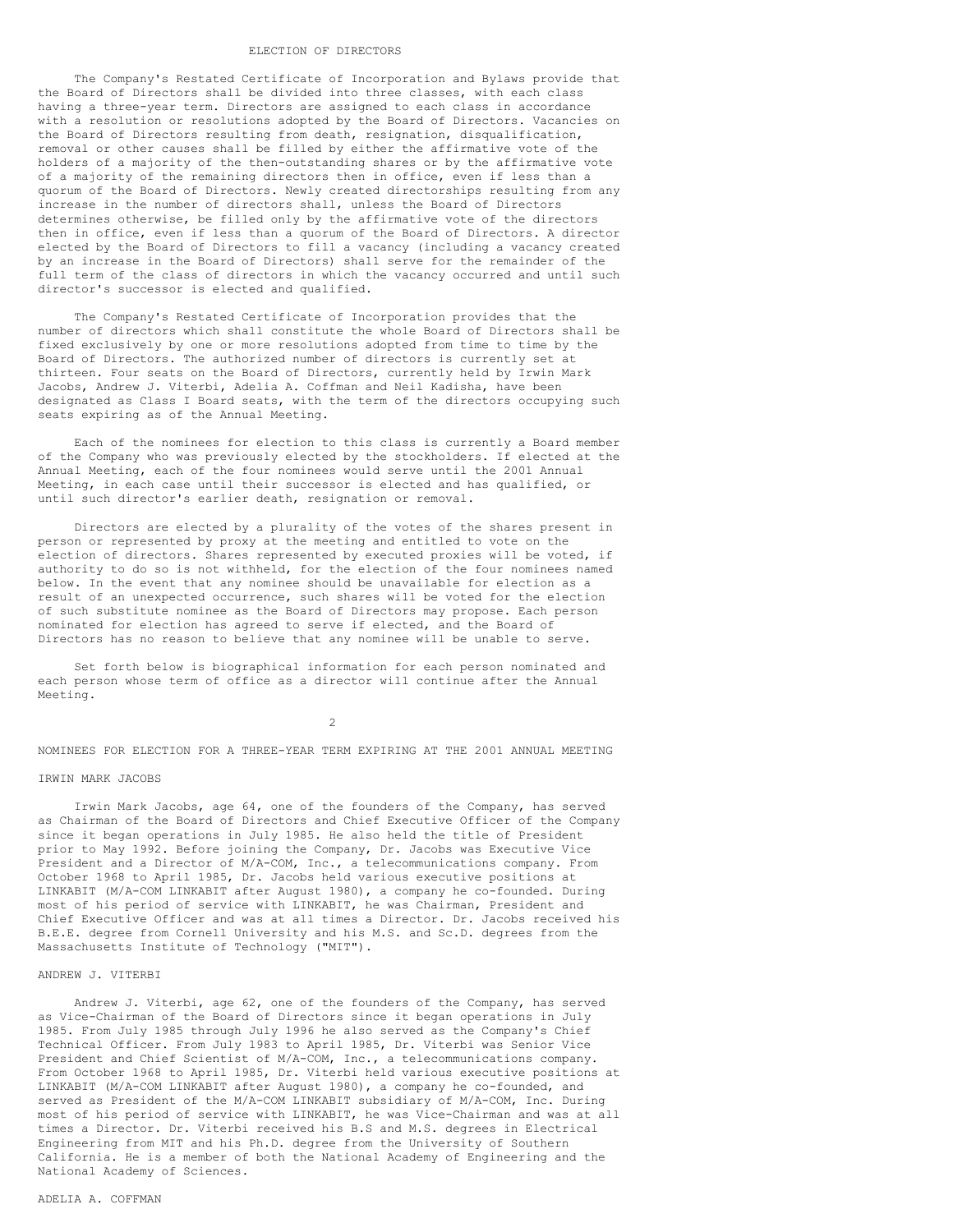Adelia A. Coffman, age 45, one of the founders of the Company, has served as a Director of the Company from July 1985 to February 1989 and since January 1992. She also served as Chief Financial Officer of the company from July 1985 until April 1994 and held the titles of Vice President and Senior Vice President at the Company during that time. Ms. Coffman currently provides financial consulting services and is also active in Oregon Diverse Industries, LLC, a real estate investment and development company of which she is an owner. From July 1970 until July 1985, Ms. Coffman held various positions at LINKABIT and M/A-COM LINKABIT. Prior to joining the Company, Ms. Coffman was Controller of M/A-COM LINKABIT. Ms. Coffman received her B.S. degree in Business from San Diego State University.

# NEIL KADISHA

Neil Kadisha, age 42, joined the Company as a Director in August 1988. Prior to becoming a Director of the Company, he served as Chairman of the Board and Chief Executive Officer of Omninet Corporation. In 1981, Mr. Kadisha founded GNC Industries, Inc./Stadco, an aerospace and aircraft component manufacturer, where he is currently serving as Chief Executive Officer. In 1989, Mr. Kadisha founded Texollini, Inc., a manufacturer of stretch fabric, where he currently serves as Chairman of the Board. In 1996, Mr. Kadisha became the Chief Executive Officer of HPM Corporation, a major manufacturer of machinery for the plastics industry and machinery for the die casting industry. Mr. Kadisha's academic background is in Industrial Management and Economics from Manchester, United Kingdom.

> THE BOARD OF DIRECTORS RECOMMENDS A VOTE IN FAVOR OF EACH NAMED NOMINEE.

# DIRECTORS CONTINUING IN OFFICE UNTIL THE 1999 ANNUAL MEETING

#### ROBERT E. KAHN

Robert E. Kahn, age 59, became a Director of the Company in February 1997. Dr. Kahn is Chairman, Chief Executive Officer and President of the Corporation for National Research Initiatives (CNRI), which he

3

founded in 1986. From 1972 to 1985, he was employed at the U.S. Defense Advanced Research Projects Agency, where his last position was Director of the Information Processing Techniques Office. From 1966 to 1972, Dr. Kahn was a senior scientist with Bolt Beranek and Newman, where he was responsible for the system design of the Arpanet, the first packet-switched network. Dr. Kahn has received numerous awards for his pioneering work on the Internet for which he has received the 1997 National Medal of Technology. Dr. Kahn received a B.E.E. degree from the City College of New York and M.A. and Ph.D. degrees from Princeton University. He is a member of the National Academy of Engineering.

#### JEROME S. KATZIN

Jerome S. Katzin, age 79, became a Director of the Company in November 1987. Until his retirement in 1990, Mr. Katzin was a director or partner of Shearson Lehman Brothers Inc. and its predecessor investment banking firms since 1953. He is also a Director of the Coastal Corporation, an oil and gas business.

#### DUANE A. NELLES

Duane A. Nelles, age 54, a certified public accountant, joined the Company as a Director in August 1988. Mr. Nelles has also served on the Board of Directors of WFS Financial Inc., an automotive finance company, since July 1995. He has been in the personal investment business since 1987. Prior to that, Mr. Nelles was a partner in the international public accounting firm of Coopers & Lybrand, L.L.P., which he joined in 1968 after receiving his M.B.A. degree from the University of Michigan.

## FRANK SAVAGE

Frank Savage, age 59, became a Director of the Company in February 1996. He has served as Chairman of Alliance Capital Management International and a Director of Alliance Capital Management Corporation since July 1993. He also served as Senior Vice President of The Equitable Life Assurance Society of the United States from February 1988 until March 1996. Alliance Capital is an investment management subsidiary of Equitable Life Assurance Society. He was the Chairman of Equitable Capital Management Corporation, an Equitable Life investment management subsidiary, from April 1992 until it merged with Alliance Capital in July 1993. From December 1970 to July 1985 he held various positions with Equitable Life including investment officer and Vice President. Mr. Savage is a Director of Lockheed Martin Corporation, an aero-technology corporation, ARCO Chemical Company, a manufacturing company, Essence Communications, Inc., a media company and The Johns Hopkins and Howard Universities. He earned a B.A. from Howard University in 1962, an M.A. from The Johns Hopkins University Nitze School of Advanced International Studies in 1968 and received an Honorary Doctorate Degree in Humane Letters from Hofstra University.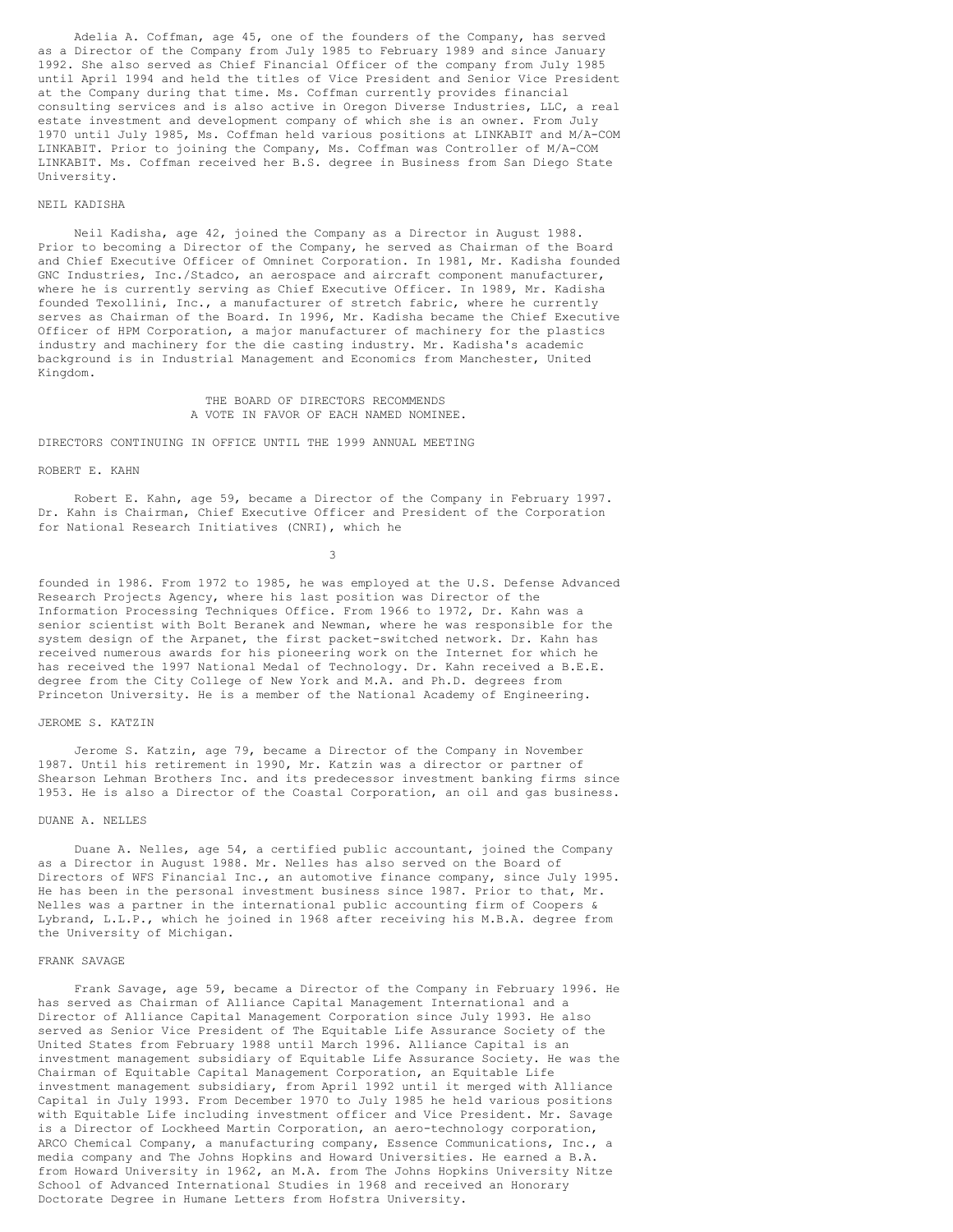#### BRENT SCOWCROFT

Brent Scowcroft, age 72, became a Director of the Company in December 1994. General Scowcroft is the President of The Scowcroft Group, Inc., an international business consulting firm he founded in June 1994. He is also the President of the Forum for International Policy, a non-profit organization that he founded in 1993 that promotes American leadership and foreign policy. He served as Assistant to the President for National Security Affairs for President Bush from January 1989 until January 1993; he also held that position for President Ford during his term. A retired U.S. Air Force Lieutenant General, General Scowcroft served in numerous national security posts in the Pentagon and the White House prior to his appointments as Assistant to the President for National Security Affairs. He received his B.S. degree from West Point and M.A. and Ph.D. degrees from Columbia University. General Scowcroft is a Director of Northrop Grumman Corporation, an aerospace company, Pennzoil Company, an oil and gas company and Enron Global Power & Pipelines L.L.C., a utility company and a member of the Board of Trustees of the Rand Corporation, a research and development company.

4

DIRECTORS CONTINUING IN OFFICE UNTIL THE 2000 ANNUAL MEETING

#### HARVEY P. WHITE

Harvey P. White, age 63, one of the founders of the Company, has served as President since May 1992 and as Chief Operating Officer from February 1994 to August 1995. Prior to May 1992 he was Executive Vice President and Chief Operating Officer and has also been a Director of the Company since it began operations in July 1985. From March 1978 to June 1985, Mr. White was an officer of LINKABIT (M/A-COM LINKABIT after August 1980), where he was successively Chief Financial Officer, Vice President, Senior Vice President and Executive Vice President. Mr. White became Chief Operating Officer of LINKABIT in July 1979 and a Director of LINKABIT in December 1979. He holds a B.A. degree in Economics from Marshall University.

#### RICHARD C. ATKINSON

Richard C. Atkinson, age 68, became a Director of the Company in January 1991. Dr. Atkinson has been serving as the President of the University of California since October 1995. Prior to that he served as Chancellor of the University of California at San Diego since 1980. He has also served on the Board of Directors of San Diego Gas & Electric, a utilities company, since April 1992. Dr. Atkinson is a former Director of the National Science Foundation, past president of the American Association for the Advancement of Science and former chair of the Association of American Universities. He is one of the founders of Computer Curriculum Corporation. He is a member of the National Academy of Sciences, the Institute of Medicine, the National Academy of Education and the American Philosophical Society. Dr. Atkinson holds a Ph.D. degree from Indiana University and a Ph.B. degree from the University of Chicago.

## PETER M. SACERDOTE

Peter M. Sacerdote, age 60, became a Director of the Company in October 1989. Mr. Sacerdote has been a limited partner of the Goldman Sachs Group, L.P. since December 1990 where he also serves as Chairman of its Investment Committee. During the five years prior to that time he served as a general partner of Goldman, Sachs & Co. He also serves as a Director of AMF Group, Inc., a bowling center operator and equipment manufacturer and Franklin Resources, Inc., a mutual fund management company.

# MARC I. STERN

Marc I. Stern, age 53, became a Director of the Company in February 1994. He has been with The TCW Group, Inc., an asset management firm, since March 1990 and has served as President since May 1992. From December 1988 to March 1990, Mr. Stern served as President and a Director of SunAmerica, Inc., a financial services company. Prior to joining SunAmerica, Mr. Stern was Managing Director and Chief Administrative Officer of The Henley Group, Inc., a diversified manufacturing company, from May 1986 to December 1988. From September 1985 to May 1986, he was Senior Vice President of Allied-Signal Inc., a diversified manufacturing company. Mr. Stern is Chairman of Apex Mortgage Capital, Inc., a financial services company; a Director of TCW Funds, Inc., a registered investment company; and a Trustee of eleven open-end and closed-end registered investment companies comprising the TCW/DW Family of Funds. He graduated from Dickinson College in 1965, and received his master's degree from Columbia University Graduate School of Public Law and Government in 1966 and his law degree from Columbia University School of Law in 1969.

# BOARD COMMITTEES AND MEETINGS

During the fiscal year ended September 28, 1997, the Board of Directors held ten meetings. The Board has an Audit Committee, a Compensation Committee, a Nominating Committee and a Stock Option Committee.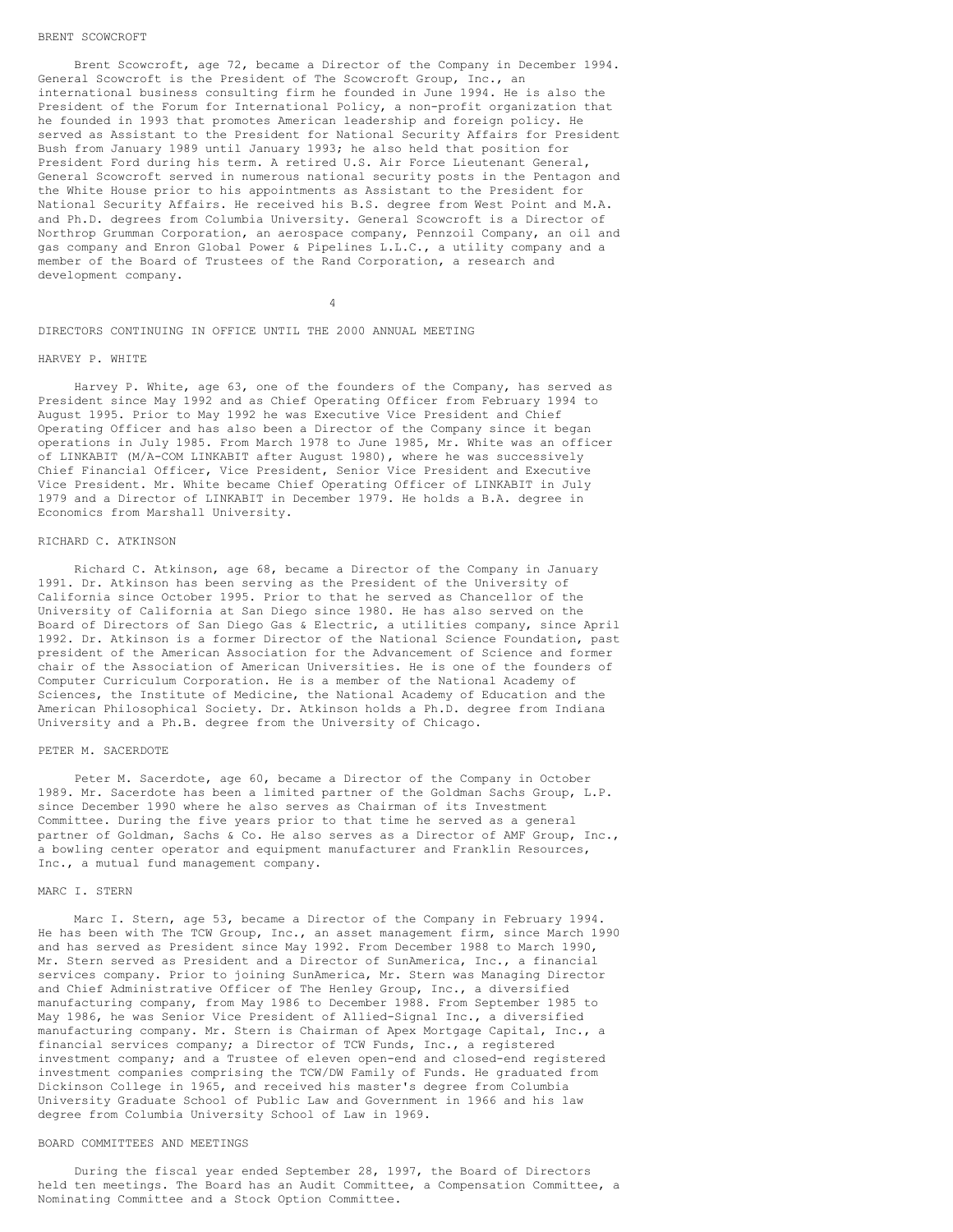The Audit Committee meets at least quarterly with the Company's management and independent accountants to, among other things, review the results of the annual audit and discuss the financial statements, recommend to the Board the independent accountants to be retained and receive and consider the

5

accountants' comments as to controls, adequacy of staff and management performance and procedures in connection with audit and financial controls. The Audit Committee, which as of the end of fiscal 1997 was composed of Messrs. Nelles (Committee Chairman), Kadisha and Katzin and Ms. Coffman, met six times during such fiscal year.

The Compensation Committee makes recommendations concerning salaries and incentive compensation, administers and approves stock offerings under the Company's 1991 Employee Stock Purchase Plan and the 1996 Non-Qualified Employee Stock Purchase Plan, administers the Company's 1991 Stock Option Plan and otherwise determines compensation levels and performs such other functions regarding compensation as the Board may delegate. The Compensation Committee, which as of the end of fiscal 1997 was composed of Messrs. Katzin (Committee Chairman), Nelles and Stern, met seven times during such fiscal year.

The Nominating Committee interviews, evaluates, nominates and recommends individuals for membership on the Company's Board of Directors and committees thereof. The Company's Bylaws provide for procedures for consideration of nominees recommended by stockholders. Effective February 1996, the Nominating Committee included Messrs. Katzin (Committee Chairman), Nelles, Savage and Scowcroft; this Committee met twice during fiscal 1997. Effective February 1997, the Nominating Committee was reconstituted to consist of Messrs. Sacerdote (Committee Chairman), Atkinson and Stern and did not meet during the remainder of fiscal 1997. This Committee met in November 1997 to nominate the Class I Director nominees, subject to stockholder approval, as further discussed in Proposal 1.

The Stock Option Committee administers and awards stock options to employees and consultants (other than with respect to directors and corporate officers of the Company) under the Company's 1991 Stock Option Plan. The Stock Option Committee, which as of the end of fiscal 1997 was composed of Messrs. Nelles (Committee Chairman), Jacobs, Viterbi and White, met five times during such fiscal year.

During the fiscal year ended September 28, 1997, each Board member attended at least 75% of the aggregate of the meetings of the Board and of the committees on which he or she served, held during the period for which he or she was a Board or Committee member, respectively.

#### PROPOSAL 2

### APPROVAL OF INCREASE IN NUMBER OF AUTHORIZED SHARES OF COMMON STOCK

The Board of Directors has approved and adopted, subject to stockholder approval, an amendment to the Company's Restated Certificate of Incorporation (the "Restated Certificate") to increase the Company's authorized number of shares of Common Stock from 150,000,000 shares to 300,000,000 shares (the "Common Stock Amendment").

Reasons for Amendment. Although at present the Company has no plans to issue additional shares of Common Stock other than the shares currently reserved as discussed above, it desires to have such shares available to provide additional flexibility to use its capital stock for business and financial purposes in the future. The additional shares may be used, without further stockholder approval, for various purposes including, without limitation, raising capital, providing equity incentives to employees, officers, directors or consultants, possible future stock splits or stock dividends, establishing strategic relationships with other companies and expanding the Company's business or product lines through the acquisition of other businesses or products. Stockholders will not be entitled to preemptive rights with respect to any such issuances.

Principal Effects. The additional shares of Common Stock to be authorized by the Common Stock Amendment would have rights identical to the currently authorized Common Stock of the Company. Adoption of the Common Stock Amendment and the issuance of Common Stock would not affect the rights of the holders of currently outstanding Common Stock of the Company, except for any dilutive effects that existing holders of Common Stock may incur as a result of any future issuance. The complete text of the Certificate of Amendment to the Restated Certificate that would be filed with the office of the Secretary of State of the State of Delaware to effect the Common Stock Amendment is set forth in Exhibit A to this Proxy

6

Statement. If the Common Stock Amendment is approved by the stockholders, it will become effective upon the filing of the Certificate of Amendment of the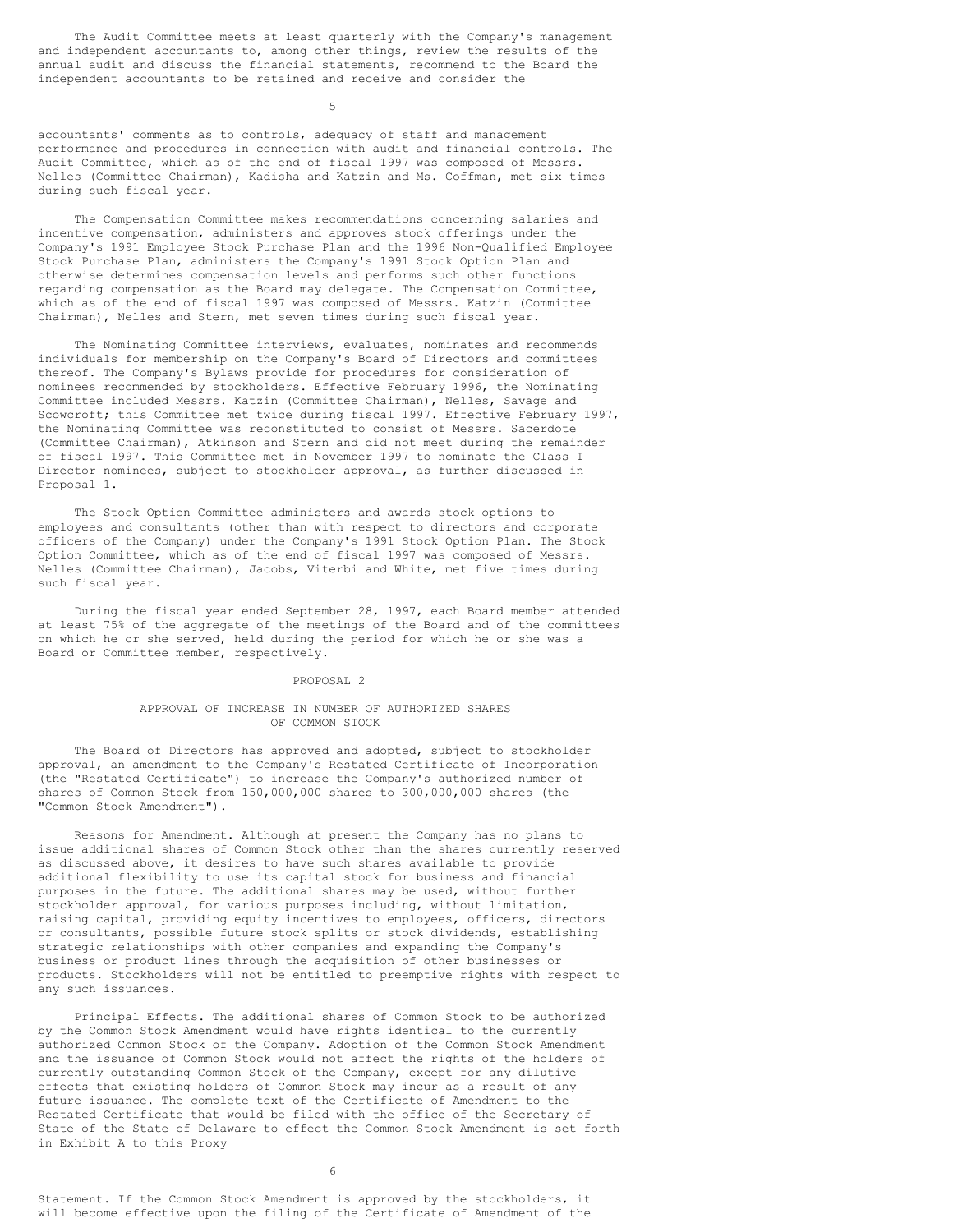Restated Certificate with the Secretary of State of the State of Delaware which is expected to be effective as soon as practicable following the Annual Meeting.

As of November 21, 1997, of the 150,000,000 shares of Common Stock presently authorized: 68,552,532 shares were issued and outstanding; under the Company's 1991 Stock Option Plan (subject to stockholder approval of the amendment thereof as discussed in Proposal 3), 7,488,960 shares remain available for future option grants and 18,854,413 shares remain available for issuance upon exercise of presently outstanding options; 2,732,691 shares remain available for issuance under the Company's 1991 Employee Stock Purchase Plan (subject to stockholder approval of the amendment thereof as discussed in Proposal 4); 21,196 shares remain available for issuance under the Company's 1996 Non-Qualified Employee Stock Purchase Plan; under the Company's 1998 Non-Employee Directors' Stock Option Plan (subject to stockholder approval of the amendment thereof as discussed in Proposal 5), 500,000 shares remain available for future option grants (which includes 30,000 shares which remain available under the Non-Employee Directors' Stock Option Plan and an additional 470,000 shares subject to approval under Proposal 5) and 570,000 shares remain available for issuance upon exercise of presently outstanding options; 81,135 shares remain available for issuance under the Company's Executive Retirement Matching Contribution Plan; 781,498 shares were reserved for issuance pursuant to outstanding Warrants; 9,084,240 shares were reserved for issuance upon conversion of the QUALCOMM Financial Trust I 5 3/4% Trust Convertible Preferred Securities; and 41,333,335 shares were unissued and unreserved.

Vote Required. The affirmative vote of the holders of a majority of the shares of the Common Stock outstanding on the Record Date will be required to approve the Common Stock Amendment. As a result, abstentions and broker non-votes will have the same effect as negative votes.

### THE BOARD OF DIRECTORS RECOMMENDS A VOTE IN FAVOR OF PROPOSAL 2.

#### PROPOSAL 3

### APPROVAL OF THE 1991 STOCK OPTION PLAN, AS AMENDED

In August 1991, the Board of Directors adopted, and the stockholders subsequently approved, the Company's 1991 Stock Option Plan (the "Option Plan") authorizing the issuance of 9,000,000 shares of the Company's Common Stock. In September 1993, November 1994, November 1995 and November 1996 the Board of Directors approved, and the stockholders subsequently approved, amendments to the Option Plan to increase the number of shares issuable to 13,000,000 shares, 17,000,000 shares, 23,000,000 shares and 28,400,000 shares, respectively.

In November 1997, the Board approved an amendment to the Option Plan, subject to stockholder approval, to enhance the flexibility of the Company in granting stock options under the Option Plan to the Company's employees and consultants. The amendment increases the aggregate number of shares of Common Stock authorized for issuance under such plan by 5,000,000 shares to a total of 33,400,000 shares. Prior to this amendment, as of November 16, 1997, an aggregate of 25,890,650 shares of the Company's Common Stock had been granted under the Option Plan (net of canceled or expired options), and 2,509,350 shares (plus any shares that might in the future be returned to the Option Plan as a result of cancellations or expirations of options) remained available for future grant under the Option Plan.

The Company has been experiencing a period of significant growth in hiring and the Company's management and Board of Directors believe that stock options are a key aspect of the Company's ability to attract qualified engineering, technical and other personnel in the face of an increasingly competitive hiring environment. The Board increased the number of shares reserved for issuance under the Option Plan to ensure that the Company is able to continue to grant stock options to employees and consultants at levels determined appropriate by the Board, the Compensation Committee and the Stock Option Committee. In the event that this Proposal 3 is not approved by the stockholders, and as a consequence the Company is unable to continue

7

to grant options at competitive levels, the Company's management believes that it will negatively affect the Company's ability to manage future growth that may require the hiring of additional highly qualified personnel.

The Board has full discretion to determine the number of options to be granted to employees under the Option Plan, subject to an annual limitation on the total number of options that may be granted to any employee. Details are presented on stock options granted during the last three years to each of the executive officers of the Company named in the Summary Compensation Table under "Compensation of Executive Officers" (the "Named Executive Officers"). Over the past three years, only 6% of option grants were awarded to the Company's Named Executive Officers.

Vote Required. Stockholders are requested in this Proposal 3 to approve the Option Plan, as amended. The affirmative vote of the holders of a majority of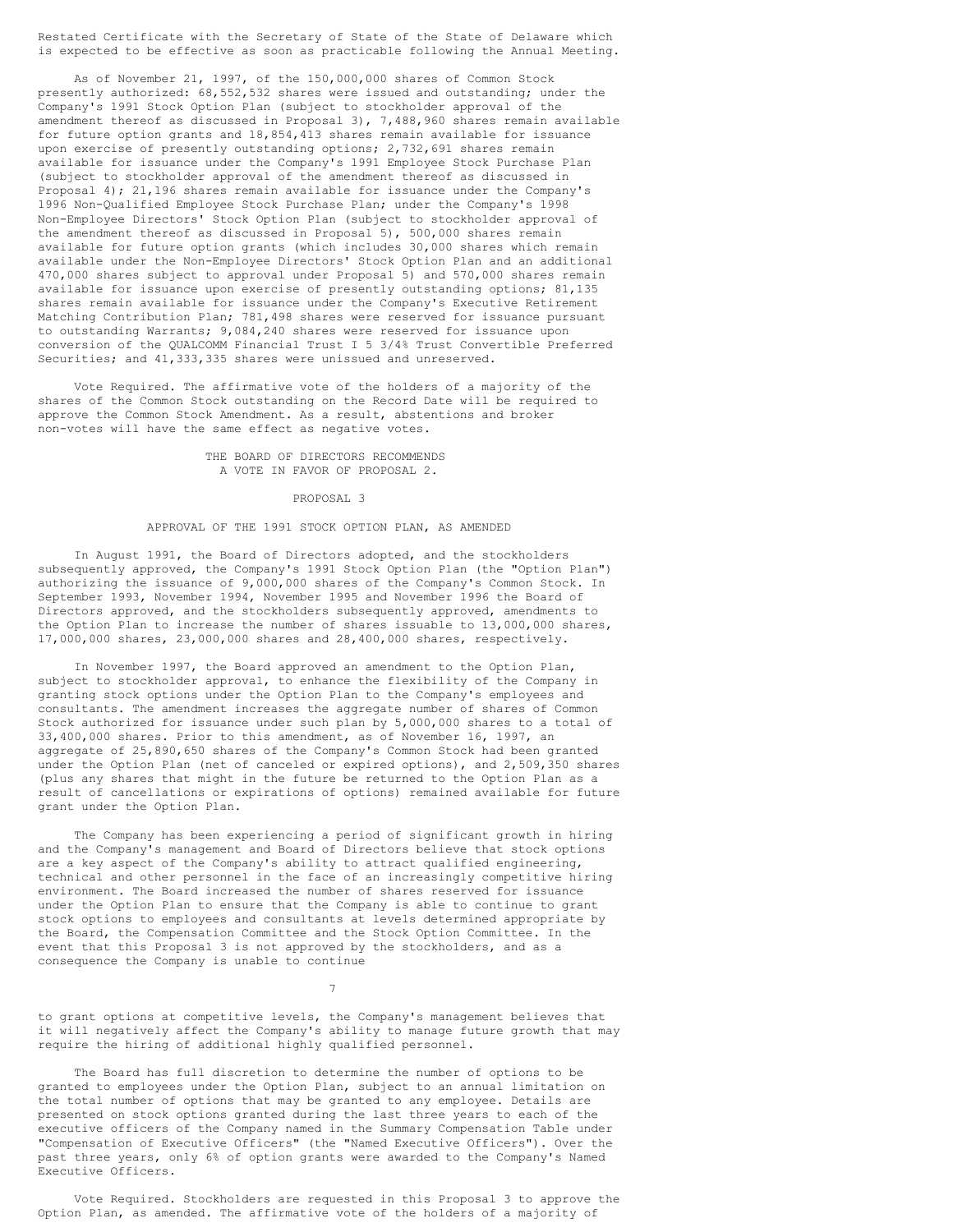the shares present in person or represented by proxy and entitled to vote at the meeting will be required to approve the Option Plan, as amended. Abstentions will be considered shares entitled to vote in the tabulation of votes cast on proposals presented to the stockholders and will have the same effect as negative votes. Broker non-votes are counted towards a quorum, but are not counted for any purpose in determining whether this matter has been approved.

> THE BOARD OF DIRECTORS RECOMMENDS A VOTE IN FAVOR OF PROPOSAL 3.

The essential features of the Option Plan, as amended, are outlined below.

# GENERAL

The Option Plan provides for the grant of both incentive and non-qualified stock options. Incentive stock options granted under the Option Plan are intended to qualify as "incentive stock options" within the meaning of Section 422 of the Internal Revenue Code of 1986, as amended (the "Code"). The Company has not granted incentive stock options since December 1988 and currently has no outstanding incentive stock options. Non-qualified stock options granted under the Option Plan are not intended to qualify as incentive stock options under the Code. See "Tax Information" for a discussion of the tax treatment of incentive and non-qualified stock options.

#### PURPOSE

The Option Plan was adopted to provide a means by which selected officers, directors and employees of and consultants to the Company and its affiliates could be given an opportunity to purchase stock in the Company, to assist in retaining the services of employees holding key positions, to secure and retain the services of persons capable of filling such positions and to provide incentives for such persons to exert maximum efforts for the success of the Company.

# ADMINISTRATION

The Option Plan is administered by the Board of Directors. The Board has the power to construe and interpret the Option Plan and, subject to the provisions of the Option Plan, to determine the persons to whom and the dates on which options will be granted, the number of shares to be subject to each option, the time or times during the term of each option within which all or a portion of such option may be exercised, the exercise price, the type of consideration to be paid upon exercise of an option and other terms of the option. The Board of Directors is authorized to delegate administration of the Option Plan to a committee composed of not fewer than two members of the Board. The Board has delegated administration of the Option Plan to the Compensation Committee of the Board. The Board has also delegated administration of the Option Plan to the Stock Option Committee of the Board with respect to option grants to persons other than directors and corporate officers of the Company. As used herein with respect to the Option Plan, the "Board" refers to the Compensation Committee and the Stock Option Committee as well as to the Board of Directors itself.

8

#### STOCK SUBJECT TO THE OPTION PLAN

If options granted under the Option Plan expire or otherwise terminate without being exercised, the Common Stock not purchased pursuant to such options again becomes available for issuance under the Option Plan.

# ELIGIBILITY

Incentive stock options may be granted only to selected employees (including corporate officers) of the Company and its affiliates. Non-qualified stock options may be granted to selected employees (including corporate officers), directors and consultants. As of November 21, 1997, approximately 6,133 persons were eligible to receive grants under the Option Plan.

No incentive stock options may be granted under the Option Plan to any person who, at the time of the grant, owns (or is deemed to own) stock possessing more than 10% of the total combined voting power of the Company or any affiliate of the Company, unless the option exercise price is at least 110% of the fair market value of the stock subject to the option on the date of grant, and the term of the option does not exceed 5 years from the date of grant. The aggregate fair market value, determined at the time of grant, of the shares of Common Stock with respect to which incentive stock options granted under the Option Plan are exercisable for the first time by an optionee during any calendar year (under all such plans of the Company and its affiliates) may not exceed \$100,000.

### TERMS OF OPTIONS

The following is a description of the permissible terms of options under the Option Plan. Individual option grants may be more restrictive as to any or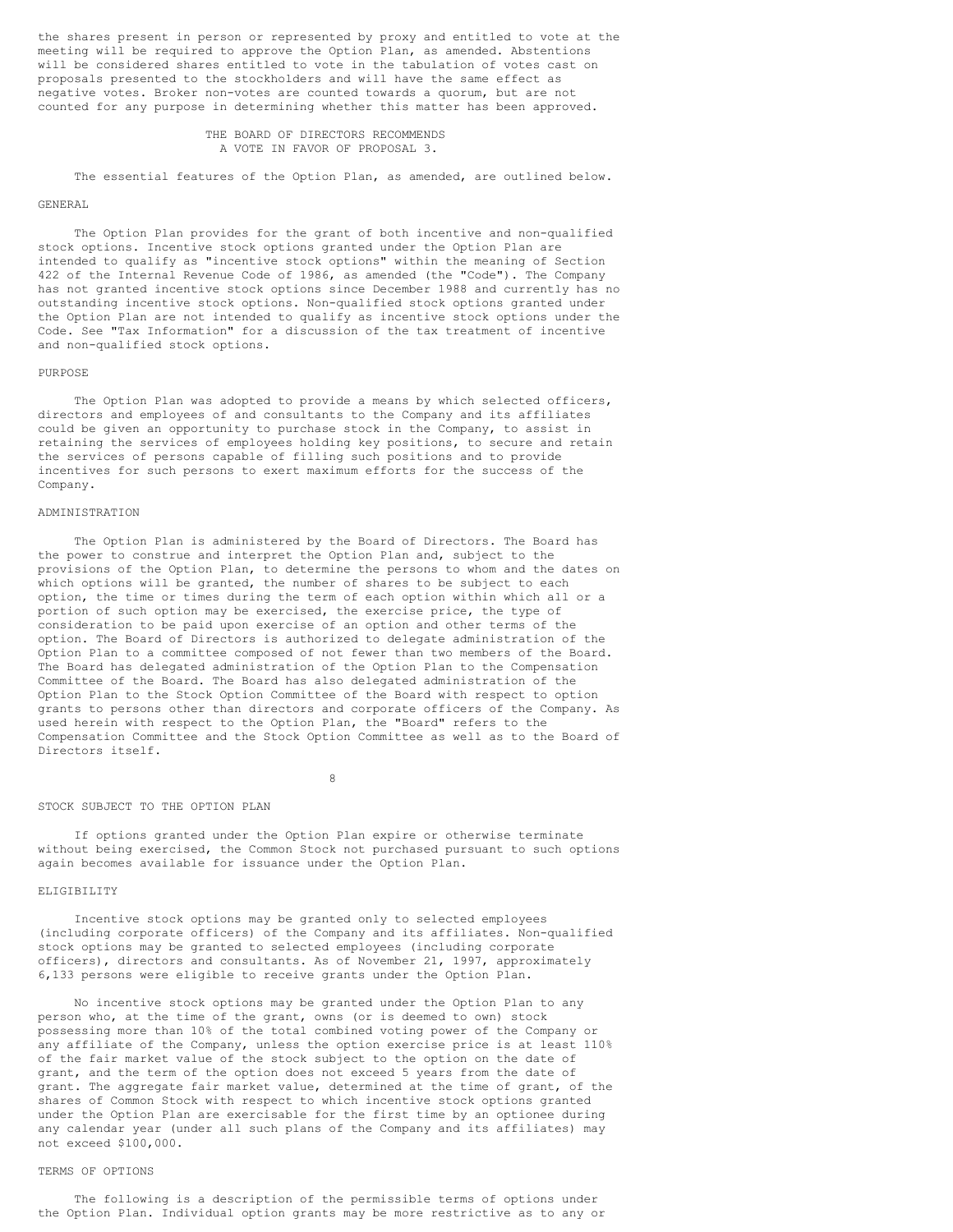### all of the permissible terms described below.

Exercise Price; Payment. The exercise price of incentive stock options under the Option Plan may not be less than the fair market value of the Common Stock subject to the option on the date of the option grant, and in some cases (see "Eligibility" above), may not be less than 110% of such fair market value. The exercise price of non-qualified stock options may not be less than the fair market value of the stock subject to the option on the date of the option grant. At November 21, 1997, the closing price of the Company's Common Stock as reported on the Nasdaq National Market was \$69.63 per share. The exercise price of options granted under the Option Plan must be paid either: (i) in cash at the time the option is exercised; or (ii) at the discretion of the Board, (a) by delivery of other Common Stock of the Company, (b) pursuant to a deferred payment arrangement or (c) in any other form of legal consideration acceptable to the Board.

Option Repricing. In the event of a decline in the value of the Company's Common Stock, the Board has the authority to offer employees the opportunity to replace outstanding higher priced options, whether incentive or non-qualified, with new lower priced options. The Company has provided that opportunity to employees (other than corporate officers) in the past only one time. The Board can not reprice options of corporate officers or directors.

Option Exercise. Options granted under the Option Plan may become exercisable in cumulative increments ("vest") as determined by the Board. Options granted under the Option Plan generally are subject to vesting over a 5-year period, with a specified percentage of each option vesting on various annual anniversary dates of the option's date of grant, provided that the optionee has continuously provided services to the Company or an affiliate of the Company from such date of grant until the applicable vesting date. In connection with an option exchange program offered to employees (other than corporate officers) in February 1994, the Company granted options subject to vesting over 6 years with 20% vesting on each of the second, third, fourth, fifth and sixth anniversaries of the date of grant. Shares covered by options granted in the future under the Option Plan may be subject to different vesting terms. The Board has the power to accelerate the time during which an option may be exercised. In addition, options granted under the Option Plan may permit exercise prior to vesting, but in such event the optionee may be required to enter into an early exercise stock purchase agreement that allows the Company to repurchase shares not yet vested at their exercise price should the optionee leave the employ or cease to be a consultant of the Company before vesting.

 $\ddot{9}$ 

Term. The maximum term of options under the Option Plan is ten years, except that in certain cases (see "Eligibility") the maximum term is five years. The Option Plan provides for earlier termination of an option due to the optionee's cessation of service. Options under the Option Plan generally terminate thirty (30) days after the optionee ceases to provide services to the Company or any affiliate of the Company. However, in the event the optionee's continuous service terminates due to the optionee's permanent and total disability as defined in Section 22(e)(3) of the Code, then the option may continue under its original terms if so provided in the option agreement. If the optionee's continuous service terminates due to the death of the optionee or due to the optionee's permanent and total disability and such termination due to disability is followed by the death of the optionee, then the vesting of all unvested shares may be accelerated as of the date of death of the optionee if so provided in the option agreement. The Board has discretion to suspend and/or extend the vesting and/or term of options granted to persons on leaves of absence. Individual options by their terms may provide for exercise within a longer period of time following termination of employment or the consulting relationship.

### RESTRICTIONS ON TRANSFER

Incentive stock options granted under the Option Plan may not be transferred except by will or by the laws of descent and distribution, and may be exercised during the lifetime of the person to whom the option is granted only by such person. The Option Plan, as amended by the Board, provides that non-qualified stock options shall be transferable by the optionee only upon such terms and conditions as set forth in the option agreement as the Board shall determine in its discretion. In addition, shares subject to repurchase by the Company under an early exercise stock purchase agreement may be subject to restrictions on transfer which the Board deems appropriate.

### EFFECT OF CERTAIN CORPORATE EVENTS

If any change is made in the stock subject to the Option Plan or subject to any option granted under the Option Plan (through merger, consolidation, reorganization, recapitalization, stock dividend, dividend in property other than cash, stock split, liquidating dividend, combination of shares, exchange of shares, change in corporate structure or other transaction not involving the receipt of consideration of the Company), the Option Plan and options outstanding thereunder will be appropriately adjusted as to the type(s) and the maximum number of securities subject to such plan, the maximum number of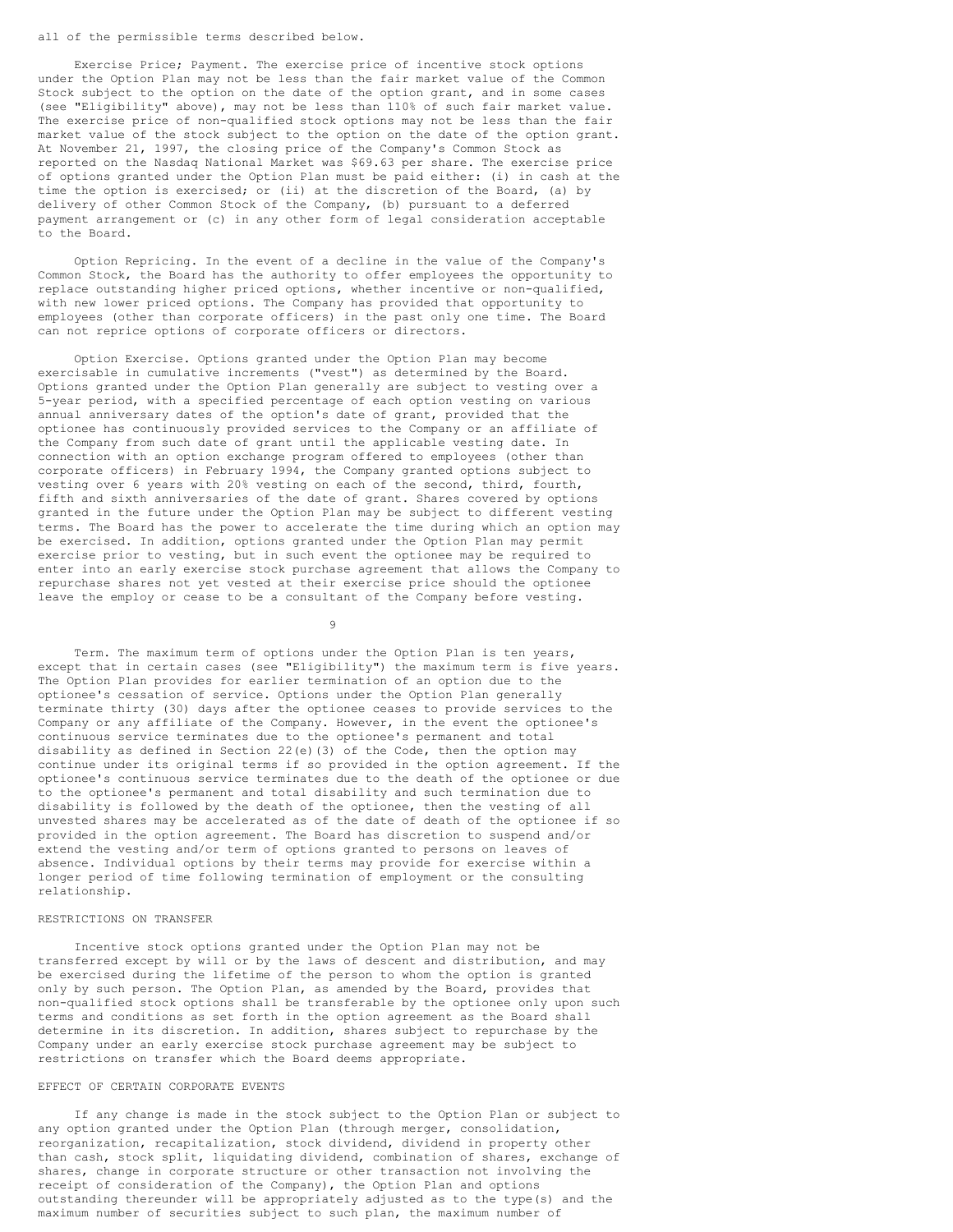securities which may be granted to an employee in a particular calendar year and the type(s), number of securities and price per share of stock subject to such outstanding options.

In the event of a merger or consolidation in which the Company is not the surviving corporation or a reverse merger in which the Company is the surviving corporation but the shares of the Company's Common Stock outstanding prior to the merger are converted into other property, then to the extent permitted by law, any surviving corporation will be required to either assume options outstanding under the Option Plan or substitute similar options for those outstanding under such plan, or such outstanding options will continue in full force and effect. In the event that any surviving corporation refuses to assume or continue options outstanding under the Option Plan, or to substitute similar options, then with respect to options held by persons then performing services as employees, directors or consultants for the Company or any affiliate of the Company, the time during which such options may be exercised will be accelerated and the options terminated if not exercised prior to such event. In the event of a dissolution or liquidation of the Company, any options outstanding under the Option Plan will terminate if not exercised prior to such event.

In addition, the Option Plan provides that options held by any person who is terminated for any reason other than cause within twenty-four (24) months following a Change in Control will accelerate and immediately become fully vested and exercisable, except if such potential acceleration would by itself prohibit the Company from entering into a "pooling of interests" accounting transaction.

10

### DURATION, AMENDMENT AND TERMINATION

The Board may suspend or terminate the Option Plan at any time. Unless sooner terminated, the Option Plan will terminate on August 18, 2001.

The Board may also amend the Option Plan at any time or from time to time. However, no amendment will be effective unless approved by the stockholders of the Company within twelve (12) months before or after its adoption by the Board if the amendment would: (i) increase the number of shares reserved for options under the Option Plan; (ii) modify the requirements as to eligibility for participation (to the extent such modification requires stockholder approval in order for the Option Plan to satisfy Section 422 of the Code); or (iii) modify the Option Plan in any other way if such modification requires stockholder approval in order for the Option Plan to satisfy the requirements of Section 422 of the Code or to comply with the requirements of Rule 16b-3 of the Securities Exchange Act of 1934, as amended (the "Exchange Act").

#### FEDERAL INCOME TAX INFORMATION

Incentive Stock Options. Incentive stock options under the Option Plan are intended to be eligible for the favorable federal income tax treatment accorded "incentive stock options" under the Code.

There generally are no federal income tax consequences to the optionee or the Company by reason of the grant or exercise of an incentive stock option. However, the exercise of an incentive stock option may increase the optionee's alternative minimum tax liability, if any. The Company has not granted incentive stock options since December 1988 and currently has no outstanding incentive stock options.

Non-qualified Stock Options. Non-qualified stock options granted under the Option Plan generally have the following federal income tax consequences:

There are no tax consequences to the optionee or the Company by reason of the grant of a non-qualified stock option. Upon exercise of a non-qualified stock option, the optionee will recognize taxable ordinary income equal to the excess of the stock's fair market value on the date of exercise over the option exercise price. Generally, with respect to employees, the Company is required to withhold taxes in an amount based on the ordinary income recognized. Subject to the requirement of reasonableness and the satisfaction of a tax-reporting obligation, the Company generally will be entitled to a business expense deduction equal to the taxable ordinary income realized by the optionee. Upon disposition of the stock, the optionee will recognize a capital gain or loss equal to the difference between the selling price and the sum of the amount paid for such stock plus any amount recognized as ordinary income upon exercise of the option. Such gain or loss will be: (i) long-term if the stock was held for more than eighteen (18) months, (ii) mid-term if the stock was held for more than twelve (12) months but not more than eighteen (18) months or (iii) short-term if the stock was not held more than twelve (12) months. Slightly different rules may apply to optionees who acquire stock subject to certain repurchase options or who are subject to Section 16(b) of the Exchange Act.

Potential Limitation on Company Deductions. In 1993, Code Section 162(m) was adopted, which denies a deduction to any publicly held corporation for compensation paid to certain employees in a taxable year to the extent that compensation exceeds \$1,000,000 for a covered employee. It is possible that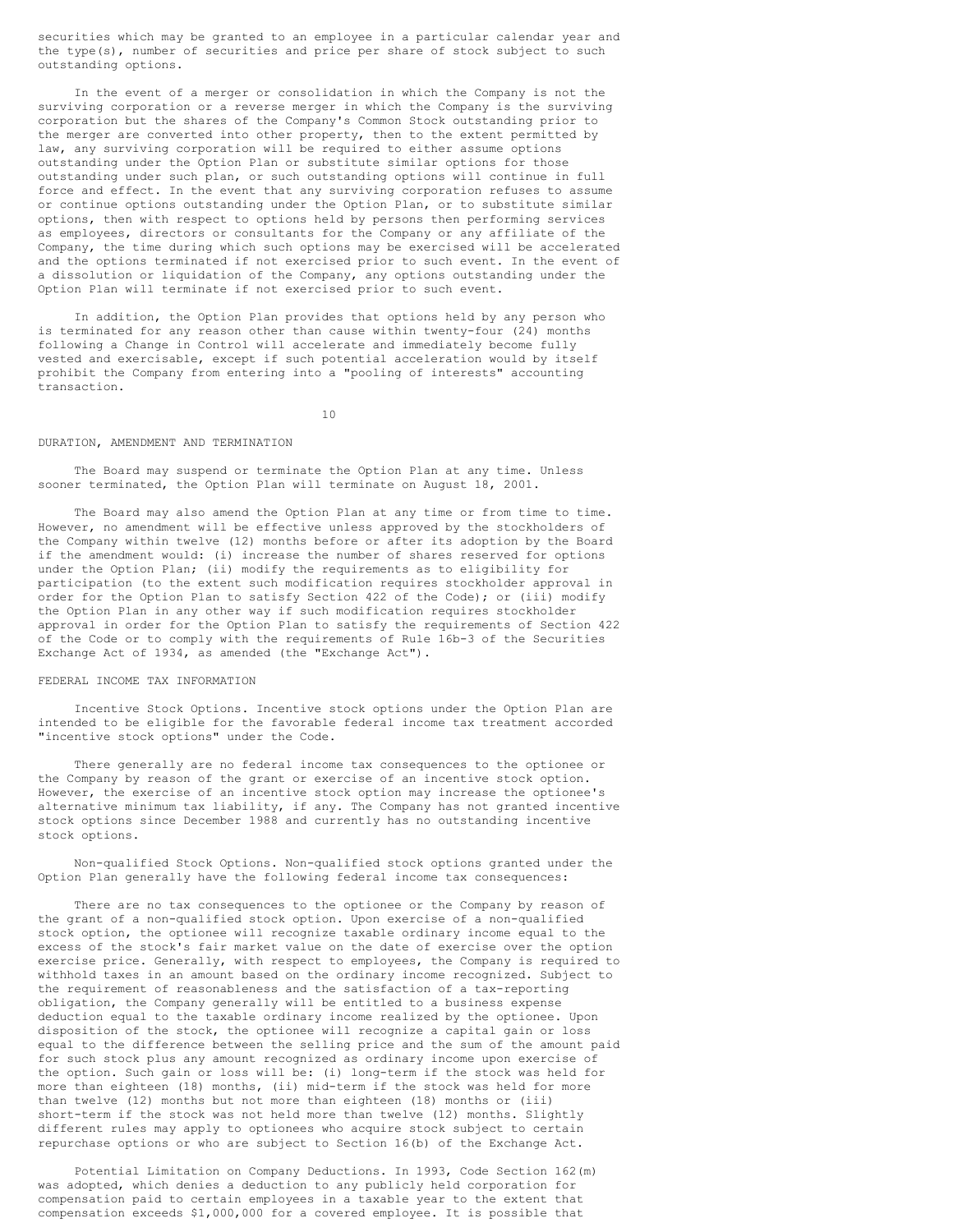compensation attributable to stock options, when combined with all other types of compensation received by a covered employee from the Company, may cause this limitation to be exceeded in any particular year.

Certain kinds of compensation, including qualified "performance-based compensation," are disregarded for purposes of the deduction limitation. In accordance with applicable Treasury regulations issued under Section 162(m), compensation attributable to stock options will qualify as performance-based compensation, provided that: either (a)(i) the option plan contains a per-employee limitation on the number of shares for which options may be granted during a specified period, (ii) the per-employee limitation is approved by the stockholders, (iii) the option is granted by a Compensation Committee comprised solely of "outside directors" (as defined in Section 162(m)) and (iv) the exercise price of the option is no less than the fair market value of the stock on the date of grant; or (b) the option is granted by a Compensation Committee comprised solely of "outside directors" and is granted (or exercisable) only upon the achievement (as certified in writing by the

11

Compensation Committee) of an objective performance goal established by the Compensation Committee while the outcome is substantially uncertain and approved by the stockholders.

For the aforementioned reasons, the Company's Option Plan was amended to provide for an annual per employee limitation as required under Section 162(m). Such limit was approved by the stockholders in February 1995. Because the Company's Compensation Committee is comprised solely of "outside directors," options granted by such committee will qualify as "performance-based compensation." The Stock Option Committee is not comprised solely of "outside directors;" consequently, options granted by the Stock Option Committee will not qualify as "performance-based compensation."

Other Tax Consequences. The foregoing discussion is intended to be a general summary only of the federal income tax aspects of options granted under the Option Plan; tax consequences may vary depending on the particular circumstances at hand. In addition, administrative and judicial interpretations of the application of the federal income tax laws are subject to change. Furthermore, no information is given with respect to state or local taxes that may be applicable. Participants in the Option Plan who are residents of or are employed in a country other than the United States may be subject to taxation in accordance with the tax laws of that particular country in addition to or in lieu of United States federal income taxes.

#### PROPOSAL 4

#### APPROVAL OF THE 1991 EMPLOYEE STOCK PURCHASE PLAN, AS AMENDED

In August 1991, the Board of Directors adopted, and the stockholders subsequently approved, the Company's 1991 Employee Stock Purchase Plan (the "Purchase Plan") authorizing the issuance of 1,000,000 shares of the Company's Common Stock. In November 1995, the Board of Directors approved, and the stockholders subsequently approved, an amendment to the Purchase Plan to increase the number of shares issuable to 2,000,000 shares. Prior to the amendment by the Board to increase the number of shares issuable under the Purchase Plan as discussed below, as of November 16, 1997, an aggregate of 1,467,309 shares had been issued, at prices ranging from \$6.80 to \$36.55 per share under the Purchase Plan and only 532,691 shares remained available for the grant of future rights under the Plan.

In November 1997, the Board approved an amendment to the Purchase Plan, subject to stockholder approval, to increase the number of shares authorized for issuance under the Purchase Plan from a total of 2,000,000 shares to 4,200,000 shares. This amendment is intended to afford the Company greater flexibility in providing employees with stock incentives and ensures that the Company can continue to provide such incentives at levels determined appropriate by the Board.

Vote Required. Stockholders are requested in this Proposal 4 to approve the Purchase Plan, as amended. The affirmative vote of the holders of a majority of the shares present in person or represented by proxy and entitled to vote at the meeting will be required to approve the Purchase Plan, as amended. Abstentions will be considered shares entitled to vote in the tabulation of votes cast on proposals presented to the stockholders and will have the same effect as negative votes. Broker non-votes are counted towards a quorum, but are not counted for any purpose in determining whether this matter has been approved.

# THE BOARD OF DIRECTORS RECOMMENDS A VOTE IN FAVOR OF PROPOSAL 4.

The essential features of the Purchase Plan, as amended, are outlined below.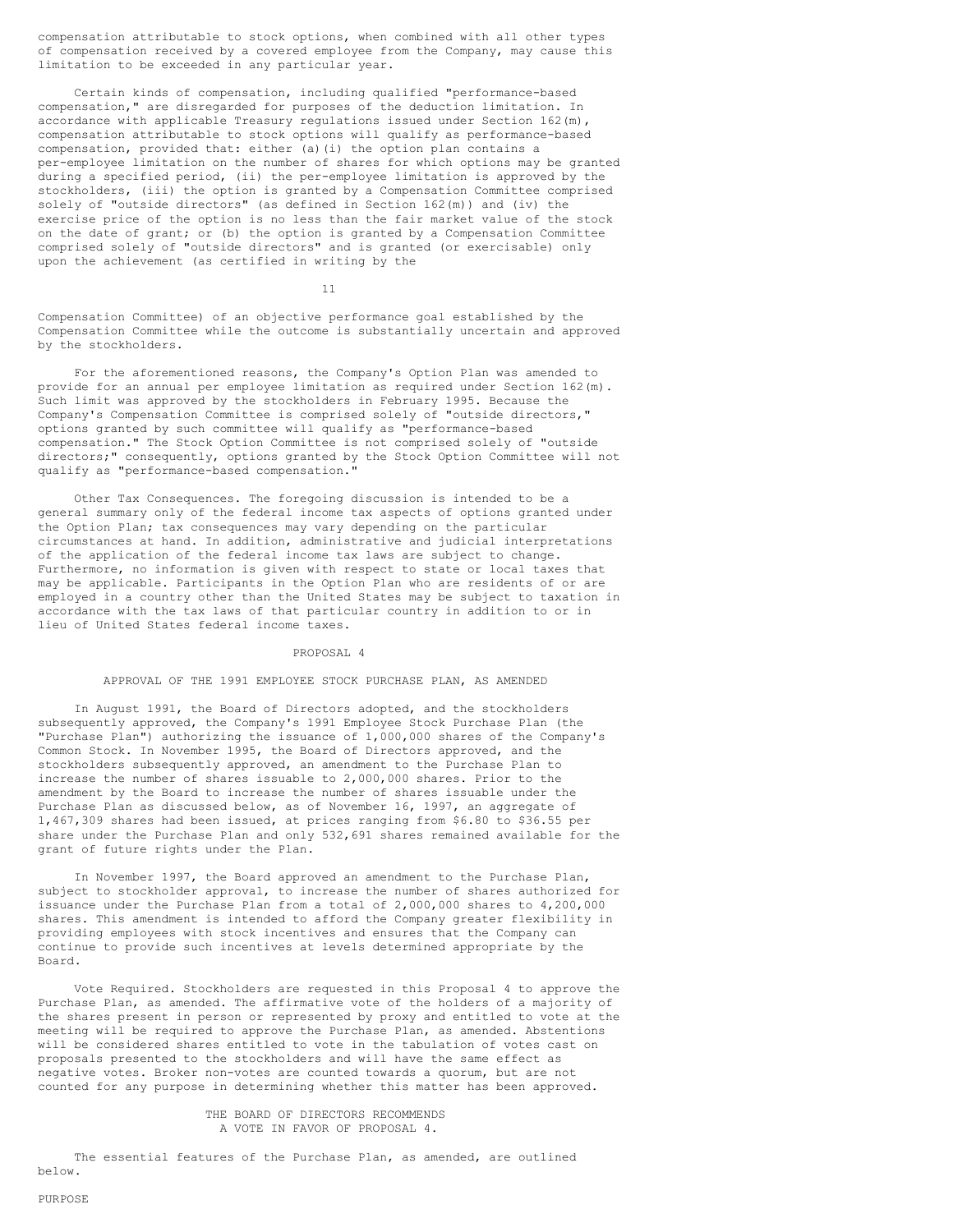The purpose of the Purchase Plan is to provide a means by which employees of the Company (and any parent or subsidiary of the Company designated by the Board of Directors to participate in the Purchase Plan (an "Affiliate")) may be given an opportunity to purchase Common Stock of the Company through payroll deductions, to assist the Company in retaining the services of its employees, to secure and retain the services

12

of new employees and to provide incentives for such persons to exert maximum efforts for the success of the Company.

The rights to purchase Common Stock granted under the Purchase Plan are intended to qualify as options issued under an "employee stock purchase plan" as that term is defined in Section 423(b) of the Code.

### ADMINISTRATION

The Purchase Plan is administered by the Board of Directors, which has the final power to construe and interpret the Purchase Plan and the rights granted under it. The Board has the power, subject to the provisions of the Purchase Plan, to determine when and how rights to purchase Common Stock of the Company will be granted, the provisions of each offering of such rights (which need not be identical), and whether any parent or subsidiary of the Company shall be eligible to participate in such plan. The Board of Directors is authorized to delegate administration of the Purchase Plan to a committee composed of not fewer than two members of the Board. The Board has delegated administration of the Purchase Plan to the Compensation Committee of the Board. As used herein with respect to the Purchase Plan, the "Board" refers to the Compensation Committee as well as to the Board of Directors itself. The Board may abolish any such committee at any time and revest in the Board the administration of the Purchase Plan.

### STOCK SUBJECT TO THE PURCHASE PLAN

If rights granted under the Purchase Plan expire, lapse or otherwise terminate without being exercised, the Common Stock not purchased under such rights again becomes available for issuance under such plan.

# OFFERINGS

The Purchase Plan is implemented by offerings of rights to all eligible employees from time to time by the Board. Generally, each such offering has been for 6 months' duration. The Board has discretion to change the length of offerings under the Purchase Plan.

### ELIGIBILITY

Any person who has been in the employ of the Company for at least 90 days and is customarily employed at least twenty hours per week and five months per calendar year by the Company (or by any Affiliate), on the first day of an offering period, is generally eligible to participate in that offering under the Purchase Plan. The Board may provide that officers of the Company who are "highly compensated" as defined in the Code are not eligible to be granted rights under an offering.

Notwithstanding the foregoing, no employee is eligible for the grant of any rights under the Purchase Plan if, immediately after such grant, the employee would own, directly or indirectly, stock possessing 5% or more of the total combined voting power or value of all classes of stock of the Company or a parent or subsidiary of the Company (including any stock which such employee may purchase under all outstanding rights and options), nor will any employee be granted rights that would permit him to buy more than \$25,000 worth of stock (determined based on the fair market value of the shares at the time such rights are granted) under all employee stock purchase plans of the Company in any calendar year.

# PARTICIPATION IN THE PURCHASE PLAN

Eligible employees become participants in the Purchase Plan by delivering to the Company, prior to the date selected by the Board as the offering date for the offering, an agreement authorizing payroll deductions of up to 15% of such employees' base compensation during the purchase period.

# PURCHASE PRICE

The purchase price per share at which shares are sold in an offering under the Purchase Plan cannot be less than the lower of (i) 85% of the fair market value of a share of Common Stock on the date of

13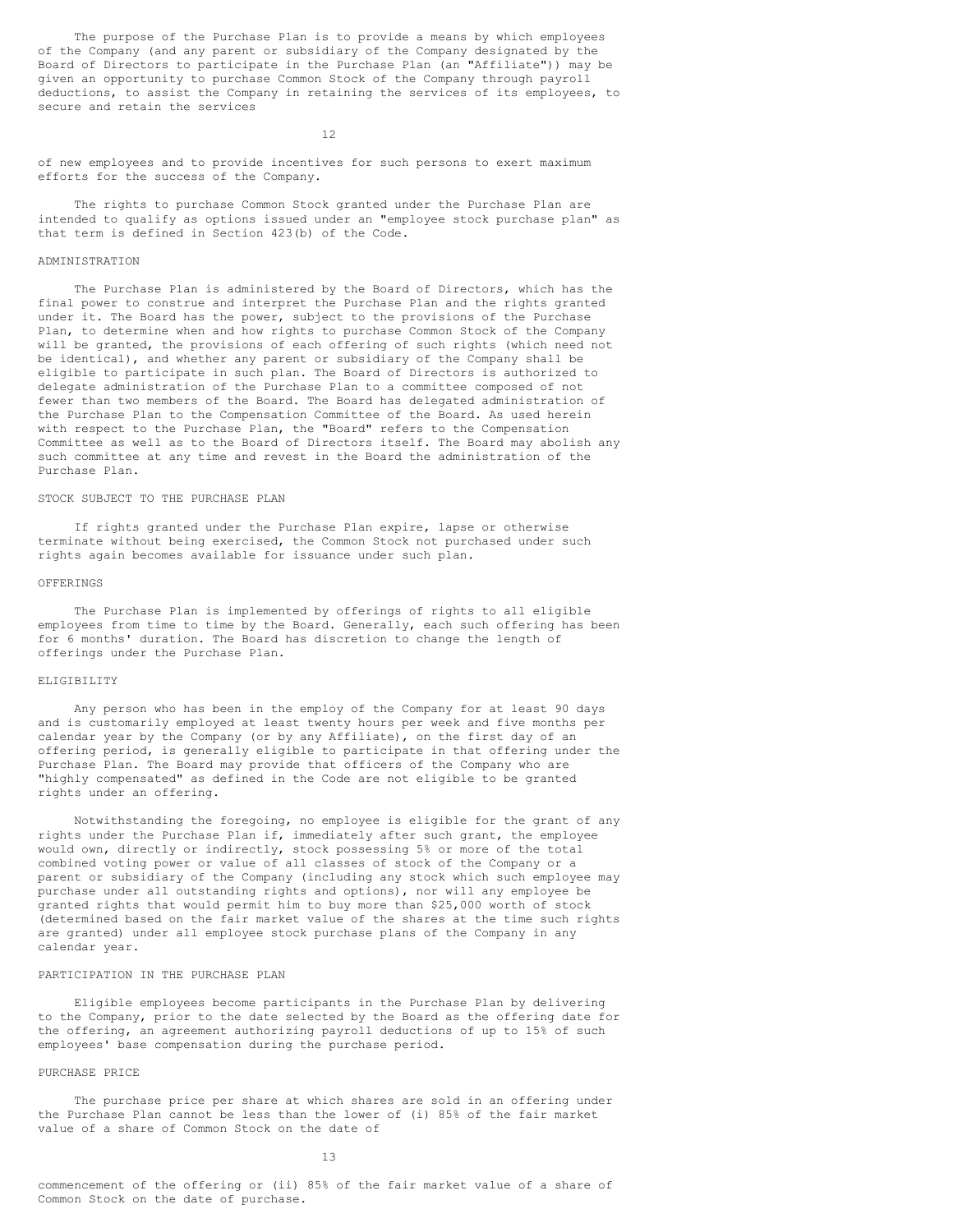#### PAYROLL DEDUCTIONS

The purchase price of the shares is accumulated by payroll deductions over the offering period. A participant may increase or reduce his or her payroll deductions during the course of an offering only to the extent permitted under the terms of the offering. Generally, a participant may not increase payroll deductions after the beginning of any purchase period, but may decrease his or her participation percentage at any time but on no more than one occasion during the course of the offering. Notwithstanding the foregoing, a participant may reduce his or her participation percentage to zero or withdraw from an offering at any time during the course of the offering. All payroll deductions made for a participant are credited to his or her account under the Purchase Plan and deposited with the general funds of the Company.

#### PURCHASE OF STOCK

By executing an agreement to participate in the Purchase Plan, an eligible employee is entitled to purchase shares under the Purchase Plan. In connection with offerings made under the Purchase Plan, the Board specifies a maximum number of shares any employee may be granted the right to purchase. If the aggregate number of shares to be purchased upon exercise of rights granted in the offering would exceed the maximum aggregate number of shares available for issuance under the Purchase Plan, the Board would make a pro rata allocation of shares available in a uniform and equitable manner. Unless the employee's participation is discontinued, his or her right to purchase shares is exercised automatically at each exercise date designated by the Board at the applicable price. See "Withdrawal" below.

### WITHDRAWAI.

While each participant in the Purchase Plan is required to sign an agreement authorizing payroll deductions, the participant may withdraw from a given offering by terminating his or her payroll deductions and by delivering a notice of withdrawal from the Purchase Plan to the Company. Such withdrawal may be elected at any time prior to the end of the applicable offering except as provided by the Board or the Committee in the offering.

Upon any withdrawal from an offering by the employee, the Company will distribute to the employee his or her accumulated payroll deductions without interest, and such employee's interest in the offering will be automatically terminated. The employee is not entitled to again participate in such offering. An employee's withdrawal from an offering will not have any effect upon such employee's eligibility to participate in subsequent offerings under the Purchase Plan.

# TERMINATION OF EMPLOYMENT

Rights granted pursuant to any offering under the Purchase Plan terminate immediately upon cessation of an employee's employment for any reason, and the Company will distribute to such employee all of his or her accumulated payroll deductions, without interest.

#### RESTRICTIONS ON TRANSFER

Rights granted under the Purchase Plan are not transferable and may be exercised only by the person to whom such rights are granted.

# EFFECT OF CERTAIN CORPORATE EVENTS

If any change is made in the stock subject to the Purchase Plan, or any rights granted under the Purchase Plan (through merger, consolidation, reorganization, recapitalization, stock dividend, dividend in property other than cash, stock split, liquidating dividend, combination of shares, exchange of shares, change in corporate structure or otherwise), the Purchase Plan and outstanding rights will be appropriately adjusted in

14

the class and maximum number of shares subject to the Purchase Plan and the class, number of shares and price per share of stock subject to outstanding rights.

In the event of a dissolution or liquidation of the Company, a merger or consolidation in which the Company is not the surviving corporation, a reverse merger in which the Company is the surviving corporation but the shares of the Company's Common Stock are converted into other property or any other capital reorganization in which more than fifty percent (50%) of the shares of the Company entitled to vote are exchanged, then, as determined by the Board in its sole discretion (i) any surviving corporation may assume outstanding rights or substitute similar rights for those under the Purchase Plan, (ii) such rights may continue in full force and effect or (iii) participants' accumulated payroll deductions may be used to purchase Common Stock immediately prior to the transaction described above and the participants' rights under the ongoing offering terminated.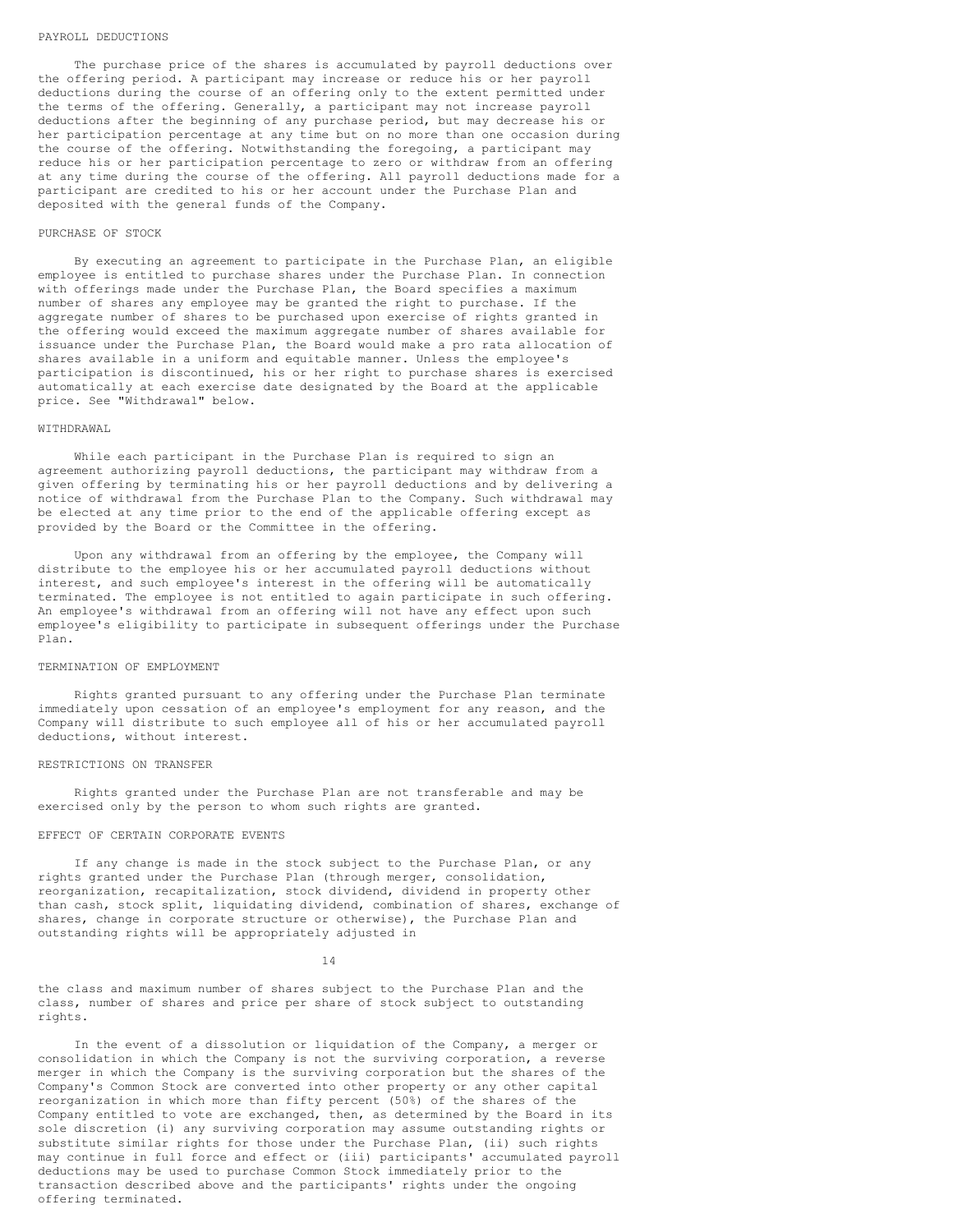The Board may suspend or terminate the Purchase Plan at any time. Unless sooner terminated, the Purchase Plan will terminate on August 18, 2001.

The Board may also amend the Purchase Plan at any time or from time to time. However, no amendment will be effective unless approved by the stockholders of the Company within twelve (12) months before or after its adoption by the Board if the amendment would: (i) increase the number of shares reserved for issuance under the Purchase Plan; (ii) modify the requirements as to eligibility for participation in the Purchase Plan (to the extent such modification requires stockholder approval in order for the Plan to obtain employee stock purchase plan treatment under Section 423 of the Code or to comply with the requirements of Rule  $16b-3$ ); or (iii) modify the Purchase Plan in any other way if such modification requires stockholder approval in order for the Purchase Plan to obtain employee stock purchase plan treatment under Section 423 of the Code or to comply with the requirements of Rule 16b-3.

Rights granted before amendment or termination of the Purchase Plan will not be altered or impaired by any amendment or termination of such plan without consent of the person to whom such rights were granted.

#### FEDERAL INCOME TAX INFORMATION

Rights granted under the Purchase Plan are intended to qualify for favorable federal income tax treatment associated with rights granted under an employee stock purchase plan which qualifies under provisions of Section 423 of the Code.

A participant will be taxed on amounts withheld for the purchase of shares as if such amounts were actually received. Generally, other than this, no income will be taxable to a participant until disposition of the shares acquired, and the method of taxation will depend upon the holding period of the purchased shares.

If the stock is disposed of at least two years after the first day of the offering period and at least one year after the purchase date of the stock, then the lesser of (i) the excess of the fair market value of the stock at the time of such disposition over the purchase price of the stock or (ii) 15% of the fair market value of the stock on the first day of the offering period, will be treated as ordinary income. Any further gain, or any loss, will be taxed as a longterm capital gain or loss if it was held for more than eighteen (18) months, or mid-term capital gain or loss if it was held for more than twelve (12) months but not more than eighteen (18) months.

If the stock is disposed of before the expiration of either of the holding periods described above, then the excess of the fair market value of the stock on the exercise date over the exercise price will be treated as ordinary income at the time of such disposition. The balance of any gain or loss will be treated as capital gain or loss. Such gain or loss will be: (i) long-term if the stock was held for more than eighteen (18) months, (ii) mid-term if the stock was held for more than twelve (12) months but not more than eighteen (18) months or (iii) short-term if the stock was not held more than twelve (12) months. Even if the stock is later disposed of for less than its fair market value on the exercise date, the same amount of ordinary income is attributed to the participant, and a capital loss is recognized equal to the difference between the sales price and the fair market value of the stock on such exercise date.

15

There are no federal income tax consequences to the Company by reason of the grant or exercise of rights under the Purchase Plan. The Company is entitled to a deduction to the extent amounts are taxable as ordinary income to a participant by reason of a disposition before the expiration of the holding periods described above (subject to the requirement of reasonableness, the provisions of Section 162(m) of the Code, and, perhaps, in the future, the satisfaction of a withholding or tax reporting obligation).

Other Tax Consequences. The foregoing discussion is intended to be a general summary only of the federal income tax aspects of rights granted under the Purchase Plan; tax consequences may vary depending on the particular circumstances at hand. In addition, administrative and judicial interpretations of the application of the federal income tax laws are subject to change. Furthermore, no information is given with respect to state or local taxes that may be applicable. Participants in the Purchase Plan who are residents of or are employed in a country other than the United States may be subject to taxation in accordance with the tax laws of that particular country in addition to or in lieu of United States federal income taxes.

#### PROPOSAL 5

### APPROVAL OF THE 1998 NON-EMPLOYEE DIRECTORS' STOCK OPTION PLAN

In November 1997, the Board of Directors adopted, subject to stockholder approval, the Company's 1998 Non-Employee Directors' Stock Option Plan (the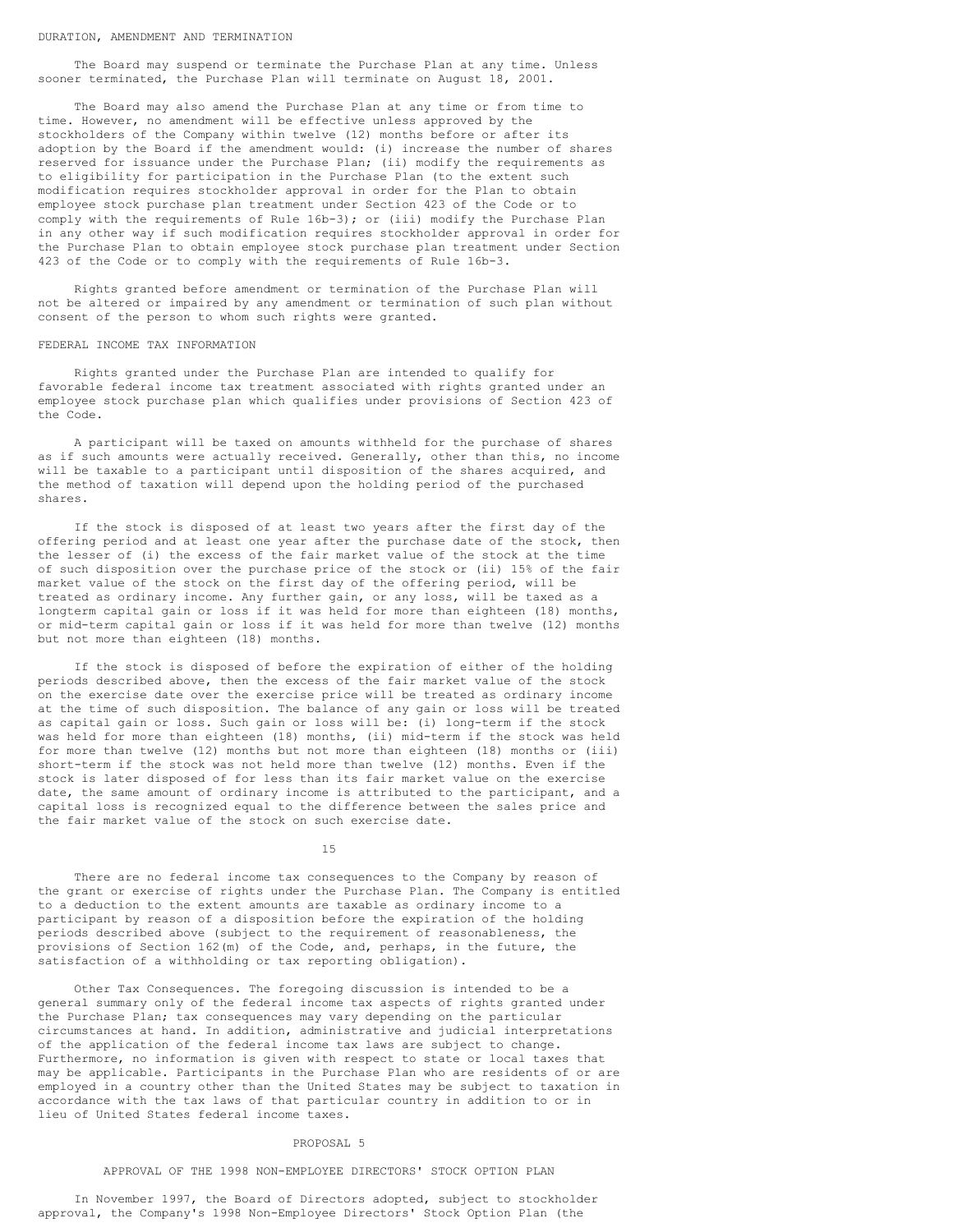"1998 Directors' Plan") as an amendment and restatement of the Company's existing Non-Employee Directors' Stock Option Plan (the "Prior Directors' Plan"). In the event stockholder approval is not obtained, the Prior Directors' Plan will continue to remain effective under the terms and conditions set forth in such plan immediately prior to the amendment and restatement.

Vote Required. Stockholders are requested in this Proposal 5 to approve the 1998 Directors' Plan. The affirmative vote of the holders of a majority of the shares present in person or represented by proxy and entitled to vote at the meeting will be required to approve the 1998 Directors' Plan. Abstentions will be considered shares entitled to vote in the tabulation of votes cast on proposals presented to the stockholders and will have the same effect as negative votes. Broker non-votes are counted towards a quorum, but are not counted for any purpose in determining whether this matter has been approved.

# THE BOARD OF DIRECTORS RECOMMENDS A VOTE IN FAVOR OF PROPOSAL 5.

The essential features of the 1998 Directors' Plan are outlined below.

#### GENERAL

The 1998 Directors' Plan provides for the grant of non-qualified stock options to "Non-Employee Directors" (defined below in "Eligibility") of the Company. Such options granted under the 1998 Directors' Plan are intended not to qualify as incentive stock options under the Code. See "Tax Information" for a discussion of the tax treatment of non-qualified stock options.

#### **PURPOSE**

The 1998 Directors' Plan was adopted to provide a means by which Non-Employee Directors will be given an opportunity to purchase stock of the Company and to assist in retaining the services of such persons as members of the Board of Directors of the Company.

#### ADMINISTRATION

The 1998 Directors' Plan is administered by the Board of Directors. The Board has the power to construe and interpret the 1998 Directors' Plan. The Board of Directors is authorized to delegate administration of the 1998 Directors' Plan to a committee composed of not fewer than two members of the Board. As of the date of

16

this Proxy Statement, the Board has not delegated administration of the 1998 Directors' Plan to any committee.

### STOCK SUBJECT TO THE 1998 DIRECTORS' PLAN

500,000 shares will be reserved for issuance, of which 470,000 shares are subject to stockholder approval pursuant to this Proposal 5. If options granted under the 1998 Directors' Plan (including options granted prior to this amendment and restatement) expire or otherwise terminate without being exercised, the Common Stock not purchased pursuant to such options again becomes available for issuance under the 1998 Directors' Plan.

# ELIGIBILITY

Stock options will be granted under the 1998 Directors' Plan only to directors of the Company who are not otherwise employees of the Company or any affiliate of the Company ("Non-Employee Directors"). As of November 21, 1997, there were ten (10) Non-Employee Directors.

### NON-DISCRETIONARY GRANTS

The 1998 Directors' Plan provides for (i) a one-time, non-discretionary grant to each Non-Employee Director of an option to purchase 20,000 shares of the Company's Common Stock, effective upon the election of such person for the first time to serve as a Non-Employee Director of the Company (an "Initial Option") and (ii) an annual grant to be issued at the time of each annual meeting, to each Non-Employee Director who continues to serve as such, of an option to purchase 10,000 shares of the Company's Common Stock (an "Annual Option").

#### TERMS OF OPTION

Exercise Price; Payment. The exercise price of options granted under the 1998 Directors' Plan is equal to the fair market value of the Common Stock subject to the option on the date of the grant. The exercise price of options granted under the 1998 Directors' Plan must be paid either: (i) in cash at the time the option is exercised, or (ii) at the discretion of the Board, (a) by delivery of other Common Stock of the Company or (b) in any other form of legal consideration acceptable to the Board.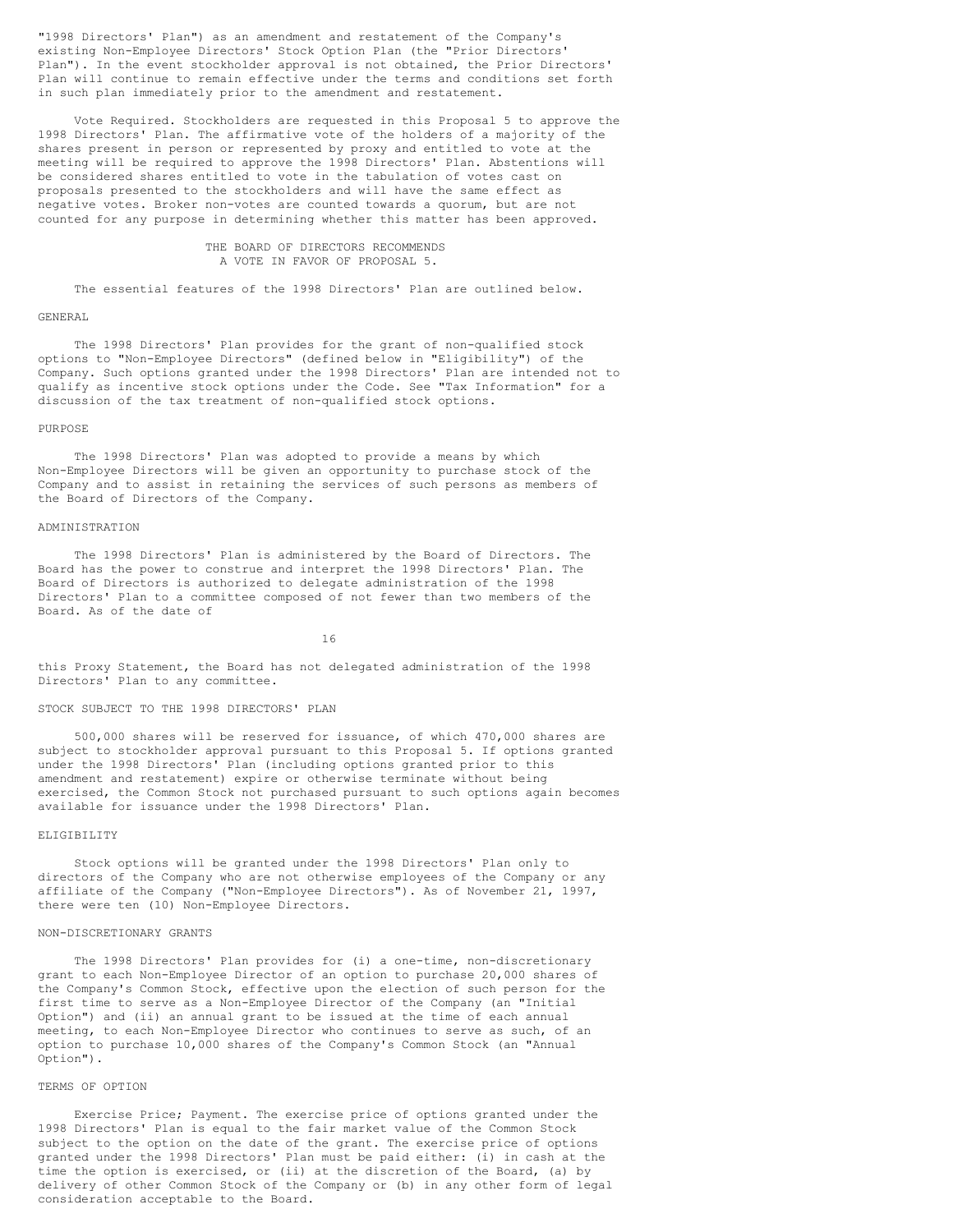Option Exercise. Initial Options for Non-Employee Directors granted pursuant to the initial election of the optionee to the Board at an annual meeting of stockholders and all Annual Options (regardless of the date on which the Non-Employee Director commenced Board service) granted under the 1998 Directors' Plan vest over 5 years according to the following schedule: so long as the optionee continues to serve as a Non-Employee Director or employee of, or consultant to the Company, 20% of the shares subject to the option will vest on January 15 of each of the first, second, third, fourth and fifth years following the date of grant. Initial Options for Non-Employee Directors granted pursuant to the initial election of the optionee to the Board at some time other than at an annual meeting of the stockholders of the Company will vest over 5 years according to the following schedule: so long as the optionee continues to serve as a Non-Employee Director or employee of, or consultant to the Company, 20% of the shares subject to the option will vest on each of the first, second, third, fourth and fifth anniversaries of the date of grant.

Term. The term of all options under the 1998 Directors' Plan is ten years, provided; however, such options terminate 30 days after the optionee ceases to be a Non-Employee Director, employee or consultant. In the event that an optionee ceases to be a Non-Employee Director, employee or consultant due to the optionee's (i) retirement at age seventy (70) or older after nine (9) years of service on the Board or (ii) due to permanent and total disability as defined in Section 22(e)(3) of the Code, the option will terminate only upon expiration of the option term. In the event that an optionee ceases to be a Non-Employee Director, employee or consultant due to the optionee's death or due to the optionee's termination due to permanent and total disability when such termination due to disability is followed by death, the vesting of all unvested shares will be accelerated to such date and the option may be exercised in full at any time within one year of such termination.

17

# RESTRICTIONS ON TRANSFER

The 1998 Directors' Plan provides that options shall be transferable by the optionee only upon such terms and conditions as set forth in the option agreement as the Board shall determine in its discretion. In addition, shares subject to repurchase by the Company under an early exercise stock purchase agreement may be subject to restrictions on transfer which the Board deems appropriate.

#### EFFECT OF CERTAIN CORPORATE EVENTS

If any change is made in the stock subject to the 1998 Directors' Plan or subject to any option granted under the 1998 Directors' Plan (through merger, consolidation, reorganization, recapitalization, reincorporation, stock dividend, dividend in property other than cash, stock split, liquidating dividend, combination of shares, exchange of shares, change in corporate structure or other transaction not involving the receipt of consideration of the Company), the 1998 Directors' Plan and options outstanding thereunder will be appropriately adjusted as to the type(s) and the maximum number of securities subject to such plan, the maximum number of securities which may be granted to an employee in a particular calendar year and the type(s), number of securities and price per share of stock subject to such outstanding options.

In the event of: (1) a dissolution or liquidation of the Company, (2) the sale of all or substantially all of the Company's assets, (3) a merger, consolidation or reorganization of the Company with or into another corporation or other legal person, other than a merger, consolidation or reorganization in which more than fifty percent (50%) of the combined voting power of the then-outstanding securities of the surviving entity (or if more than one entity survives the transaction, the controlling entity) immediately after such a transaction are held in the aggregate by holders of voting securities of the Company immediately prior to such transaction, (4) the acquisition by any person of beneficial ownership of securities representing fifty percent (50%) or more of the combined voting power of the then-outstanding securities of the Company, or (5) individuals who at the beginning of any consecutive two-year period constitute the directors of the Company ceasing for any reason to constitute at least a majority thereof (collectively, a "Change in Control"), then: (i) any surviving or acquiring corporation shall assume options outstanding under the Plan or shall substitute similar options or (ii) in the event any surviving or acquiring corporation refuses to assume such options or to substitute similar options for those outstanding under the Plan, then (A) with respect to options held by persons then performing services as directors, employees or consultants, the vesting of such options and the time during which such options may be exercised shall be accelerated prior to such event and the options terminated if not exercised after such acceleration and at or prior to such event, and (B) with respect to any other options outstanding under the 1998 Directors' Plan, such options shall be terminated if not exercised prior to such event.

# DURATION, AMENDMENT AND TERMINATION

The Board may suspend or terminate the 1998 Directors' Plan at any time. Unless sooner terminated, the 1998 Directors' Plan will terminate on February 9, 2113.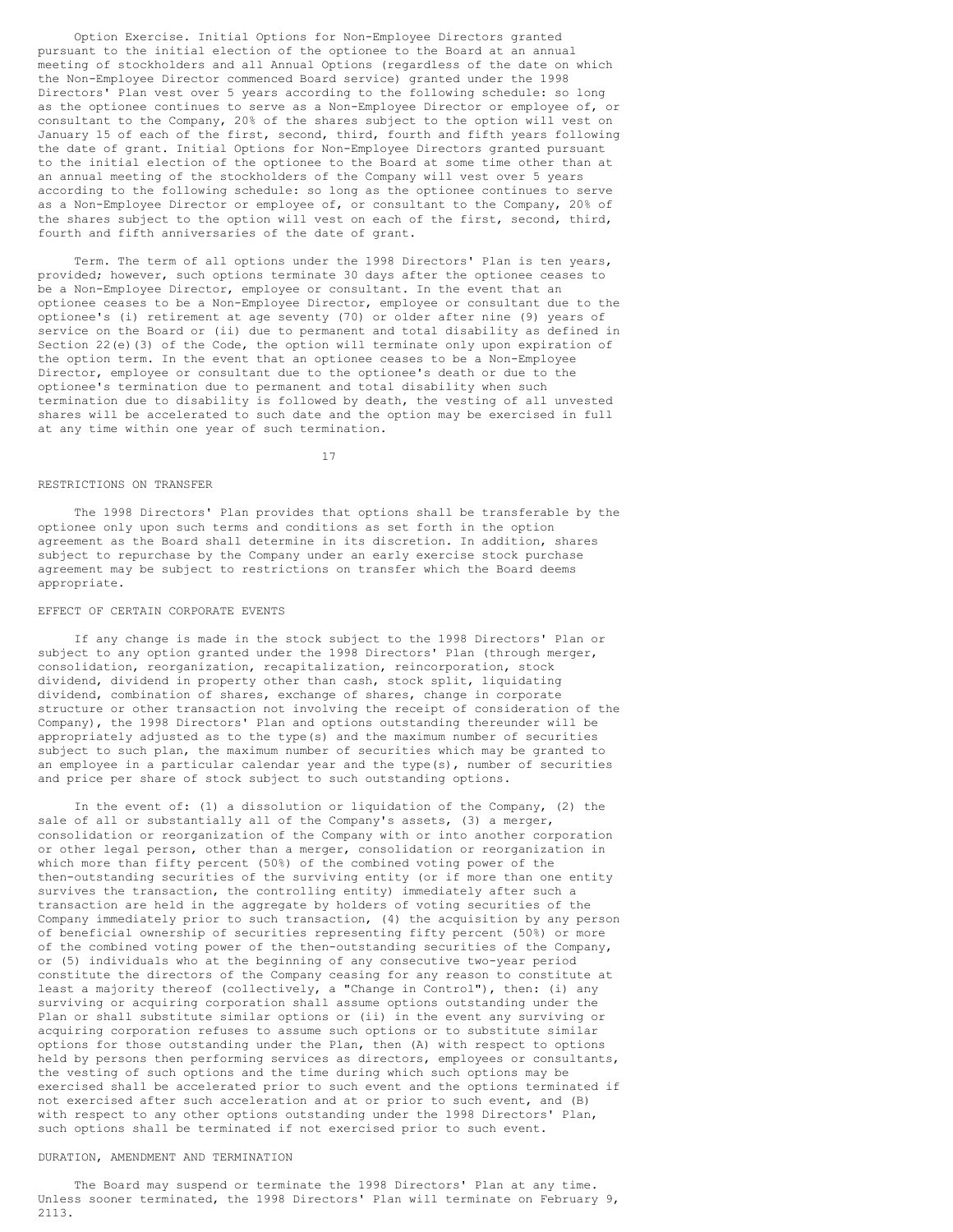The Board may also amend the 1998 Directors' Plan at any time or from time to time. However, except with respect to certain amendments relating to adjustments upon changes in stock, no amendment shall be effective unless approved by the stockholders of the Company to the extent stockholder approval is necessary for the 1998 Directors' Plan to satisfy the requirements of Rule 16b-3, any requirements of Section 144 of the Delaware General Corporation Law, or any Nasdaq National Market or securities exchange listing requirements.

#### FEDERAL INCOME TAX INFORMATION

Non-qualified Stock Options. Options granted under the 1998 Directors' Plan are intended to be treated as non-qualified stock options and are not intended to be eligible for the favorable federal income tax treatment accorded "incentive stock options" under the Code. Non-qualified stock options granted under the 1998 Directors' Plan generally have the following federal income tax consequences:

18

There are no tax consequences to the optionee or the Company by reason of the grant of a non-qualified stock option. Upon exercise of a non-qualified stock option, the optionee will recognize taxable ordinary income equal to the excess of the stock's fair market value on the date of exercise over the option exercise price. Subject to the requirement of reasonableness, the Company will be entitled to a business expense deduction equal to the taxable ordinary income realized by the optionee. Upon disposition of the stock, the optionee will recognize a capital gain or loss equal to the difference between the selling price and the sum of the amount paid for such stock plus any amount recognized as ordinary income upon exercise of the option. Such gain or loss will be: (i) long-term if the stock was held for more than eighteen (18) months, (ii) mid-term if the stock was held for more than twelve (12) months but not more than eighteen (18) months or (iii) short-term if the stock was not held more than twelve (12) months. Slightly different rules may apply to optionees who acquire stock subject to certain repurchase options or who are subject to Section 16(b) of the Exchange Act.

Other Tax Consequences. The foregoing discussion is intended to be a general summary only of the federal income tax aspects of options granted under the 1998 Directors' Plan; tax consequences may vary depending on the particular circumstances at hand. In addition, administrative and judicial interpretations of the application of the federal income tax laws are subject to change. Furthermore, no information is given with respect to state or local taxes that may be applicable. Participants in the 1998 Directors' Plan who are residents of a country other than the United States may be subject to taxation in accordance with the tax laws of that particular country in addition to or in lieu of United States federal income taxes.

Each person who is currently serving as a Non-Employee Director immediately following the Annual Meeting will receive an option grant to purchase 10,000 shares of Common Stock under the 1998 Directors' Plan. Accordingly, subject to stockholder approval of this proposal, all Non-Employee Directors as a group will be granted options under the 1998 Directors' Plan to purchase an aggregate of 100,000 shares of Common Stock under the 1998 Directors' Plan, at a price equal to the fair market value per share of the Common Stock on the date of the Annual Meeting. Accordingly, it is expected that immediately following the Annual Meeting, options to purchase an aggregate of 100,000 shares of Common Stock will be outstanding under the 1998 Directors' Plan.

### PROPOSAL 6

# RATIFICATION OF SELECTION OF INDEPENDENT ACCOUNTANTS

The Board of Directors has selected Price Waterhouse LLP as the Company's independent accountants for the fiscal year ending September 27, 1998 and has further directed that management submit the selection of independent accountants for ratification by the stockholders at the Annual Meeting. Price Waterhouse LLP has audited the Company's financial statements since the Company commenced operations in 1985. Representatives of Price Waterhouse LLP are expected to be present at the Annual Meeting, will have an opportunity to make a statement if they so desire and will be available to respond to appropriate questions.

Vote Required. Stockholder ratification of the selection of Price Waterhouse LLP as the Company's independent accountants is not required by the Company's Bylaws or otherwise. However, the Board is submitting the selection of Price Waterhouse LLP to the stockholders for ratification as a matter of good corporate practice. If the stockholders fail to ratify the selection, the Board and the Audit Committee will reconsider whether or not to retain that firm. Even if the selection is ratified, the Board and the Audit Committee in their discretion may direct the appointment of a different independent accounting firm at any time during the year if they determine that such a change would be in the best interests of the Company and its stockholders.

The affirmative vote of the holders of a majority of the shares represented and voting at the meeting will be required to ratify the selection of Price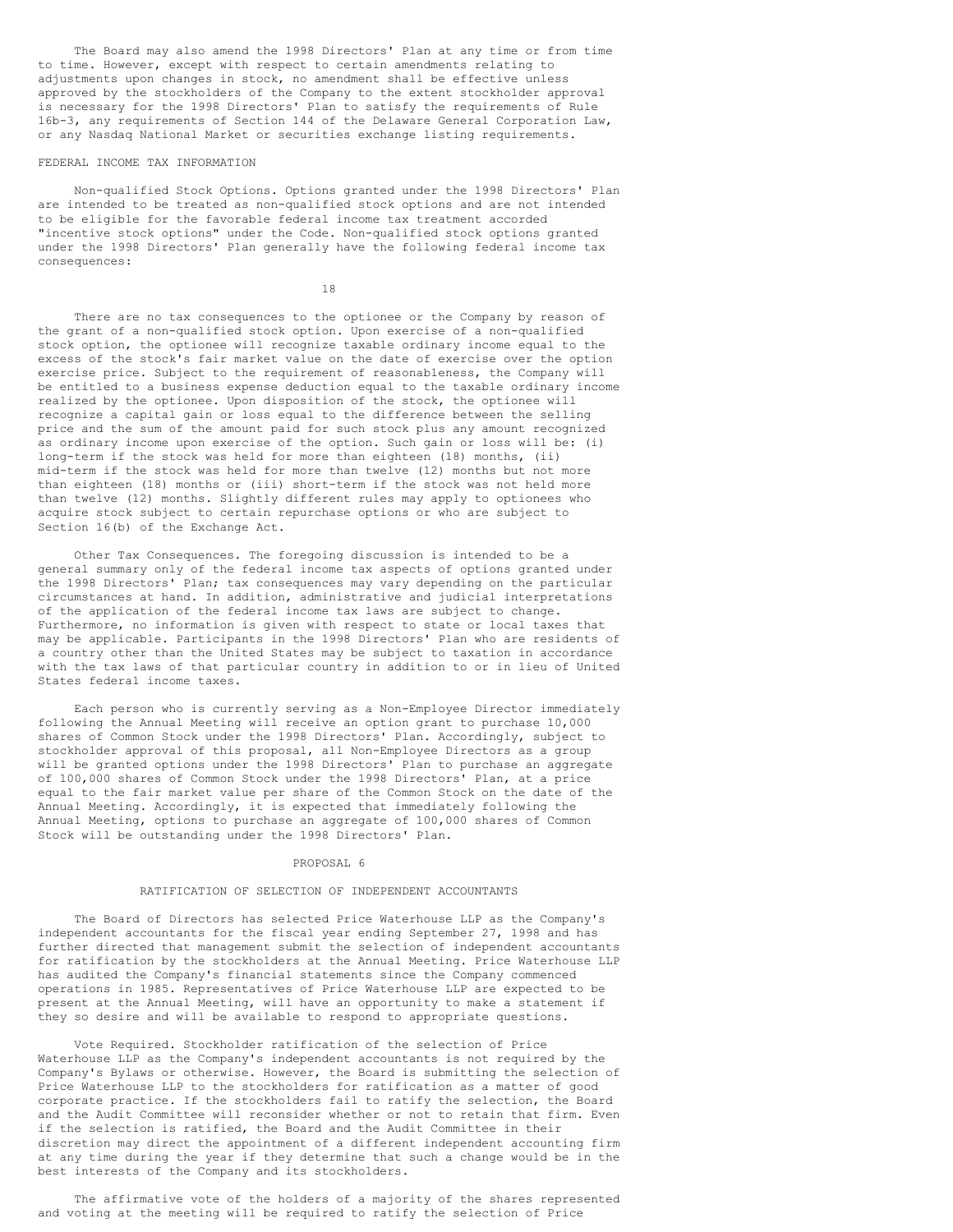#### 19

# SECURITY OWNERSHIP OF CERTAIN BENEFICIAL OWNERS AND MANAGEMENT

The following table sets forth certain information regarding the ownership of the Company's Common Stock as of November 21, 1997, by: (i) each director and nominee for director; (ii) each of the Named Executive Officers; (iii) all executive officers and directors of the Company as a group; and (iv) all those known by the Company to be beneficial owners of more than five percent of its Common Stock.

<TABLE> <CAPTION>

|                                                                                  | BENEFICIAL<br>OWNERSHIP(1)               |                                  |
|----------------------------------------------------------------------------------|------------------------------------------|----------------------------------|
| NAME OF BENEFICIAL OWNER                                                         | NUMBER OF<br>SHARES<br>$- - - - - - - -$ | PERCENT<br>OF<br>TOTAL<br>------ |
| $<$ S $>$                                                                        | <<                                       | < <sub></sub>                    |
|                                                                                  | 3,024,508                                | 4.40%                            |
|                                                                                  | 1,922,971                                | 2.80%                            |
| Harvey P. White(4)(14)                                                           | 474,583                                  | $\star$                          |
|                                                                                  | 86,433                                   | $\star$                          |
| Anthony S. Thornley(14)                                                          | 36,313                                   | $\star$                          |
| Richard C. Atkinson(6)(14)                                                       | 206,032                                  | $\star$                          |
| Adelia A. Coffman(7)(14)                                                         | 241,160                                  | $\star$                          |
|                                                                                  | 1,542,294                                | 2.25%                            |
| Robert E. Kahn                                                                   | $\Omega$                                 |                                  |
| Jerome S. Katzin(9)(14)                                                          | 237,334                                  | $\star$                          |
| Duane A. Nelles (10) $(14)$                                                      | 40,500                                   | $\star$                          |
| Peter M. Sacerdote $(11)$ $(14)$                                                 | 75,000                                   | $\star$                          |
|                                                                                  | $\Omega$                                 | $- -$                            |
| Brent Scowcroft $(14)$                                                           | 27,000                                   | $\star$                          |
| Marc I. Stern $(12)$ $(14)$                                                      | 26,000                                   | $\star$                          |
| All Executive Officers and Directors as a Group                                  |                                          |                                  |
| $(24 \text{ persons}) (13) (14) \dots \dots \dots \dots \dots \dots \dots \dots$ | 9,000,334                                | 12.94%                           |

 $<$ /TABLE>

- ---------------

- \* Less than 1%
- (1) This table is based upon information supplied by officers, directors and principal stockholders and Schedules 13D and 13G filed with the Securities and Exchange Commission (the "Commission"). Unless otherwise indicated in the footnotes to this table and subject to marital property laws where applicable, each of the stockholders named in this table has sole voting and investment power with respect to the shares indicated as beneficially owned. Applicable percentages are based on 68,552,532 shares outstanding on November 21, 1997, adjusted as required by rules promulgated by the Commission.
- (2) Includes 2,641,554 shares held in family trusts and 144,954 shares held in trusts for the benefit of relatives, as to which Dr. Jacobs disclaims beneficial ownership.
- (3) Includes 1,582,738 shares held in family trusts and 249,800 shares held in trusts for the benefit of relatives, as to which Dr. Viterbi disclaims beneficial ownership.
- (4) Includes 330,158 shares held in family trusts, 1,000 shares held in a charitable remainder trust, and 24,425 shares held in trusts for the benefit of relatives.
- (5) Includes 4,433 shares held in family trusts.
- (6) Includes 5,000 shares held in a foundation of which Dr. Atkinson disclaims beneficial ownership. Also includes 115,952 shares held in family trusts, 51,000 shares held in a pension plan trust for the benefit of employees of a business operated by Dr. Atkinson and 4,080 shares held in trust for the benefit of relatives.
- (7) Includes 190,960 shares held in family trusts.
- (8) Includes 63,348 shares held in trust as to which Mr. Kadisha disclaims beneficial ownership.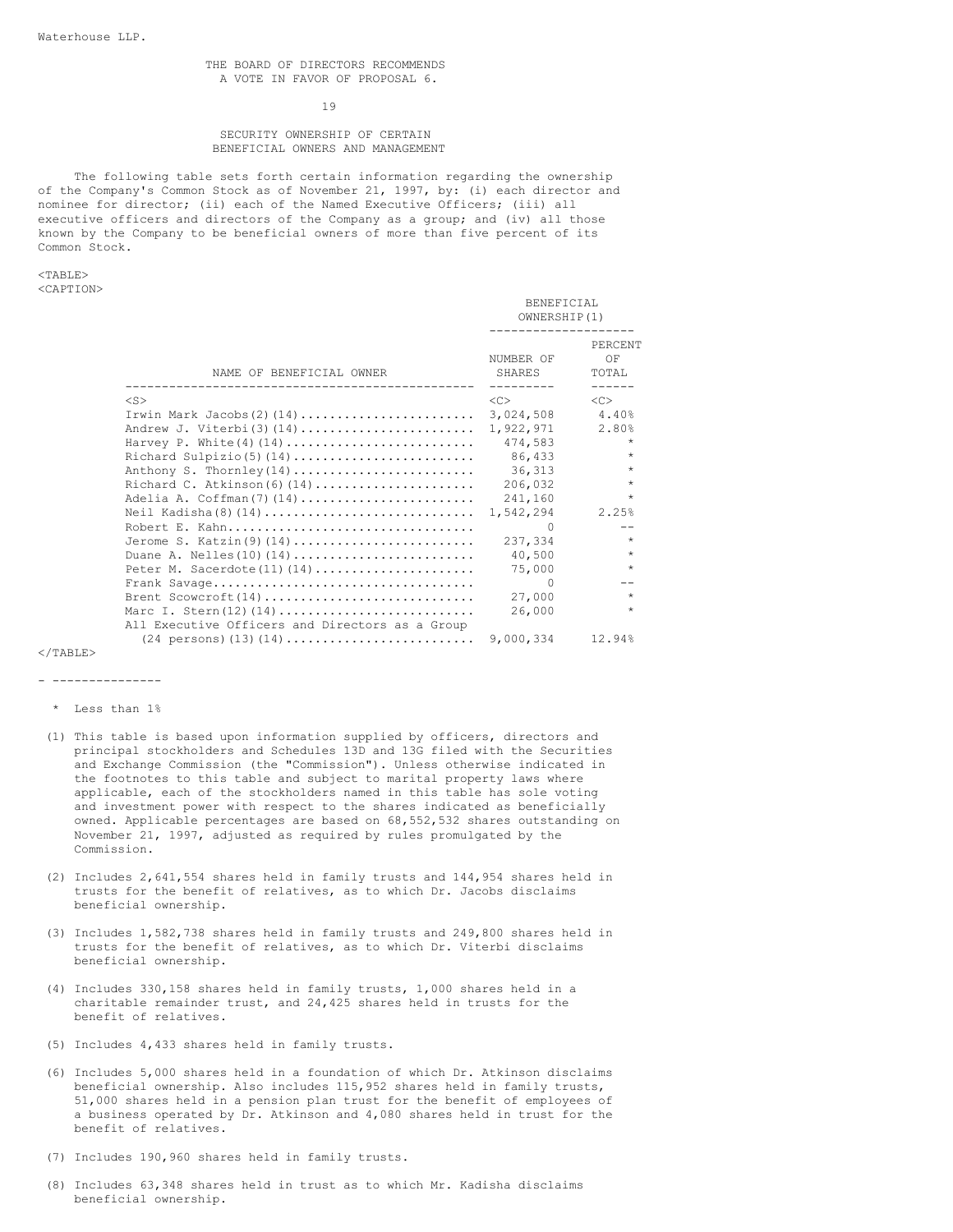- 20
- (9) Includes 172,266 shares held in family trusts and 35,068 shares held in trust for the benefit of Mr. Katzin's grandchildren of which Mr. Katzin's wife is the trustee.
- (10) Includes 500 shares held by Mr. Nelles' children.
- (11) Includes 25,000 shares held in a foundation of which Mr. Sacerdote disclaims beneficial ownership.
- (12) Includes 2,000 shares held in family trusts.
- (13) Includes 100 shares held as custodian for the benefit of an executive officer, 2,812 shares held by executive officers' spouses and 1,000 shares held for the benefit of an executive officer's children.
- (14) Includes shares issuable upon exercise of options exercisable within 60 days of November 21, 1997 as follows: Dr. Jacobs, 238,000 shares; Dr. Viterbi, 86,000 shares; Mr. White, 119,000 shares; Mr. Sulpizio, 82,000 shares; Mr. Thornley, 36,000 shares; Dr. Atkinson, 30,000 shares; Ms. Coffman, 50,200 shares (including 2,200 shares subject to options held by Ms. Coffman's husband); Mr. Kadisha, 30,000 shares; Mr. Katzin, 30,000 shares; Mr. Nelles, 30,000 shares; Mr. Sacerdote, 30,000 shares; Mr. Scowcroft, 24,000 shares; Mr. Stern, 24,000 shares; all directors and executive officers as a group, 991,400 shares (including 10,000 shares subject to options held by executive officers' spouses).

# COMPLIANCE WITH SECTION 16(a) OF THE SECURITIES EXCHANGE ACT

Section 16(a) of the Exchange Act requires the Company's directors and executive officers, and persons who own more than ten percent of a registered class of the Company's equity securities to file with the Commission initial reports of ownership and reports of changes in ownership of Common Stock and other equity securities of the Company. Officers, directors and greater-than-ten-percent stockholders are required by Commission regulations to furnish the Company with copies of all Section 16(a) forms they file.

To the Company's knowledge, based solely on a review of the copies of such reports furnished to the Company and written representations that no other reports were required, during the fiscal year ended September 28, 1997, all Section 16(a) filing requirements applicable to its officers, directors and greater-than-ten-percent beneficial owners were complied with; except that one report, covering an increase in ownership held in trusts for the benefit of Dr. Jacobs' family members, of which Dr. Jacobs disclaims beneficial ownership, will be filed late by Dr. Jacobs.

# EXECUTIVE COMPENSATION

#### COMPENSATION OF DIRECTORS

Each Non-Employee Director of the Company receives (i) a fee of \$1,500 for each Board meeting attended, (ii) a fee of \$750 for each Board meeting in which such director participates by telephone, (iii) except when held on the same day as a Board meeting, a fee of \$750 for each Board Committee meeting attended and (iv) a fee of \$400 for each Board Committee meeting in which such director participates by telephone. Effective February 10, 1998, each Non-Employee Director will receive (i) a fee of \$1,000 for each Board meeting attended, (ii) a fee of \$500 for each Board meeting in which such director participates by telephone, (iii) except when held on the same day as a Board meeting, a fee of \$1,000 for each Board Committee meeting attended, (iv) except for the Nominating Committee, a fee of \$2,500 per annum for the Chairperson of each Board Committee and (v) a fee of \$500 for each Board Committee meeting in which such director participates by telephone. In the fiscal year ended September 28, 1997, the total amount of such compensation paid to Non-Employee Directors was approximately \$166,000. When traveling from out-of-town, the members of the Board of Directors are also eligible for reimbursement for their travel expenses incurred in connection with attendance at Board meetings and committees of the Board of Directors meetings. Employee directors do not receive any compensation for their participation in Board or Board Committee meetings.

Non-Employee Directors of the Company were eligible to receive stock option grants under the Company's Prior Directors' Plan following their initial election to serve on the Board. If the 1998 Directors' Plan is approved by the stockholders, as more fully described in Proposal 5, the Prior Directors' Plan will be

terminated and Non-Employee Directors will become eligible to receive stock option grants under only the 1998 Directors' Plan. Only Non-Employee Directors are eligible to receive options under the Prior Directors' Plan or the 1998 Directors' Plan.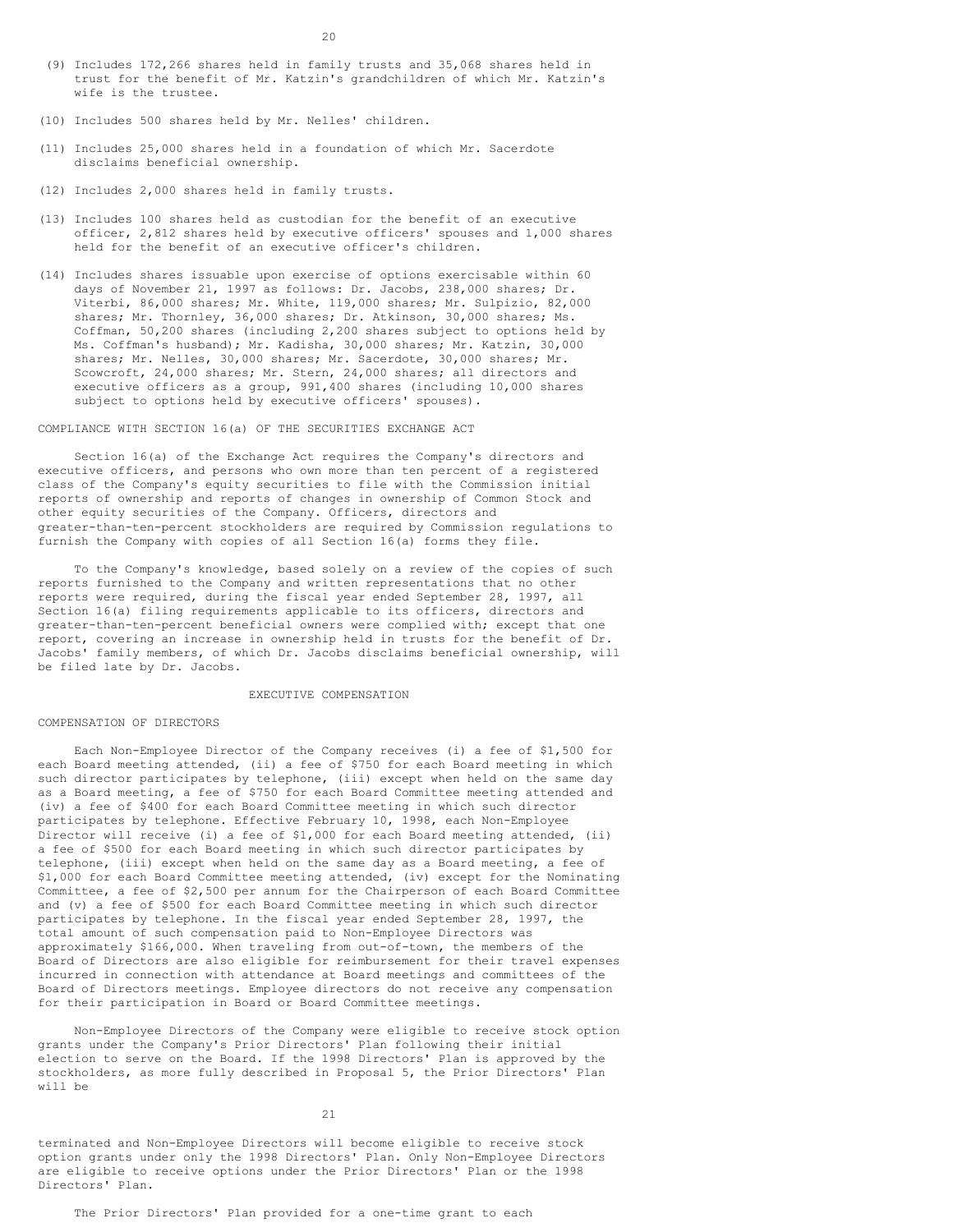Non-Employee Director of an option to purchase 60,000 shares of the Company's Common Stock, effective upon the initial election of such person for the first time to serve as a Non-Employee Director. The 1998 Directors' Plan will provide for Initial Option grants to persons upon first joining the Board and Annual Option grants to Non-Employee Directors who continue to serve on the Board. See Proposal 5, Non-Discretionary Grants.

Options granted on or after November 18, 1996 under the Prior Directors' Plan, as amended by the Board of Directors, vest over 5 years according to the following schedule: So long as the optionee continues to serve as a Non-Employee Director or employee of, or consultant to the Company, 20% of the shares subject to the option will vest on each of the first, second, third, fourth and fifth anniversaries of the date of grant. Options granted under the Prior Directors' Plan prior to November 18, 1996 vest over 5 years according to the following schedule: So long as the optionee continues to serve as a Non-Employee Director (or, as such options have been amended by the Board, as an employee of or consultant to the Company), 20% of the shares subject to the option will vest on each of the second, third and fourth anniversaries of the date of grant, and the remaining 40% of such shares will vest on the fifth anniversary of the date of grant. The term of all options under the Prior Directors' Plan is ten years, but such options expire 30 days after the optionee ceases to be a Non-Employee Director, employee or consultant (including those options granted prior to November 18, 1996, as amended), unless the termination is due to such person's death or permanent and total disability (as defined in the Code), in which case the option may, but need not, provide that it may be exercised at any time within one year of such termination, but only to the extent the option was exercisable at the time of such termination.

If any change is made in the stock subject to the Prior Directors' Plan, or subject to any option granted thereunder, the Prior Directors' Plan and options outstanding thereunder will be appropriately adjusted as to the type(s) and maximum number of securities subject to the such Plan and the type(s), number of securities and price per share of stock subject to such outstanding options.

During the fiscal year which ended September 28, 1997, upon his election to the Board in February 1997, Dr. Kahn was granted options to purchase 60,000 shares of Common Stock pursuant to the Prior Directors' Plan. As of November 21, 1997, no options had been exercised under the Prior Directors' Plan.

22

COMPENSATION OF EXECUTIVE OFFICERS

# SUMMARY OF COMPENSATION

The following table shows, for each of the three fiscal years ended September 28, 1997, compensation awarded or paid to, or earned by the Named Executive Officers:

<TABLE>

<CAPTION>

|                              |      | ANNUAL<br>COMPENSATION(1)<br>--------------------- |           | TAMA - TEUM<br>COMPENSATION<br>SECURITIES<br>UNDERLYING | ALL<br>OTHER<br>COMPEN- |
|------------------------------|------|----------------------------------------------------|-----------|---------------------------------------------------------|-------------------------|
| NAME AND PRINCIPAL POSITION  | YEAR | SALARY                                             | BONUS     | OPTIONS(#)                                              | SATION(2)               |
| $<$ S $>$                    | <<   | $<\infty$                                          | <<>       | <<>                                                     | <<                      |
| Irwin Mark Jacobs            | 1997 | \$538,394                                          | \$500,667 | $\Omega$                                                | \$55,458                |
| Chairman of the Board and    | 1996 | \$476,477                                          | \$200,000 | 215,000                                                 | \$46,706                |
| Chief Executive Officer      | 1995 | \$390,992                                          | \$250,000 | 75,000                                                  | \$5,082                 |
| Harvey P. White              | 1997 | \$395,713                                          | \$250,000 | - 0                                                     | \$37,011                |
| President                    | 1996 | \$354,963                                          | \$100,000 | 85,000                                                  | \$34,437                |
|                              | 1995 | \$297,462                                          | \$150,000 | 60,000                                                  | \$4,654                 |
| Richard Sulpizio             | 1997 | \$340,411                                          | \$225,000 | 100,000                                                 | \$20,981                |
| Executive Vice-President and | 1996 | \$277,702                                          | \$100,000 | 80,000                                                  | \$3,386                 |
| Chief Operating Officer      | 1995 | \$223,486                                          | \$110,000 | 30,000                                                  | \$3,329                 |
| Andrew J. Viterbi            | 1997 | \$348,070                                          | \$201,600 | $\circ$                                                 | \$33,211                |
| Vice Chairman of the Board   | 1996 | \$308,594                                          | \$100,800 | 85,000                                                  | \$29,903                |
|                              | 1995 | \$266,032                                          | \$110,000 | 45,000                                                  | \$4,544                 |
| Anthony S. Thornley          | 1997 | \$284,638                                          | \$150,000 | $\Omega$                                                | \$25,239                |
| Executive Vice-President and | 1996 | \$251,098                                          | \$85,000  | 55,000                                                  | \$15,730                |
| Chief Financial Officer      | 1995 | \$221,962                                          | \$75,000  | 10,000                                                  | \$3,394                 |
| $\langle$ /TABLE>            |      |                                                    |           |                                                         |                         |

LONG-TERM

- ---------------

(1) As permitted by rules established by the Commission, no amounts are shown with respect to certain "perquisites" where such amounts do not exceed the lesser of 10% of bonus plus salary or \$50,000.

(2) Includes Company matching 401(k) contributions, executive benefits payments and executive retirement stock matching as follows: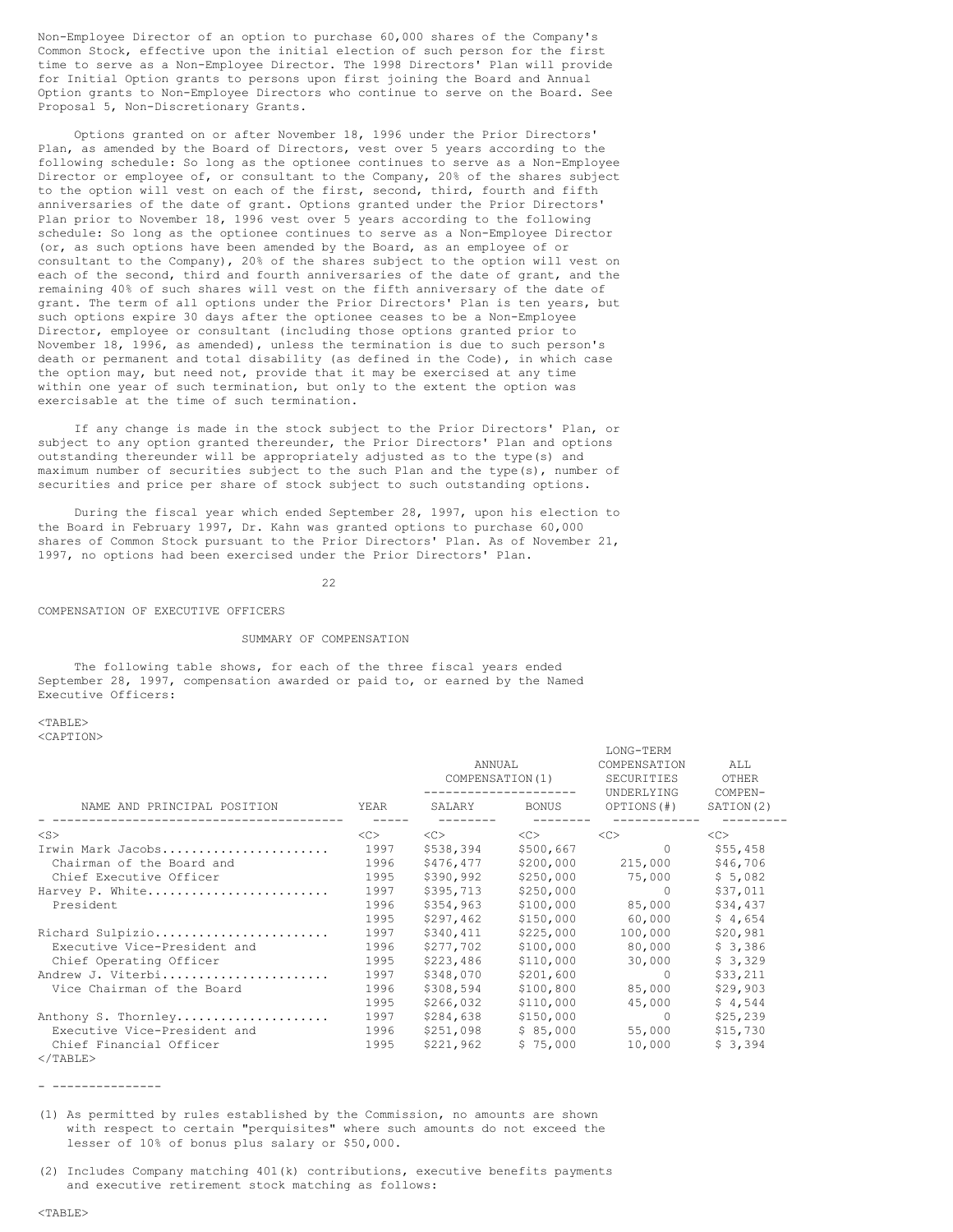| NAME                | YEAR | UULLILIN L<br>MATCHING<br>401(K)<br>CONTRIBUTIONS | <b>EXECUTIVE</b><br><b>BENEFITS</b><br>PAYMENTS | EXECUTIVE<br>RETIREMENT<br>CONTRIBUTIONS (1) | TOTAL OTHER<br>COMPENSATION |
|---------------------|------|---------------------------------------------------|-------------------------------------------------|----------------------------------------------|-----------------------------|
| $<$ S $>$           | <<>  | <<                                                | <<>                                             | <<                                           | <<                          |
| Irwin Mark Jacobs   | 1997 | \$2,145                                           | \$2,948                                         | \$50,365                                     | \$55,458                    |
|                     | 1996 | \$2,191                                           | \$2,948                                         | \$41,567                                     | \$46,706                    |
|                     | 1995 | \$2,134                                           | \$2,948                                         | Ŝ.<br>$\overline{0}$                         | \$5,082                     |
| Harvey P. White     | 1997 | \$2,145                                           | \$2,520                                         | \$32,346                                     | \$37,011                    |
|                     | 1996 | \$2,191                                           | \$2,520                                         | \$29,726                                     | \$34,437                    |
|                     | 1995 | \$2,134                                           | \$2,520                                         | \$<br>$\overline{0}$                         | \$4,654                     |
| Richard Sulpizio    | 1997 | \$2,145                                           | \$1,195                                         | \$17,641                                     | \$20,981                    |
|                     | 1996 | \$2,191                                           | \$1,195                                         | \$<br>$\bigcap$                              | \$3,386                     |
|                     | 1995 | \$2,134                                           | \$1,195                                         | $S$ and $S$                                  | \$3,329                     |
| Andrew Viterbi      | 1997 | \$2,145                                           | \$2,410                                         | \$28,656                                     | \$33,211                    |
|                     | 1996 | \$2,191                                           | \$2,410                                         | \$25,302                                     | \$29,903                    |
|                     | 1995 | \$2,134                                           | \$2,410                                         | \$.<br>$\overline{0}$                        | \$4,544                     |
| Anthony S. Thornley | 1997 | \$2,145                                           | \$1,260                                         | \$21,834                                     | \$25,239                    |
|                     | 1996 | \$2,191                                           | \$1,260                                         | \$12,279                                     | \$15,730                    |
|                     | 1995 | \$2,134                                           | \$1,260                                         | \$<br>$\overline{0}$                         | \$3,394                     |

COMPANY

# $<$ /TABLE>

- ---------------

(1) The Company has a voluntary retirement plan that allows eligible executives to defer up to 100% of their income on a pre-tax basis. The participants receive a 50% company stock match on a maximum deferral of 15% of income payable only upon eligible retirement. Participants become fully vested in the stock benefit at age 65 and may become partially vested earlier upon reaching age 62 1/2 and completing ten years of employment with the Company. The employee contributions and the stock benefit are unsecured

23

and subject to the general creditors of the Company. At September 28, 1997, 1,496 shares, 1,008 shares and 626 shares were vested on behalf of Irwin Mark Jacobs, Harvey P. White and Andrew J. Viterbi, respectively.

# 1997 FISCAL YEAR STOCK OPTION GRANTS

The Company grants options to its executive officers under the Option Plan. As of November 21, 1997, options to purchase a total of 25,911,040 shares had been granted, 18,854,413 of which are presently outstanding and 7,056,627 of which have been exercised under the Option Plan, and options to purchase 7,488,960 shares remained available for grant thereunder, including those options subject to stockholder approval under Proposal 3.

The following tables show for the fiscal year ended September 28, 1997 certain information regarding options granted to, exercised by and held at year end by the Named Executive Officers:

 $<$ TABLE> <CAPTION>

|                                                    | NUMBER OF<br>SECURITIES<br>UNDERLYING<br>OPTIONS | % OF TOTAL<br>OPTIONS<br>GRANTED TO |                           | INDIVIDUAL GRANTS         | POTENTIAL REALIZABLE<br>VALUE AT ASSUMED<br>OPTION TERM(2) | ANNUAL RATES OF STOCK         |
|----------------------------------------------------|--------------------------------------------------|-------------------------------------|---------------------------|---------------------------|------------------------------------------------------------|-------------------------------|
| NAME                                               | GRANTED<br>$(4)$ $(1)$                           | EMPLOYEES IN<br>FISCAL YEAR(%)      | EXERCISE<br>PRICE(\$)     | EXPIRATION<br>DATE        | 5 <sup>8</sup>                                             | 10 <sup>°</sup>               |
| $<$ S $>$<br>Richard Sulpizio<br>$\langle$ /TABLE> | < <sub><br/>100,000</sub>                        | < <sub><br/>2.4%</sub>              | < <sub><br/>\$52.50</sub> | < <sub><br/>9/18/07</sub> | < <sub><br/>\$3,301,697</sub>                              | < <sub><br/>\$8,367,148</sub> |

- ---------------

- (1) Mr. Sulpizio was the only Named Executive Officer that received a stock option grant during the fiscal year ended September 28, 1997. Such options vest according to the following schedule: 20% vest on each of the first, second, third, fourth and fifth anniversaries of the date of grant.
- (2) Calculated on the assumption that the market value of the underlying stock increases at the stated values, compounded annually. Options granted under the Option Plan generally have a maximum term of ten years. The total appreciation of the options over their ten year terms at 5% and 10% is 63% and 159%, respectively.

1997 FISCAL YEAR OPTION EXERCISES AND YEAR-END OPTION VALUES

 $<$ TABLE> <CAPTION>

SHARES NUMBER OF SECURITIES UNDERLYING<br>ACOUIRED TONEXERCISED OPTIONS HELD AT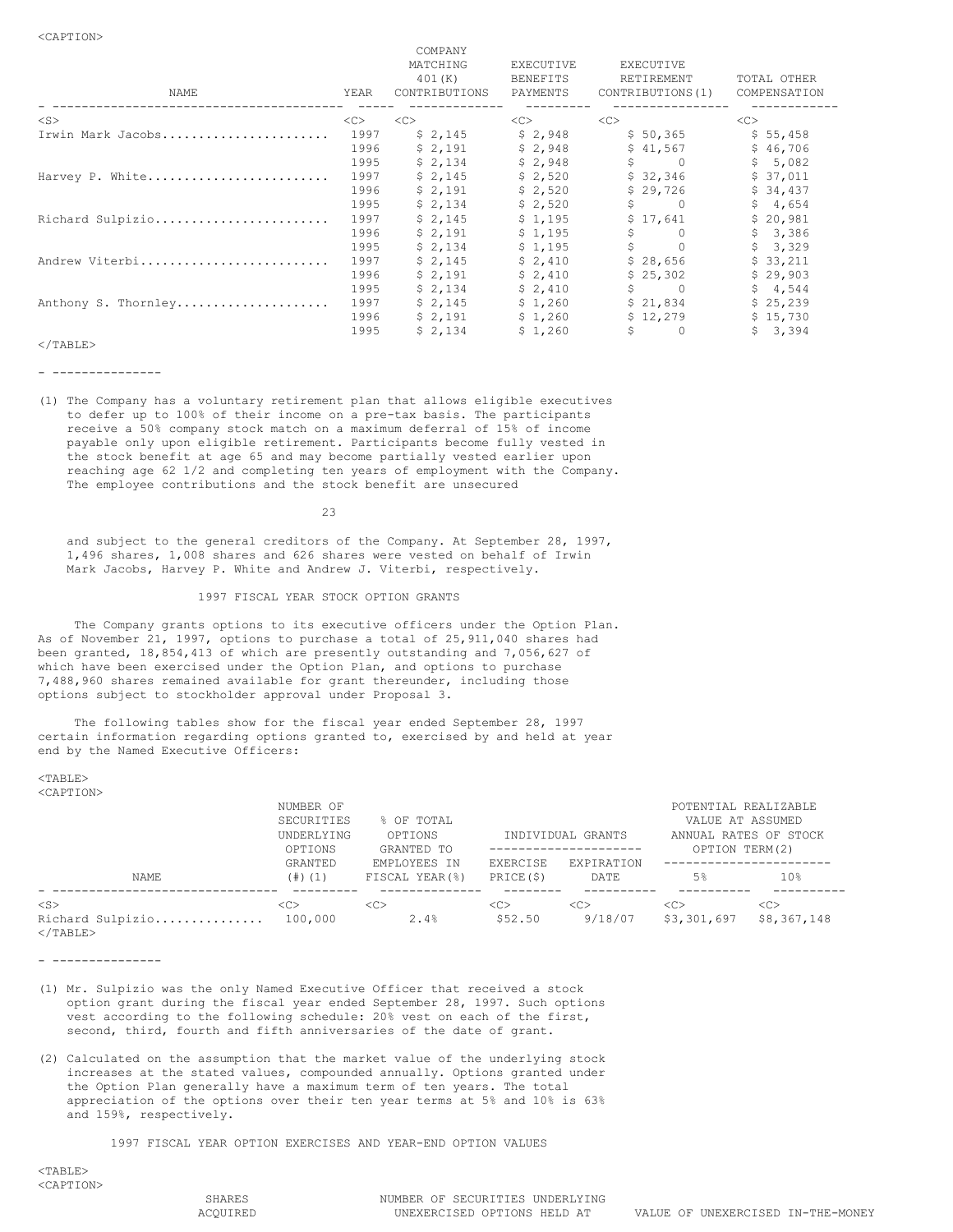|                               | ON<br><b>EXERCISE</b> | VALUE<br>REALIZED | SEPTEMBER 28, 1997 |                  |                 | OPTIONS AT SEPTEMBER 28, 1997(1) |
|-------------------------------|-----------------------|-------------------|--------------------|------------------|-----------------|----------------------------------|
| NAME                          | (  # )                | (5)               | EXERCISABLE (#)    | UNEXERCISABLE(#) | EXERCISABLE(\$) | UNEXERCISABLE (\$)               |
|                               |                       |                   |                    |                  |                 |                                  |
| $<$ S $>$                     | <<                    | <<                | <<                 | <<               | <<>             | <<                               |
| Irwin Mark Jacobs             |                       | S.                | 238,000            | 352,000          | \$5,615,850     | \$6,563,400                      |
| Harvey P. White               | $\Omega$              | S.                | 119,000            | 176,000          | \$2,892,030     | \$3,618,120                      |
| Richard Sulpizio              | 25,560                | \$1,312,830       | 88,000             | 228,000          | \$2,198,640     | \$2,722,560                      |
| Andrew J. Viterbi             | 0                     | Ŝ.                | 86,000             | 144,000          | \$2,011,710     | \$2,746,840                      |
| Anthony S.                    |                       |                   |                    |                  |                 |                                  |
| Thornley<br>$\langle$ /TABLE> | 5,000                 | \$177.200         | 36,000             | 94,000           | \$904,500       | \$2,008,500                      |

- ---------------

(1) Represents the closing price per share of the underlying shares on the last day of the fiscal year less the option exercise price multiplied by the number of shares. The closing value per share was \$56.06 on the last trading day of the fiscal year as reported on the Nasdaq National Market.

24

REPORT OF THE COMPENSATION COMMITTEE OF THE BOARD OF DIRECTORS ON EXECUTIVE COMPENSATION (1)

### OVERVIEW AND PHILOSOPHY

The Company's Compensation Committee (the "Committee") is composed of three outside directors, Chairman Jerome S. Katzin and Messrs. Duane A. Nelles and Marc I. Stern. Among other responsibilities, the Committee reviews and approves annual executive officer compensation. In general, the compensation policies adopted by the Committee continue to be designed to: (i) attract and retain executives capable of leading the Company to meet its business objectives and (ii) motivate the Company's executives to enhance long-term stockholder value.

#### EXECUTIVE OFFICER COMPENSATION

The Company's executive officer compensation program is comprised of base salary, annual cash incentive compensation in the form of a cash bonus and long-term incentive compensation in the form of stock option grants.

The Committee has access to a number of recognized executive management and compensation studies(2). These form the basis for arriving at judgment decisions as to the appropriate levels of executive compensation for the Company. In general, the Committee attempts to set annual executive cash compensation (base salary and bonus) and provide option grants at levels above the median levels contained in such studies, adjusted for the size of the Company, its stage of development, the highly competitive and innovative nature of the telecommunications industry and the level of responsibility, experience, performance and contribution of each executive officer to the Company's growth and profitability. In addition, fiscal 1997 was another year of significant achievement in all aspects of the Company's business. This considerable record was a dominant factor in the Company's decision on salaries, bonuses and stock options for executive officers of the Company. Our purpose is to attract and retain the best and most talented people.

### Base Salary

Over the past few years the Committee has moved executive officer base salary to competitive levels relative to the various markets from which the Company attracts executive talent. Competition for senior level talent in the wireless communications industries continues to be high. Because of this condition and due to the continuing rapid growth of the Company, the base salary for executive officers generally continues to be set above the median level of the market surveys.

# Annual Cash Incentive Bonus

The Company pays bonuses to its executive officers at the end of the fiscal year primarily upon the Company's performance, taking into consideration the compensation studies, individual performance and the other factors noted above. On a forward basis, the Committee is establishing financial and business targets for guidance in setting fiscal 1998 bonus awards. - ---------------

- (1) The material in this report is not "soliciting material," is not deemed filed with the SEC and is not to be incorporated by reference in any filing of the Company under the Securities Act of 1933, as amended, or the Securities Exchange Act of 1934, as amended, whether made before or after the date hereof and irrespective of any general incorporation language in any such filing.
- (2) The data regarding salary surveys and the stock performance indices, which appear under the caption "Performance Measurement Comparison," are based on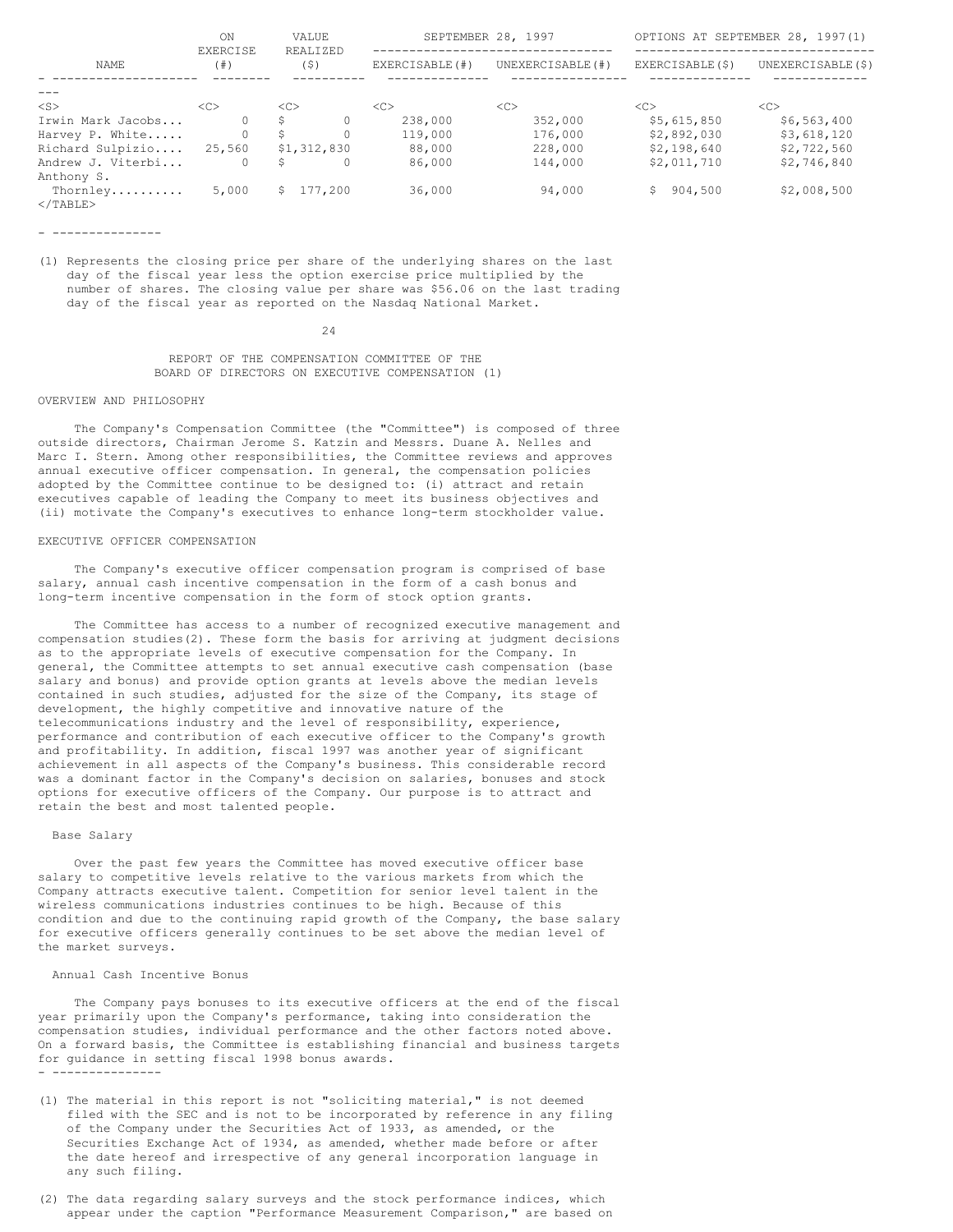different sets of comparable companies and are derived from different sources.

25

### Stock Option Grants

The Company broadly grants stock options in order to provide long-term incentives and align employee and stockholder long-term interests by creating a direct link between compensation and stockholder return. Stock options are granted at an option price equal to the fair market value of the Company's Common Stock on the date of grant. In order to facilitate long-term incentives through the option grants, options are subject to vesting over five years, with 20% of the shares vesting at the end of each of the first, second, third, fourth and fifth years following the date of grant. During fiscal 1997, 8.6% of the total options granted by the Company were granted to executive officers of the Company, including 2.4% of the total options granted to the Named Executive Officers.

The option vesting period is designed to encourage employees to work with a long term view of the Company's welfare and to establish their long term affiliation with the Company. It is also designed to reduce employee turnover and to retain the trained skills of valued staff.

Because a primary purpose of granting options is to provide incentives for future performance and to secure retention of valued employees, the Committee considers each individual's previously granted shares and the number of unvested shares when granting additional stock options.

Section 162(m) of the Code limits the Company to a deduction for federal income tax purposes of no more than \$1 million of compensation paid to certain Named Executive Officers in a taxable year. Compensation above \$1 million may be deducted if it is "performance-based compensation" within the meaning of the Code. The Compensation Committee has determined that stock options granted by the Compensation Committee under the Company's 1991 Stock Option Plan with an exercise price at least equal to the fair market value of the Company's Common Stock on the date of grant shall be treated as "performance-based compensation."

# CHAIRMAN AND CHIEF EXECUTIVE OFFICER SALARY

During fiscal 1997, as in previous years, Dr. Irwin Mark Jacobs, a founder of the Company, has led the Company towards outstanding business and financial achievements as its Chief Executive Officer. Financially, the Company has enjoyed strong growth and success: revenue and net income for fiscal 1997 are 258% and 438%, respectively, of last year's. The Company achieved major developments in each aspect of its lines of business. During fiscal 1997, Dr. Jacobs earned a base salary of \$538,000, a 13% increase over the prior year. To reward Dr. Jacobs for his outstanding contributions to the Company's success during fiscal 1997, after the end of fiscal 1997, the Committee awarded Dr. Jacobs a \$500,000 bonus and a stock option grant to purchase 180,000 shares of the Company's Common Stock at an exercise price of \$63.75 per share.

> COMPENSATION COMMITTEE Jerome S. Katzin, Chairman Duane A. Nelles Marc I. Stern

#### 26

### PERFORMANCE MEASUREMENT COMPARISON

The following graph compares total stockholder return on the Company's Common Stock since September 29, 1992 to two indices: the Nasdaq CRSP Total Return Index for the Nasdaq Stock Market, U.S. companies (the "Nasdaq-US") and the Nasdaq CRSP Total Return Index for Communications Equipment Stocks, SIC 3660-3669 (the "Nasdaq-Industry"). The Nasdaq-US tracks the aggregate price performance of all equity securities of U.S. companies traded on the Nasdaq National Market (the "NNM") and the Nasdaq SmallCap Market (the "SmallCap Market"). The Nasdaq-Industry tracks the aggregate price performance of equity securities of communications equipment companies traded on the NNM and the SmallCap Market. The total return for the Company's stock and for each index assumes the reinvestment of dividends, although dividends have never been declared on the Company's stock, and is based on the returns of the component companies weighted according to their capitalizations as of the end of each quarterly period. The Company's Common Stock is traded on the NNM and is a component of both the Nasdaq-US and the Nasdaq-Industry.(1)

> COMPARISON OF CUMULATIVE TOTAL RETURN ON INVESTMENT SINCE SEPTEMBER 29, 1992(2)

> > NASDAQ

<TABLE> <CAPTION>

|             | TNDHSTRY |                                 |
|-------------|----------|---------------------------------|
| MEASUREMENT | 'NIDE V  | $M \wedge C \cap \wedge \wedge$ |

INDUSTRY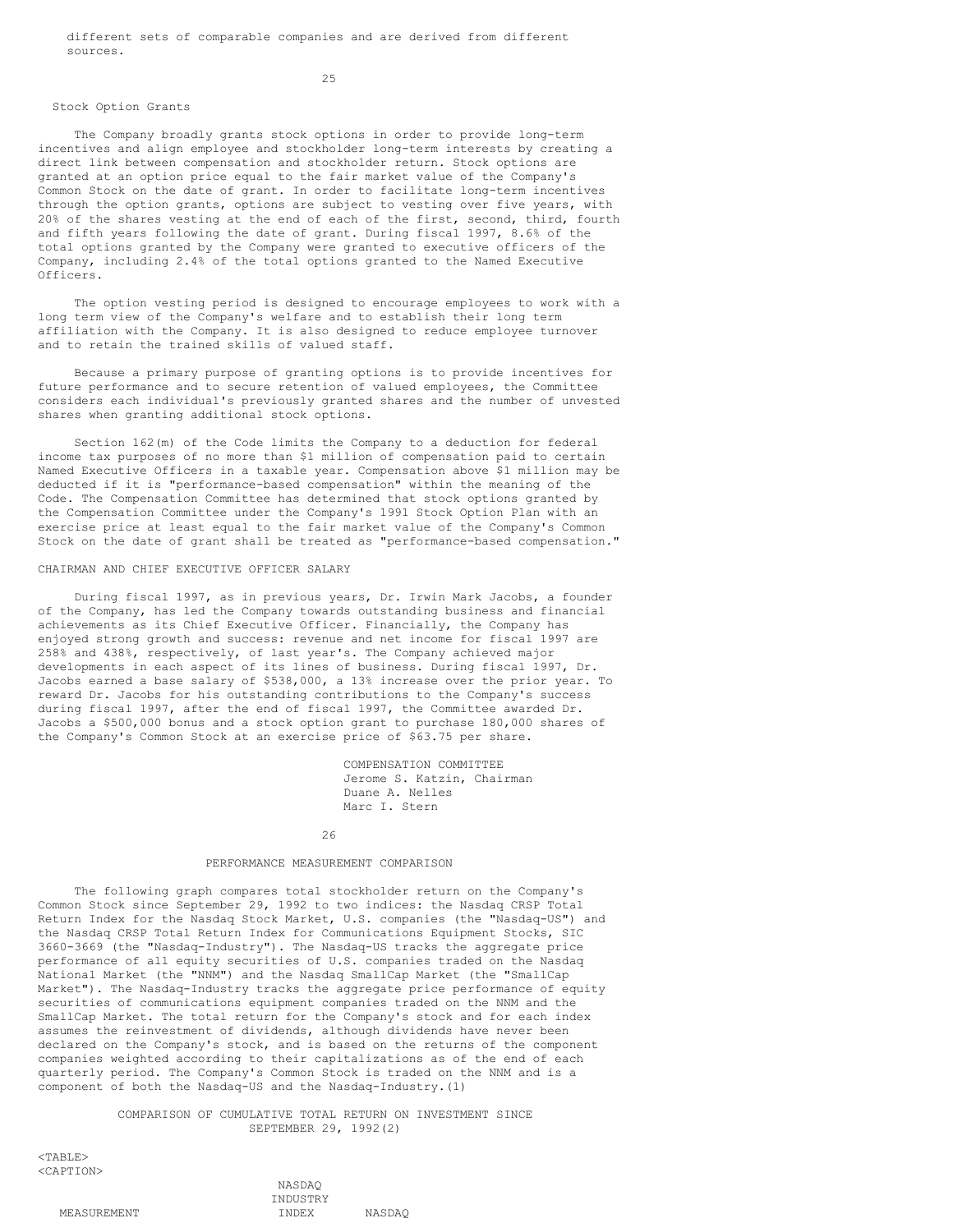| PERIOD       |              | (SIC     | U.S.      | BASELINE |    |           |               |
|--------------|--------------|----------|-----------|----------|----|-----------|---------------|
| (FISCAL YEAR | OUALCOMM     | $3660 -$ | COMPANIES | INDEX ON |    |           |               |
| COVERED)     | INCORPORATED | 3669)    | INDEX     | 9/29/92  |    |           |               |
| $<$ S $>$    | $<<$ $<$ $>$ | <<       | $<$ C $>$ | <<       | << | $<$ C $>$ | < <sub></sub> |
| 9/29/92      | 100          | 100      | 100       | 100      |    |           |               |
| 12/27/92     | 196.364      | 140.939  | 115.58    | 100      |    |           |               |
| 3/28/93      | 330.909      | 161.162  | 118.06    | 100      |    |           |               |
| 6/27/93      | 401.818      | 193.765  | 120.419   | 100      |    |           |               |
| 9/26/93      | 598.182      | 246.999  | 130.358   | 100      |    |           |               |
| 12/26/93     | 410.909      | 232.763  | 131.488   | 100      |    |           |               |
| 3/27/94      | 378.182      | 233.166  | 136.193   | 100      |    |           |               |
| 6/26/94      | 232.727      | 169.584  | 120.933   | 100      |    |           |               |
| 9/25/94      | 378.182      | 201.832  | 132.137   | 100      |    |           |               |
| 12/25/94     | 374.546      | 240.883  | 130.07    | 100      |    |           |               |
| 3/26/95      | 472.728      | 276.704  | 143.99    | 100      |    |           |               |
| 6/25/95      | 490.909      | 339.941  | 165.35    | 100      |    |           |               |
| 9/24/95      | 683.637      | 429.255  | 186.011   | 100      |    |           |               |
| 12/31/95     | 625.455      | 390.336  | 186.429   | 100      |    |           |               |
| 3/31/96      | 603.637      | 403.471  | 195.123   | 100      |    |           |               |
| 6/30/96      | 772.728      | 502.358  | 211.051   | 100      |    |           |               |
| 9/29/96      | 633.637      | 479.719  | 219.212   | 100      |    |           |               |
| 12/29/96     | 589.091      | 450.61   | 229.579   | 100      |    |           |               |
| 3/30/97      | 870.909      | 410.443  | 221.897   | 100      |    |           |               |
| 6/29/97      | 738.182      | 479.823  | 255.714   | 100      |    |           |               |
| 9/28/97      | 815.454      | 549.523  | 299.37    | 100      |    |           |               |
| $<$ /TABLE>  |              |          |           |          |    |           |               |

---------------------------------------------------------- Note: Historical stock price performance is not necessarily indicative of future price performance. ----------------------------------------------------------

The Company's closing stock price on September 26, 1997, the last trading day of the Company's 1997 fiscal year, was \$56.06 per share. - ---------------

- (1) The material in this report is not "soliciting material," is not deemed filed with the SEC and is not to be incorporated by reference in any filing of the Company under the Securities Act of 1933, as amended, or the Securities Exchange Act of 1934, as amended, whether made before or after the date hereof and irrespective of any general incorporation language in any such filing.
- (2) Shows the cumulative total return on investment assuming an investment of \$100 in each of the Company, the Nasdaq-US and the Nasdaq-Industry on September 29, 1992.

#### 27

## CERTAIN TRANSACTIONS

The Company's policy is that it will not make loans to or enter into other transactions with directors, officers, or affiliates unless such loans or transactions are approved by a majority of the Company's disinterested directors, may reasonably be expected to benefit the Company and are determined to be on terms no less favorable to the Company than could be obtained in arm's length transactions with unaffiliated third parties.

The Company's Bylaws provide that the Company will indemnify its directors and may indemnify its officers, employees, and other agents to the fullest extent permitted by law. The Company believes that indemnification under its Bylaws covers at least negligence and gross negligence by indemnified parties, and may require the Company to advance litigation expenses in the case of stockholder derivative actions or other actions, against an undertaking by the indemnified party to repay such advances if it is ultimately determined that the indemnified party is not entitled to indemnification.

In addition, the Company's Certificate of Incorporation provides that, pursuant to Delaware law, its directors shall not be liable for monetary damages for breach of the directors' fiduciary duty of care to the Company and its stockholders. This provision in the Certificate of Incorporation does not eliminate the duty of care, and in appropriate circumstances equitable remedies such as injunctive or other forms of non-monetary relief will remain available under Delaware law. In addition, each director will continue to be subject to liability for breach of the director's duty of loyalty to the Company for acts or omissions not in good faith or involving intentional misconduct, for knowing violations of law, for actions leading to improper personal benefit to the director, and for payment of dividends or approval of stock repurchases or redemptions that are unlawful under Delaware law. The provision also does not affect a director's responsibilities under any other law, such as the federal securities laws or state or federal environmental laws.

The Company has entered into separate indemnification agreements with its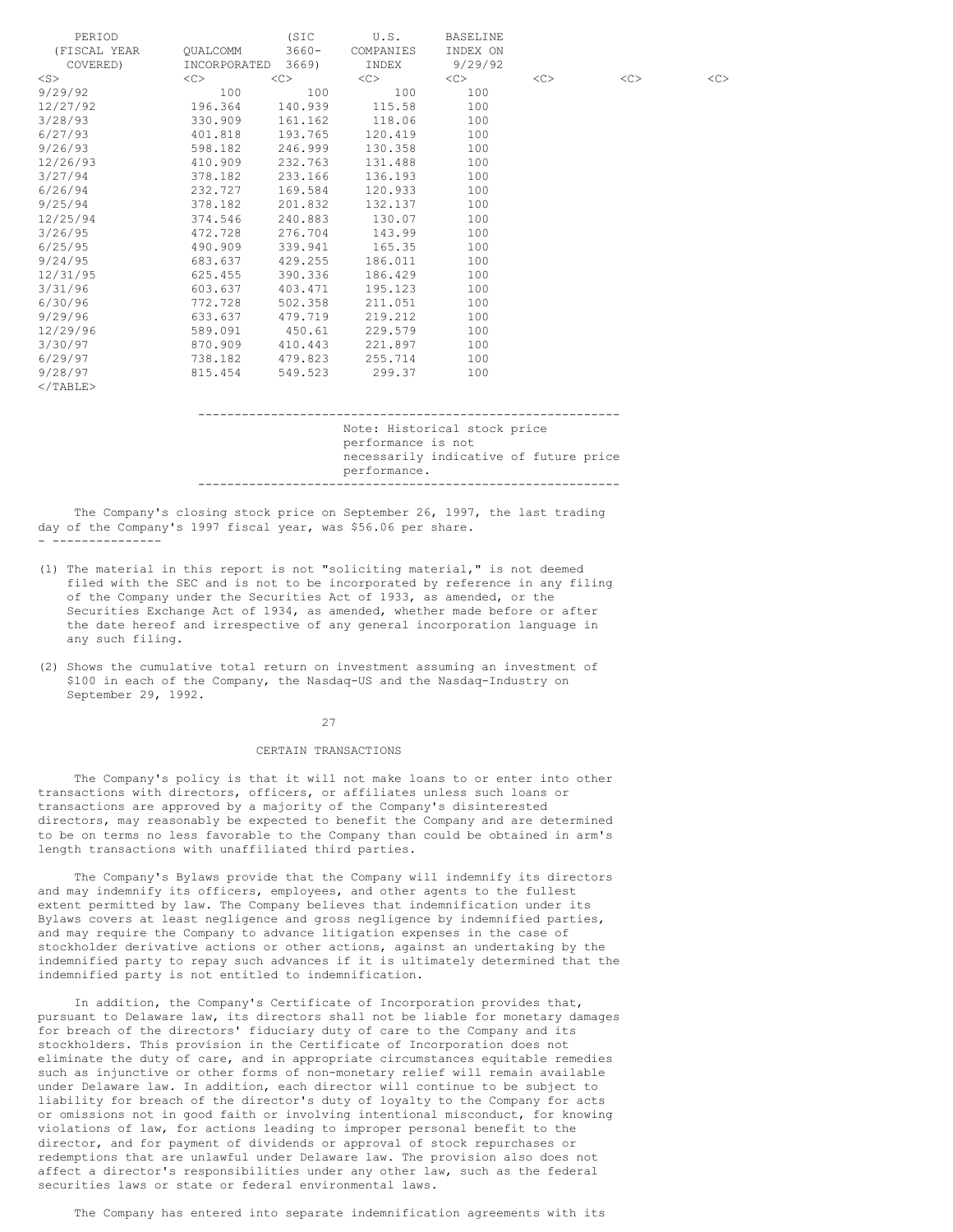directors. These agreements may require the Company, among other things, to indemnify the directors against certain liabilities that may arise by reason of their status or service as directors (other than liabilities arising from willful misconduct of a culpable nature), to advance their expenses incurred as a result of any proceeding against them as to which they could be indemnified and to obtain directors' insurance if available on reasonable terms.

The Company maintains insurance policies covering officers and directors under which the insurers agree to pay, subject to certain exclusions, including certain violations of securities laws, for any claim made against the directors and officers of the Company for a wrongful act that they may become legally obligated to pay or for which the Company is required to indemnify the officers or directors. The Company believes that its Certificate of Incorporation and Bylaw provisions, indemnification agreements and such insurance policies are necessary to attract and retain qualified persons as directors and officers.

At present, there is no pending litigation or proceeding involving a director, officer, employee or other agent of the Company as to which indemnification is being sought nor is the Company aware of any threatened litigation that may result in claims for indemnification by any director, officer, employee or other agent.

In November 1995, the Company paid \$5,000,000 to purchase 1,666,666 shares of Series B Common Stock and provided a \$25,000,000 short-term note receivable to NextWave Telecom Inc. ("NextWave"), a privately held company. As part of the share purchase, the Company also received warrants to buy 1,111,111 additional shares of Series B Common Stock at \$3 per share. During March 1996, the Company converted \$15,000,000 of note receivable into 5,000,000 shares of Series B Common Stock. During June 1996, the Company collected \$9,602,000 of the short-term note receivable and converted the remaining principal balance of \$398,000 into a 3 year promissory note convertible into 1,019,444 shares of Series C Common Stock. Janice Obuchowski, an officer, a Director and a stockholder of NextWave, was a director of the Company until her resignation in November 1996.

In February 1997 and March 1997 the Company completed the sale of 13,200,000 QUALCOMM Financial Trust I 5 3/4% Trust Convertible Preferred Securities in which it raised approximately \$642 million in net proceeds. Each Trust Convertible Preferred Security is convertible into approximately 0.6882 shares of

28

Common Stock of the Company. Goldman, Sachs & Co. acted as one of the managing underwriters in the offering. Mr. Sacerdote, a director of the Company, is a limited partner of the Goldman Sachs Group, L.P.

# OTHER MATTERS

The Board of Directors knows of no other matters that will be presented for consideration at the Annual Meeting. If any other matters are properly brought before the meeting, it is the intention of the persons named in the accompanying proxy to vote on such matters in accordance with their best judgment.

A copy of the Company's Annual Report on Form 10-K for the fiscal year ended September 28, 1997, as filed with the Securities and Exchange Commission, excluding exhibits, may be obtained by stockholders without charge by written request addressed to Investor Relations, 6455 Lusk Blvd., San Diego, California 92121.

By Order of the Board of Directors

/s/ IRWIN MARK JACOBS ----------------------------------- Irwin Mark Jacobs Chairman of the Board and Chief Executive Officer

December 29, 1997

29

# EXHIBIT A

# CERTIFICATE OF AMENDMENT OF RESTATED CERTIFICATE OF INCORPORATION OF QUALCOMM INCORPORATED

QUALCOMM Incorporated, a corporation organized and existing under the General Corporation Law of the State of Delaware (the "Corporation") DOES HEREBY CERTIFY:

FIRST, That, at a meeting of the Board of Directors of the Corporation, resolutions were duly adopted setting forth proposed amendments to the Restated Certificate of Incorporation of the Corporation (the "Restated Certificate"),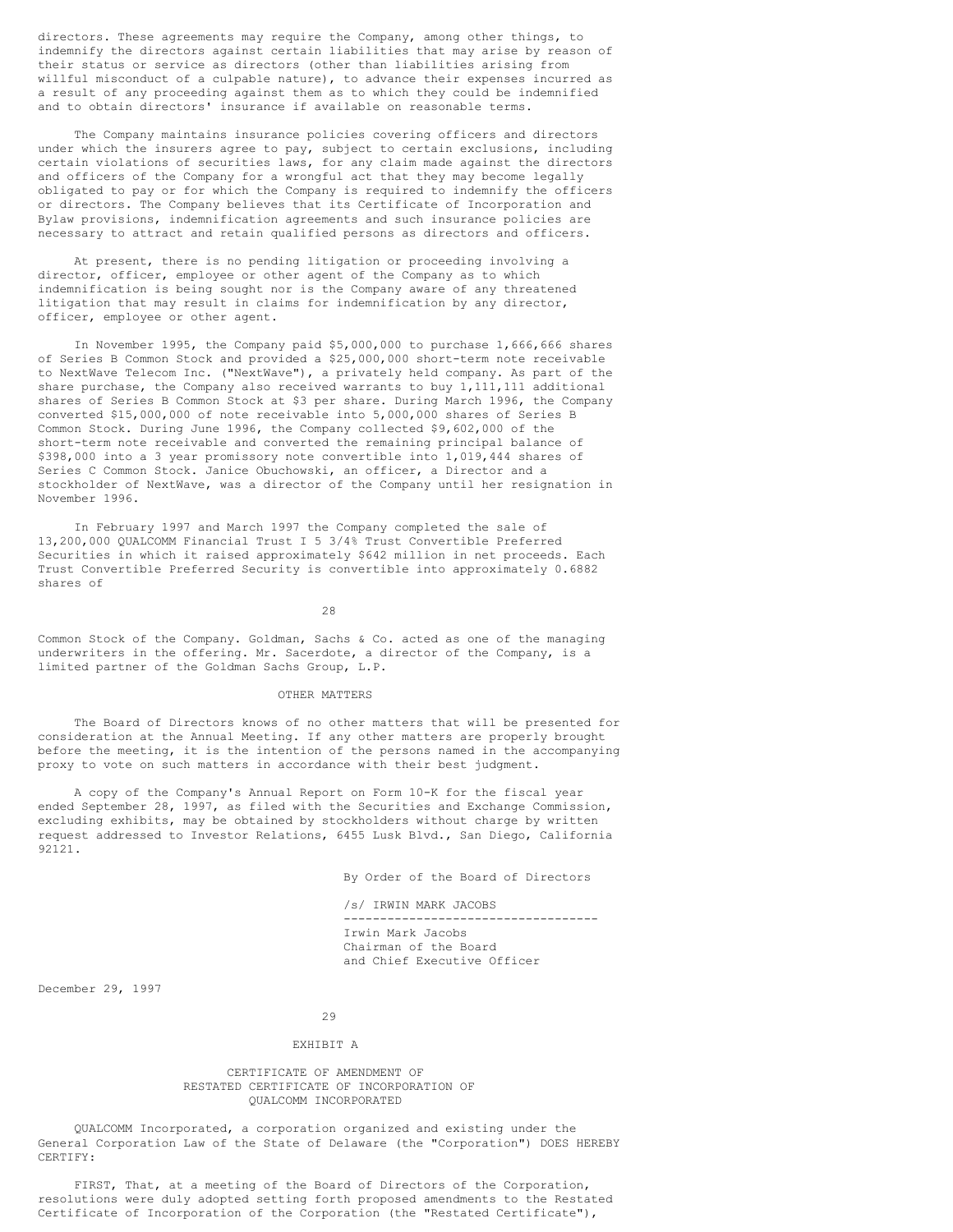declaring said amendments to be advisable. The resolution setting forth the proposed amendments is as follows:

RESOLVED, that Article IV of the Restated Certificate shall be amended to read in its entirety as follows:

"This corporation is authorized to issue two classes of stock to be designated, respectively, "Common Stock" and "Preferred Stock." The total number of shares which the corporation is authorized to issue is three hundred eight million (308,000,000) shares. Three hundred million (300,000,000) shares shall be Common Stock, each having a par value of one-one hundredth of one cent (\$0.0001). Eight million (8,000,000) shares shall be Preferred Stock, each having a par value of one-one hundredth of one cent (\$0.0001)."

SECOND, That the foregoing amendment was duly approved by the holders of the necessary number of shares of the Corporation's voting securities as required by statute and the Restated Certificate at a meeting of the stockholders of the Corporation.

THIRD, That the foregoing amendments were adopted in accordance with the provisions of Section 242 of the General Corporation Law of the State of Delaware.

IN WITNESS WHEREOF, QUALCOMM Incorporated has caused this Certificate to be ed by its duly authorized officers this day of February, 1998. signed by its duly authorized officers this

> By: -------------------------------------- Irwin Mark Jacobs Chairman of the Board of Directors

ATTEST:

By:

- ----------------------------------------------------

Steven R. Altman Assistant Secretary

QUALCOMM Incorporated

# 1991 EMPLOYEE STOCK PURCHASE PLAN

Adopted by the Board of Directors August 19, 1991

As amended by the Board of Directors on July 27, 1993, November 6, 1995 and November 17, 1997

1. PURPOSE.

(a) The purpose of the QUALCOMM Incorporated 1991 Employee Stock Purchase Plan (the "Plan") is to provide a means by which employees of QUALCOMM Incorporated, a Delaware corporation (the "Company"), and its Affiliates, as defined in subparagraph 1(b), which are designated as provided in subparagraph 2(b), may be given an opportunity to purchase stock of the Company.

(b) The word "Affiliate" as used in the Plan means any parent corporation or subsidiary corporation of the Company, whether now or hereafter existing, as those terms are defined in Sections 424(e) and (f), respectively, of the Internal Revenue Code of 1986, as amended (the "Code").

(c) The Company, by means of the Plan, seeks to retain the services of its employees, to secure and retain the services of new employees, and to provide incentives for such persons to exert maximum efforts for the success of the Company.

(d) The Company intends that the rights to purchase stock of the Company granted under the Plan be considered options issued under an "employee stock purchase plan" as that term is defined in Section 423(b) of the Code.

2. ADMINISTRATION.

(a) The Plan shall be administered by the Board of Directors (the "Board") of the Company unless and until the Board delegates administration to a Committee, as provided in subparagraph 2(c). Whether or not the Board has delegated administration, the Board shall have the final power to determine all questions of policy and expediency that may arise in the administration of the Plan.

(b) The Board shall have the power, subject to, and within the limitations of, the express provisions of the Plan:

(i) To determine when and how rights to purchase stock of the Company shall be granted and the provisions of each offering of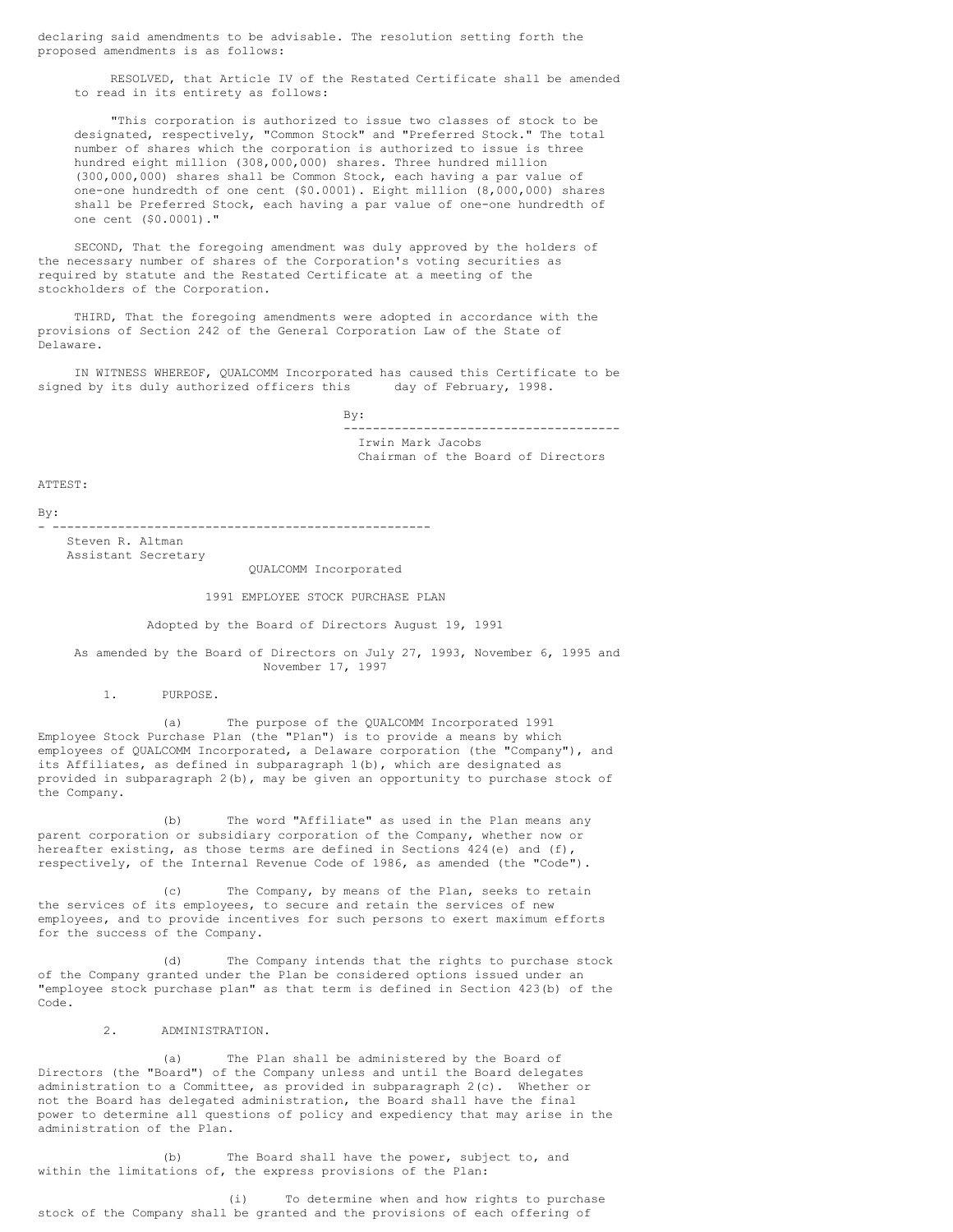such rights (which need not be identical).

(ii) To designate from time to time which Affiliates of the Company shall be eligible to participate in the Plan.

(iii) To construe and interpret the Plan and rights granted under it, and to establish, amend and revoke rules and regulations for its administration. The Board, in the exercise of this power, may correct any defect, omission or inconsistency in the Plan, in a manner and to the extent it shall deem necessary or expedient to make the Plan fully effective.

(iv) To amend the Plan as provided in paragraph 13.

(v) Generally, to exercise such powers and to perform such acts as the Board deems necessary or expedient to promote the best interests of the Company.

1

(c) The Board may delegate administration of the Plan to a Committee composed of not fewer than two (2) members of the Board (the "Committee"). If administration is delegated to a Committee, the Committee shall have, in connection with the administration of the Plan, the powers theretofore possessed by the Board, subject, however, to such resolutions, not inconsistent with the provisions of the Plan, as may be adopted from time to time by the Board. The Board may abolish the Committee at any time and revest in the Board the administration of the Plan.

3. SHARES SUBJECT TO THE PLAN.

(a) Subject to the provisions of paragraph 12 relating to adjustments upon changes in stock, the stock that may be sold pursuant to rights granted under the Plan shall not exceed in the aggregate two million (4,200,000) shares of the Company's \$0.0001 par value common stock (the "Common Stock"). If any right granted under the Plan shall for any reason terminate without having been exercised, the Common Stock not purchased under such right shall again become available for issuance under the Plan.

(b) The stock subject to the Plan may be unissued shares or reacquired shares, bought on the market or otherwise.

4. GRANT OF RIGHTS; OFFERING.

The Board or the Committee may from time to time grant or provide for the grant of rights to purchase Common Stock of the Company under the Plan to eligible employees (an "Offering") on a date or dates (the "Offering Date(s)") selected by the Board or the Committee. Each Offering shall be in such form and shall contain such terms and conditions as the Board or the Committee shall deem appropriate. If an employee has more than one right outstanding under the Plan, unless he or she otherwise indicates in agreements or notices delivered hereunder: (1) each agreement or notice delivered by that employee will be deemed to apply to all of his or her rights under the Plan, and (2) a right with a lower exercise price (or an earlier-granted right, if two rights have identical exercise prices), will be exercised to the fullest possible extent before a right with a higher exercise price (or a later-granted right, if two rights have identical exercise prices) will be exercised. The provisions of separate Offerings need not be identical, but each Offering shall include (through incorporation of the provisions of this Plan by reference in the Offering or otherwise) the substance of the provisions contained in paragraphs 5 through 8, inclusive.

5. ELIGIBILITY.

(a) Rights may be granted only to employees of the Company or, as the Board or the Committee may designate as provided in subparagraph 2(b), to employees of any Affiliate of the Company. Except as provided in subparagraph  $5(b)$ , an employee of the Company or any Affiliate shall not be eligible to be granted rights under the Plan, unless, on the Offering Date, such employee has been in the employ of the Company or any Affiliate for such continuous period preceding such grant as the Board or the Committee may require, but in no event shall the required period of continuous employment be equal to or greater than two (2) years. In addition, unless otherwise determined by the Board or the Committee and set forth in the terms of the applicable Offering, no employee of the Company or any Affiliate shall be eligible to be granted rights under the Plan, unless, on the Offering Date, such employee's customary employment with the Company or such Affiliate is at least twenty (20) hours per week and at least five (5) months per calendar year.

(b) The Board or the Committee may provide that, each person who, during the course of an Offering, first becomes an eligible employee of the Company or designated Affiliate will, on a date or dates specified in the Offering which coincides with the day on which such person becomes an eligible employee or occurs thereafter, receive a right under that Offering, which right shall thereafter be deemed to be a part of that Offering.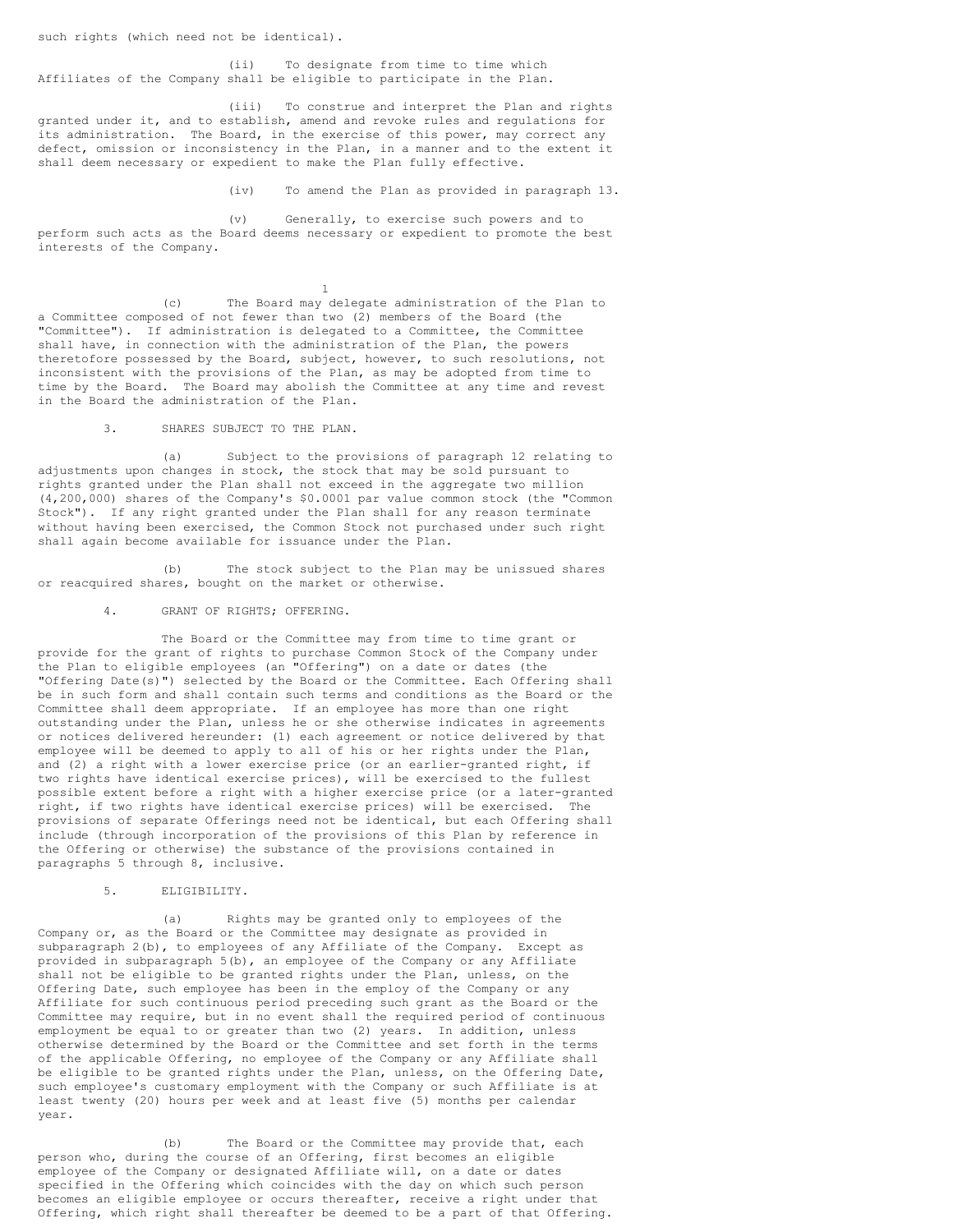Such right shall have the same characteristics as any rights originally granted under that Offering, as described herein, except that:

(i) the date on which such right is granted shall be the "Offering Date" of such right for all purposes, including determination of the exercise price of such right;

 $\mathfrak{D}$ (ii) the Purchase Period (as defined below) for such right shall begin on its Offering Date and end coincident with the end of such Offering; and

(iii) the Board or the Committee may provide that if such person first becomes an eligible employee within a specified period of time before the end of the Purchase Period (as defined below) for such Offering, he or she will not receive any right under that Offering.

(c) No employee shall be eligible for the grant of any rights under the Plan if, immediately after any such rights are granted, such employee owns stock possessing five percent (5%) or more of the total combined voting power or value of all classes of stock of the Company or of any Affiliate. For purposes of this subparagraph 5(c), the rules of Section 424(d) of the Code shall apply in determining the stock ownership of any employee, and stock which such employee may purchase under all outstanding rights and options shall be treated as stock owned by such employee.

(d) An eligible employee may be granted rights under the Plan only if such rights, together with any other rights granted under "employee stock purchase plans" of the Company and any Affiliates, as specified by Section 423(b)(8) of the Code, do not permit such employee's rights to purchase stock of the Company or any Affiliate to accrue at a rate which exceeds twenty-five thousand dollars (\$25,000) of fair market value of such stock (determined at the time such rights are granted) for each calendar year in which such rights are outstanding at any time.

(e) Officers of the Company shall be eligible to participate in Offerings under the Plan, provided, however, that the Board may provide in an Offering that certain employees who are highly compensated employees within the meaning of Section 423(b)(4)(D) of the Code shall not be eligible to participate.

# 6. RIGHTS; PURCHASE PRICE.

(a) On each Offering Date, each eligible employee, pursuant to an Offering made under the Plan, shall be granted the right to purchase up to the number of shares of Common Stock of the Company purchasable with a percentage designated by the Board or the Committee not exceeding fifteen percent (15%) of such employee's Earnings (as defined in Section 7(a)) during the period which begins on the Offering Date (or such later date as the Board or the Committee determines for a particular Offering) and ends on the date stated in the Offering, which date shall be no more than twenty-seven (27) months after the Offering Date (the "Purchase Period"). In connection with each Offering made under this Plan, the Board or the Committee shall specify a maximum number of shares which may be purchased by any employee as well as a maximum aggregate number of shares which may be purchased by all eligible employees pursuant to such Offering. In addition, in connection with each Offering which contains more than one Exercise Date (as defined in the Offering), the Board or the Committee may specify a maximum aggregate number of shares which may be purchased by all eligible employees on any given Exercise Date under the Offering. If the aggregate purchase of shares upon exercise of rights granted under the Offering would exceed any such maximum aggregate number, the Board or the Committee shall make a pro rata allocation of the shares available in as nearly a uniform manner as shall be practicable and as it shall deem to be equitable.

(b) The purchase price of stock acquired pursuant to rights granted under the Plan shall be not less than the lesser of:

(i) an amount equal to eighty-five percent (85%) of the fair market value of the stock on the Offering Date; or

(ii) an amount equal to eighty-five percent (85%) of the fair market value of the stock on the Exercise Date.

(c) For purposes of this Plan, "fair market value" means, as of any date, the value of the common stock of the Company determined as follows: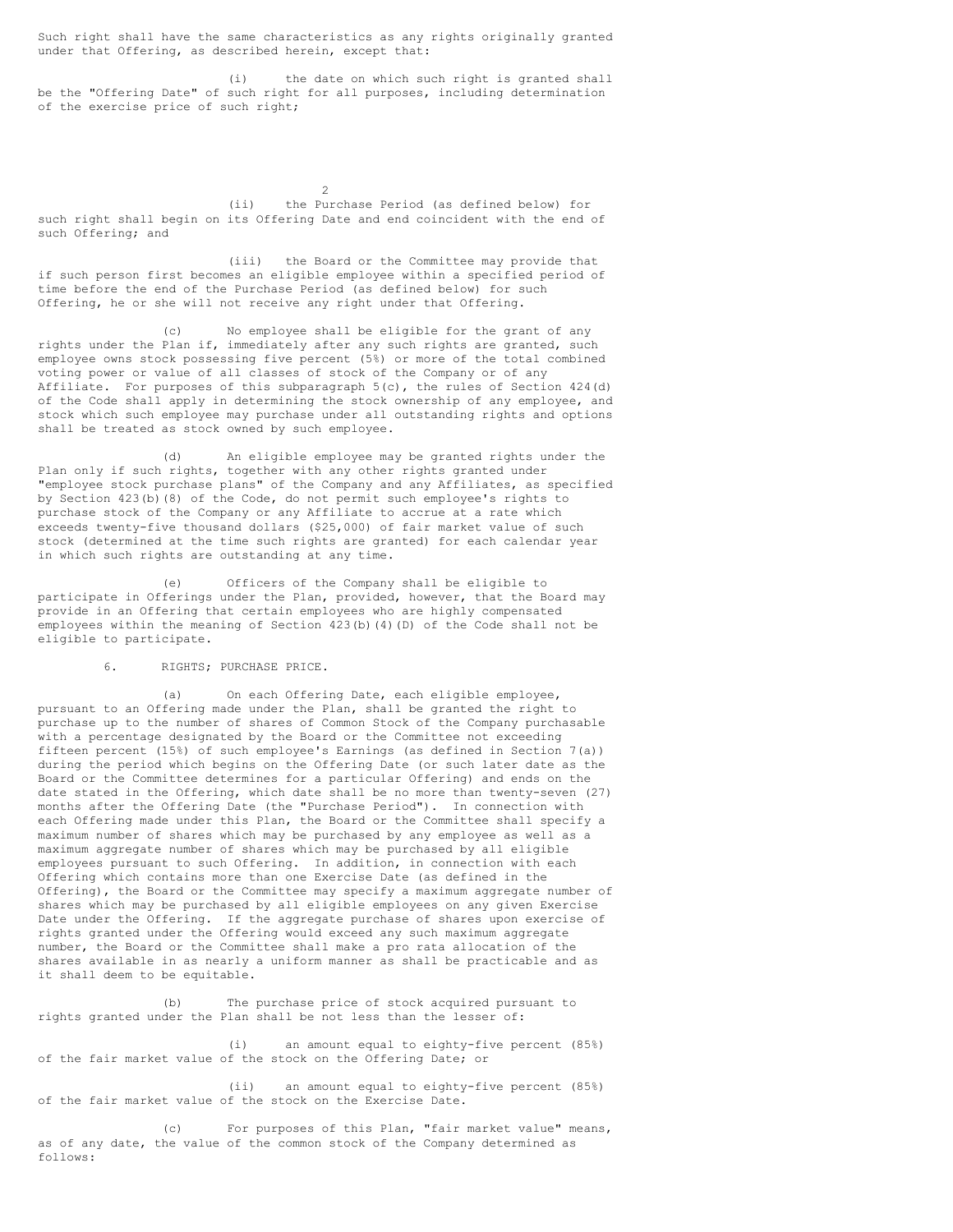(i) if the common stock is listed on any established stock exchange or a national market system, including without limitation the National Market System of the National Association of Securities Dealers, Inc. Automated Quotation ("NASDAQ") System, the fair market value of a share of common stock shall be the average of the highest and lowest price at which the common stock was sold on such exchange or national market system on the date as of which the determination is to be made (or, if such date is not a trading day on such exchange system, on the date that is the next market trading day following the date as of which the determination is to be made);

3

(ii) if the common stock is quoted on the NASDAQ System (but not on the National Market System thereof) or is regularly quoted by a recognized securities dealer but selling prices are not reported, the fair market value of a share of common stock shall be the mean between the high bid and high asked prices for the common stock on the date as of which the determination is to be made (or, if such date is not a trading day on such exchange system, on the date that is the next market trading day following the date as of which the determination is to be made), as reported in the Wall Street Journal or such other sources as the Board deems reliable;

(iii) in the absence of an established market for the common stock, the fair market value shall be determined in good faith by the Board.

# 7. PARTICIPATION; WITHDRAWAL; TERMINATION.

(a) An eligible employee may become a participant in an Offering by delivering a participation agreement to the Company within the time specified in the Offering, in such form as the Company provides. Each such agreement shall authorize payroll deductions of up to the maximum percentage specified by the Board or the Committee of such employee's Earnings during the Purchase Period. "Earnings" is defined as the total compensation paid to an employee, including all salary, wages (including amounts elected to be deferred by the employee, that would otherwise have been paid, under any cash or deferred arrangement established by the Company), overtime pay, and other remuneration paid directly to the employee, but excluding commissions, bonuses, profit sharing, the cost of employee benefits paid for by the Company, education or tuition reimbursements, imputed income arising under any Company group insurance or benefit program, traveling expenses, business and moving expense reimbursements, income received in connection with stock options, contributions made by the Company under any employee benefit plan, and similar items of compensation. The payroll deductions made for each participant shall be credited to an account for such participant under the Plan and shall be deposited with the general funds of the Company. A participant may reduce (including to zero), increase or begin such payroll deductions after the beginning of any Purchase Period only as provided for in the Offering. A participant may make additional payments into his or her account only if specifically provided for in the Offering and only if the participant has not had the maximum amount withheld during the Purchase Period.

(b) At any time during a Purchase Period a participant may terminate his or her payroll deductions under the Plan and withdraw from the Offering by delivering to the Company a notice of withdrawal in such form as the Company provides. Such withdrawal may be elected at any time prior to the end of the Purchase Period except as provided by the Board or the Committee in the Offering. Upon such withdrawal from the Offering by a participant, the Company shall distribute to such participant all of his or her accumulated payroll deductions (reduced to the extent, if any, such deductions have been used to acquire stock for the participant) under the Offering, without interest, and such participant's interest in that Offering shall be automatically terminated. A participant's withdrawal from an Offering will have no effect upon such participant's eligibility to participate in any other Offerings under the Plan but such participant will be required to deliver a new participation agreement in order to participate in subsequent Offerings under the Plan.

(c) Rights granted pursuant to any Offering under the Plan shall terminate immediately upon cessation of any participating employee's employment with the Company or an Affiliate, for any reason, and the Company shall distribute to such terminated employee all of his or her accumulated payroll deductions (reduced to the extent, if any, such deductions have been used to acquire stock for the terminated employee), under the Offering, without interest.

(d) Rights granted under the Plan shall not be transferable, and shall be exercisable only by the person to whom such rights are granted.

4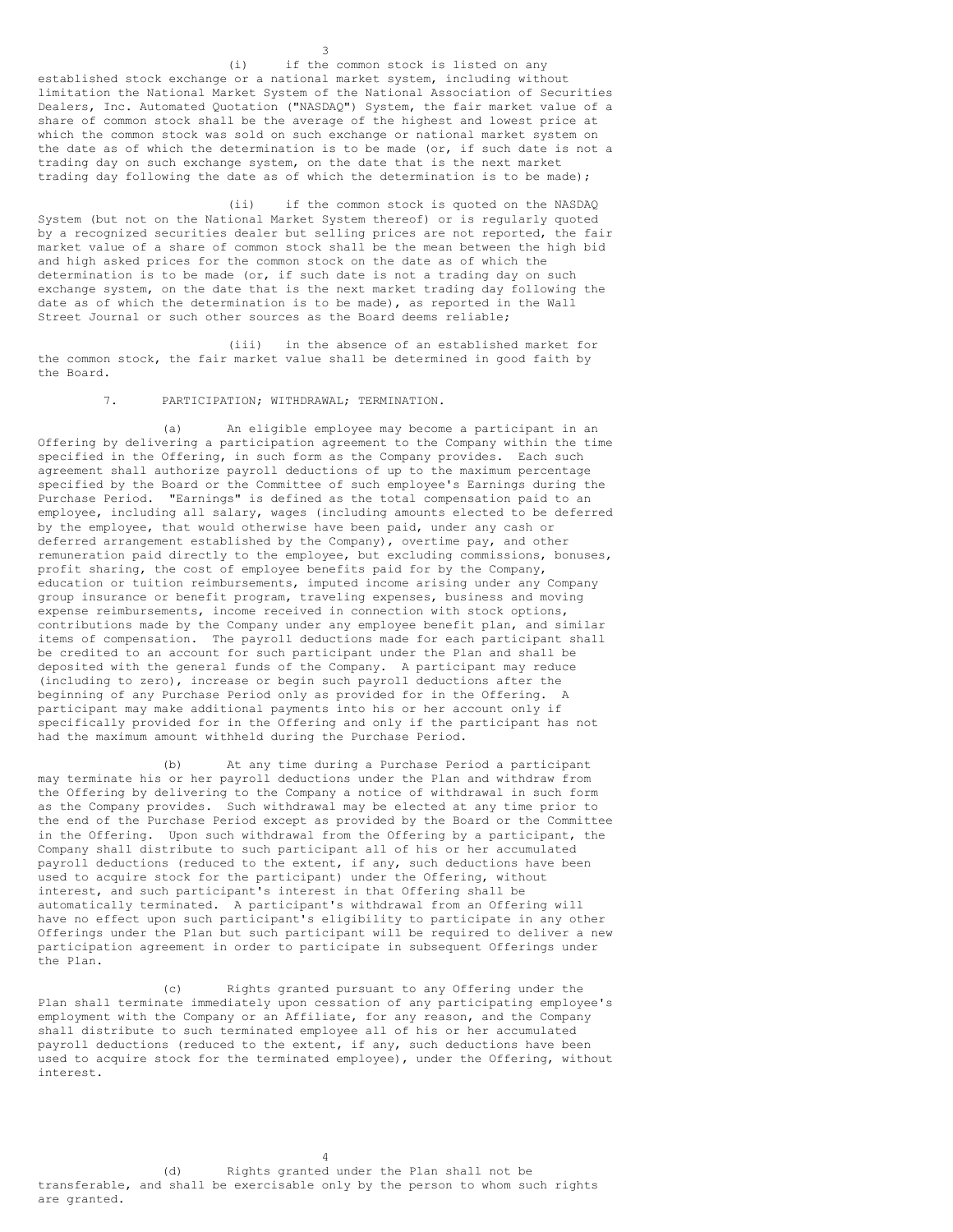### 8. EXERCISE.

(a) On each exercise date, as defined in the relevant Offering (an "Exercise Date"), each participant's accumulated payroll deductions and other additional payments specifically provided for in the Offering (without any increase for interest) will be applied to the purchase of whole shares of stock of the Company, up to the maximum number of shares permitted pursuant to the terms of the Plan and the applicable Offering, at the purchase price specified in the Offering. No fractional shares shall be issued upon the exercise of rights granted under the Plan. The amount, if any, of accumulated payroll deductions remaining in each participant's account after the purchase of shares which is less than the amount required to purchase one share of stock on the final Exercise Date of an Offering shall be held in each such participant's account for the purchase of shares under the next Offering under the Plan, unless such participant withdraws from such next Offering, as provided in subparagraph 7(b), or is no longer eligible to be granted rights under the Plan, as provided in paragraph 5, in which case such amount shall be distributed to the participant after said final Exercise Date, without interest. The amount, if any, of accumulated payroll deductions remaining in any participant's account after the purchase of shares which is equal to the amount required to purchase whole shares of stock on the final Exercise Date of an Offering shall be distributed in full to the participant after such Exercise Date, without interest.

(b) No rights granted under the Plan may be exercised to any extent unless the Plan (including rights granted thereunder) is covered by an effective registration statement pursuant to the Securities Act of 1933, as amended (the "Securities Act"). If on an Exercise Date of any Offering hereunder the Plan is not so registered, no rights granted under the Plan or any Offering shall be exercised on said Exercise Date and the Exercise Date shall be delayed until the Plan is subject to such an effective registration statement, except that the Exercise Date shall not be delayed more than two (2) months and the Exercise Date shall in no event be more than twenty-seven (27) months from the Offering Date. If on the Exercise Date of any Offering hereunder, as delayed to the maximum extent permissible, the Plan is not registered, no rights granted under the Plan or any Offering shall be exercised and all payroll deductions accumulated during the purchase period (reduced to the extent, if any, such deductions have been used to acquire stock) shall be distributed to the participants, without interest.

9. COVENANTS OF THE COMPANY.

(a) During the terms of the rights granted under the Plan, the Company shall keep available at all times the number of shares of stock required to satisfy such rights.

(b) The Company shall seek to obtain from each regulatory commission or agency having jurisdiction over the Plan such authority as may be required to issue and sell shares of stock upon exercise of the rights granted under the Plan. If, after reasonable efforts, the Company is unable to obtain from any such regulatory commission or agency the authority which counsel for the Company deems necessary for the lawful issuance and sale of stock under the Plan, the Company shall be relieved from any liability for failure to issue and sell stock upon exercise of such rights unless and until such authority is obtained.

### 10. USE OF PROCEEDS FROM STOCK.

Proceeds from the sale of stock pursuant to rights granted under the Plan shall constitute general funds of the Company.

# 11. RIGHTS AS A STOCKHOLDER.

A participant shall not be deemed to be the holder of, or to have any of the rights of a holder with respect to, any shares subject to rights granted under the Plan unless and until certificates representing such shares shall have been issued.

# 12. ADJUSTMENTS UPON CHANGES IN STOCK.

(a) If any change is made in the stock subject to the Plan, or subject to any rights granted under the Plan (through merger, consolidation, reorganization, recapitalization, stock dividend, dividend in property other than cash, stock split, liquidating dividend, combination of shares, exchange of shares, change in corporate structure or otherwise), the Plan and outstanding rights will be appropriately adjusted in the class(es) and maximum number of shares subject to the Plan and the class(es) and number of shares and price per share of stock subject to outstanding rights.

5

(b) In the event of: (1) a dissolution or liquidation of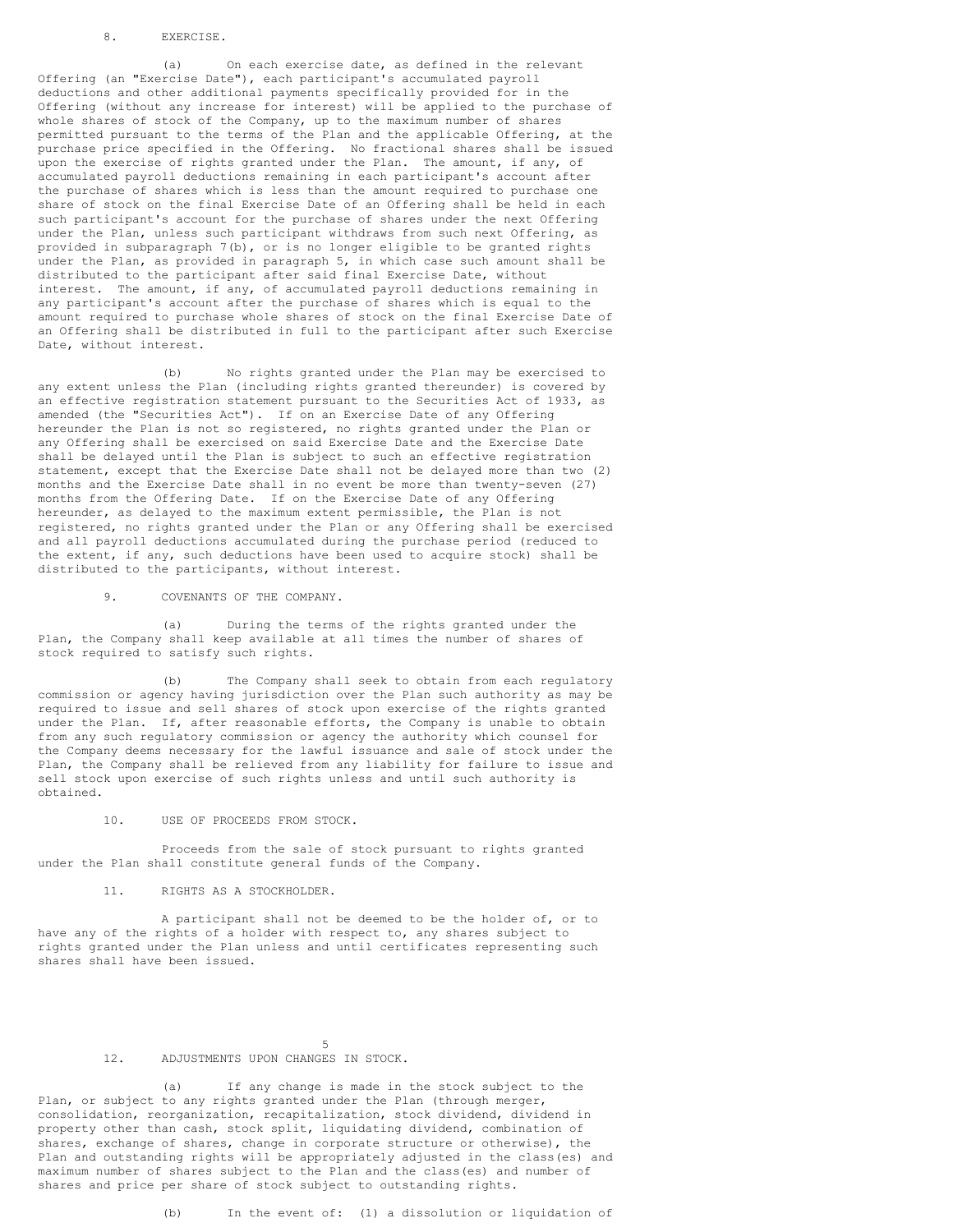the Company; (2) a merger or consolidation in which the Company is not the surviving corporation; (3) a reverse merger in which the Company is the surviving corporation but the shares of the Company's Common Stock outstanding immediately preceding the merger are converted by virtue of the merger into other property, whether in the form of securities, cash or otherwise; or (4) any other capital reorganization in which more than fifty percent (50%) of the shares of the Company entitled to vote are exchanged, then, as determined by the Board in its sole discretion (i) any surviving corporation may assume outstanding rights or substitute similar rights for those under the Plan, (ii) such rights may continue in full force and effect, or (iii) participants' accumulated payroll deductions may be used to purchase Common Stock immediately prior to the transaction described above and the participants' rights under the ongoing Offering terminated.

13. AMENDMENT OF THE PLAN.

(a) The Board at any time, and from time to time, may amend the Plan. However, except as provided in paragraph 12 relating to adjustments upon changes in stock, no amendment shall be effective unless approved by the stockholders of the Company within twelve (12) months before or after the adoption of the amendment, where the amendment will:

rights under the Plan;

(i) Increase the number of shares reserved for

(ii) Modify the provisions as to eligibility for participation in the Plan (to the extent such modification requires stockholder approval in order for the Plan to obtain employee stock purchase plan treatment under Section 423 of the Code or to comply with the requirements of Rule 16b-3 promulgated under the Securities Exchange Act of 1934, as amended ("Rule 16b-3")); or

(iii) Modify the Plan in any other way if such modification requires stockholder approval in order for the Plan to obtain employee stock purchase plan treatment under Section 423 of the Code or to comply with the requirements of Rule 16b-3.

It is expressly contemplated that the Board may amend the Plan in any respect the Board deems necessary or advisable to provide eligible employees with the maximum benefits provided or to be provided under the provisions of the Code and the regulations promulgated thereunder relating to employee stock purchase plans and/or to bring the Plan and/or rights granted under it into compliance therewith.

(b) Rights and obligations under any rights granted before amendment of the Plan shall not be altered or impaired by any amendment of the Plan, except with the consent of the person to whom such rights were granted or except as necessary to comply with any laws or governmental regulation.

14. TERMINATION OR SUSPENSION OF THE PLAN.

(a) The Board may suspend or terminate the Plan at any time. Unless sooner terminated, the Plan shall terminate ten (10) years from the date the Plan is adopted by the Board or approved by the stockholders of the Company, whichever is earlier. No rights may be granted under the Plan while the Plan is suspended or after it is terminated.

6 (b) Rights and obligations under any rights granted while the Plan is in effect shall not be altered or impaired by suspension or termination of the Plan, except with the consent of the person to whom such rights were granted or except as necessary to comply with any laws or governmental regulation.

15. EFFECTIVE DATE OF PLAN.

The Plan shall become effective as determined by the Board, but no rights granted under the Plan shall be exercised unless and until the Plan has been approved by the stockholders of the Company.

> 7 QUALCOMM INCORPORATED 1998 NON-EMPLOYEE DIRECTORS' STOCK OPTION PLAN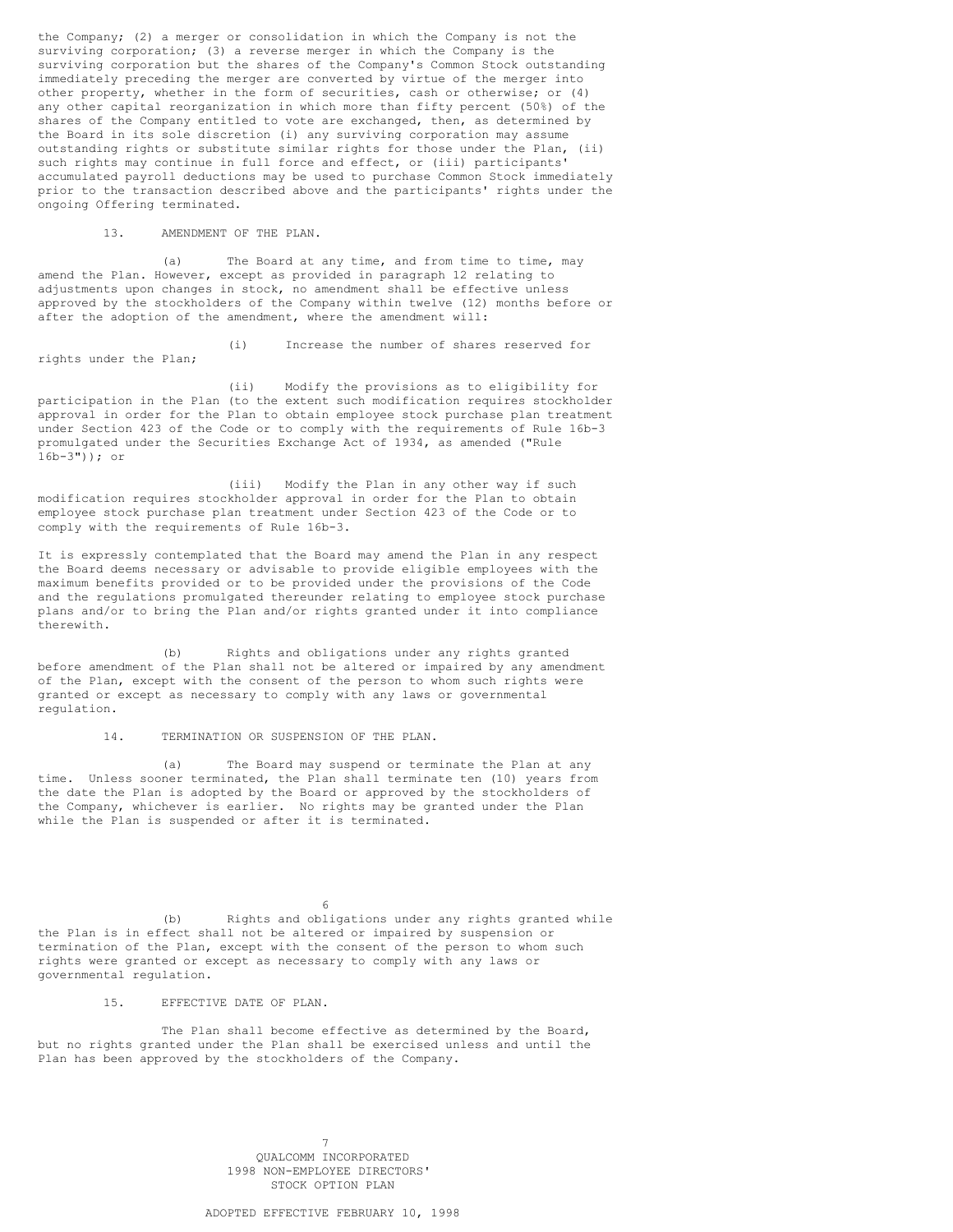# 1. PURPOSE.

(a) The purpose of the Plan is to provide a means by which Non-Employee Directors may be given an opportunity to benefit from increases in value of the common stock of the Company ("Common Stock") through the granting of Nonstatutory Stock Options. This Plan shall serve as an amendment and restatement of the Company's Non-Employee Director Stock Option Plan, which was adopted by the Company in 1993 (the "Prior Plan"), and shall be effective February 10, 1998 (the "Effective Date").

(b) The Company, by means of the Plan, seeks to retain the services of persons now serving as Non-Employee Directors of the Company, to secure and retain the services of persons capable of serving in such capacity and to provide incentives for such persons to exert maximum efforts for the success of the Company. (C) The Company intends that the Options issued under the Plan shall be Nonstatutory Stock Options granted pursuant to Section 6 hereof.

#### 2. DEFINITIONS.

(a) "AFFILIATE" means any parent corporation or subsidiary corporation, whether now or hereafter existing, as those terms are defined in Sections 424(e) and (f), respectively, of the Code.

(b) "ANNUAL OPTION" means a stock option granted pursuant to subsection 5(c) of the Plan.

(c) "BOARD" means the Board of Directors of the Company.

(d) "CODE" means the Internal Revenue Code of 1986, as amended.

(e) "COMMITTEE" means a Committee appointed by the Board in accordance with subsection 3(c) of the Plan.

(f) "COMPANY" means QUALCOMM Incorporated, a Delaware corporation.

(g) "CONSULTANT" means any person, including an advisor, engaged by the Company or an Affiliate to render consulting services and who is compensated for such services, provided

1.

that the term "Consultant" shall not include Directors who are paid only a director's fee by the Company or who are not compensated by the Company for their services as Directors.

(h) "CONTINUOUS SERVICE" means that the Optionee's service to the Company or an Affiliate of the Company, whether in the capacity of a Director or subsequently as an Employee or a Consultant, is not interrupted or terminated. The Optionee's Continuous Service shall not be deemed to have terminated merely because of a change in the capacity in which the Optionee renders such service to the Company or an Affiliate of the Company or a change in the entity for which the Optionee renders such service, provided that there is no interruption or termination of the Optionee's service. The Board or its designee, in that party's sole discretion, may determine whether Continuous Service shall be considered interrupted in the case of: (i) any leave of absence approved by the Board or its designee, including sick leave, military leave, or any other personal leave; or (ii) transfers between locations of the Company or between the Company, Affiliates or their successors.

(i) "DIRECTOR" means a member of the Board.

(j) "DISABILITY" means the permanent and total disability of the Optionee within the meaning of Section 22(e)(3) of the Code.

(k) "EMPLOYEE" means any person, including Officers and Directors, employed by the Company or any Affiliate of the Company. Neither service as a Director nor payment of a director's fee by the Company shall be sufficient to constitute "employment" by the Company.

(l) "EXCHANGE ACT" means the Securities Exchange Act of 1934, as amended.

(m) "FAIR MARKET VALUE" means, as of any date, the value of the Common Stock of the Company determined as follows:

(i) If the Common Stock is listed on any established stock exchange, or traded on the Nasdaq National Market, the Fair Market Value of a share of Common Stock shall be the average of the highest and lowest price at which the Common Stock was sold on such exchange or national market on the trading day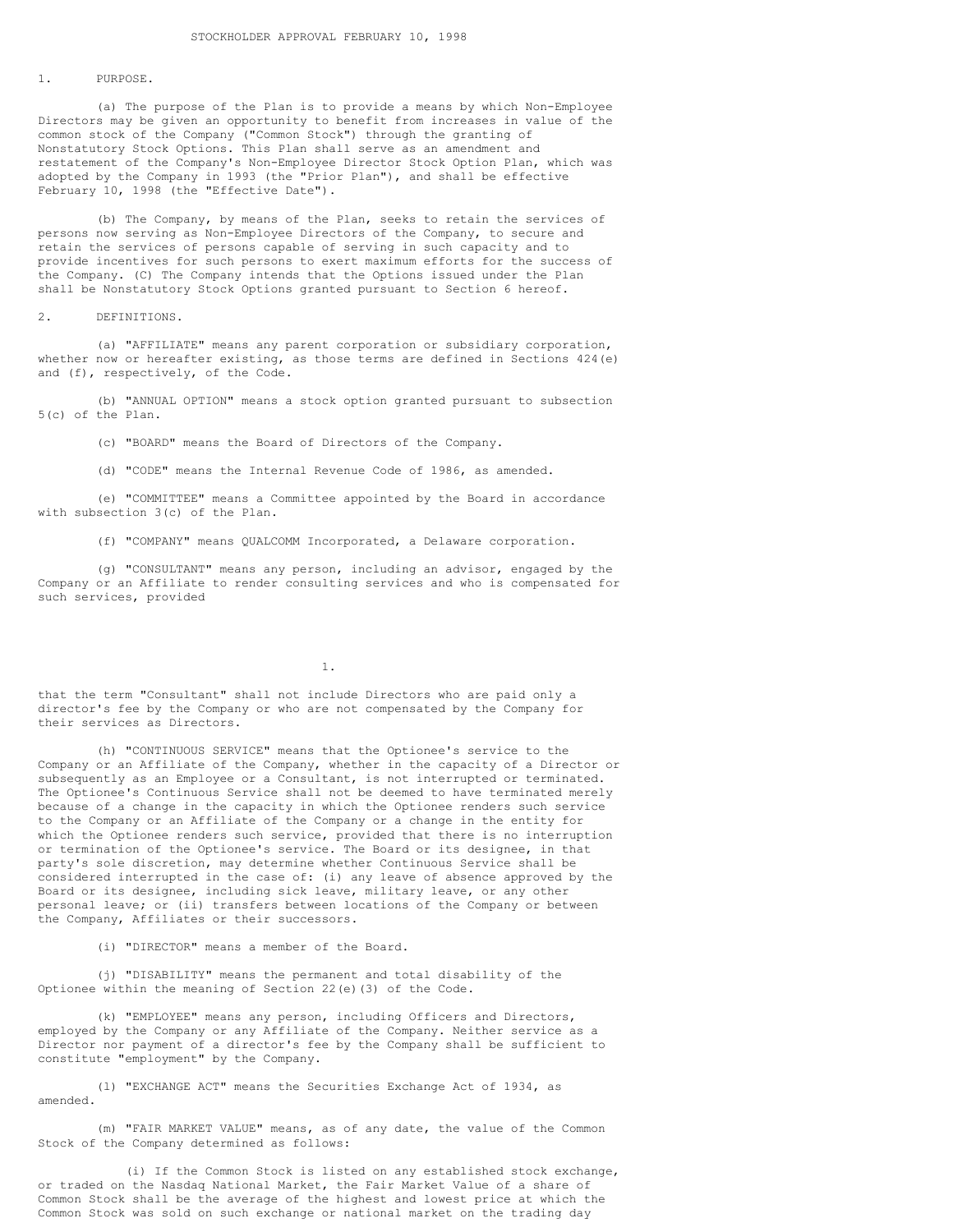prior to the day of determination (or, in the case in which the Common Stock is traded on more than one market, the exchange or system on which the Common Stock has the highest average trading volume), as reported in the Wall Street Journal or such other source as the Board deems reliable; or

(ii) in the absence of any such market for the Common Stock, the Fair Market Value shall be determined in good faith by the Board.

(n) "INCENTIVE STOCK OPTION" means an Option intended to qualify as an incentive stock option within the meaning of Section 422 of the Code and the regulations promulgated thereunder.

(o) "INITIAL OPTION" means a stock option granted pursuant to subsection 5(b) of the Plan.

2.

(p) "NON-EMPLOYEE DIRECTOR" means a Director who is not a current Employee or Officer of the Company or its parent or a subsidiary and does not receive compensation (directly or indirectly) from the Company or its parent or subsidiary for services rendered as a consultant or in any capacity other than as a Director.

(q) "NONSTATUTORY STOCK OPTION" means an Option not intended to qualify as an Incentive Stock Option.

(r) "OFFICER" means any person who is an officer of the Company within the meaning of Section 16 of the Exchange Act and the rules and regulations promulgated thereunder.

(s) "OPTION" means a stock option granted pursuant to the Plan.

(t) "OPTION AGREEMENT" means a written agreement between the Company and an Optionee evidencing the terms and conditions of an individual Option grant. Each Option Agreement shall be subject to the terms and conditions of the Plan.

(u) "OPTIONEE" means a person to whom an Option is granted pursuant to the Plan.

(v) "PLAN" means this QUALCOMM Incorporated 1998 Non-Employee Directors' Stock Option Plan.

(w) "RULE 16B-3" means Rule 16b-3 of the Exchange Act or any successor to Rule 16b-3, as in effect when discretion is being exercised with respect to the Plan.

(x) "SECURITIES ACT" means the Securities Act of 1933, as amended.

3. ADMINISTRATION.

(a) The Plan shall be administered by the Board unless and until the Board delegates administration to a Committee, as provided in subsection 3(c).

(b) The Board shall have the power, subject to, and within the limitations of, the express provisions of the Plan:

(ii) To construe and interpret the Plan and Options granted under it, and to establish, amend and revoke rules and regulations for its administration. The Board, in the exercise of this power, may correct any defect, omission or inconsistency in the Plan or in any Option Agreement, in a manner and to the extent it shall deem necessary or expedient to make the Plan fully effective.

(ii) To amend the Plan or an Option as provided in Section 11.

3.

(iii) Generally, to exercise such powers and to perform such acts as the Board deems necessary or expedient to promote the best interests of the Company which are not in conflict with the provisions of the Plan.

(c) The Board may delegate administration of the Plan to a Committee or Committees of not fewer than two members of the Board. If administration is delegated to a Committee, the Committee shall have, in connection with the administration of the Plan, the powers theretofore possessed by the Board (and references in this Plan to the Board shall thereafter be to the Committee), subject, however, to such resolutions, not inconsistent with the provisions of the Plan, as may be adopted from time to time by the Board, and to the requirements of Section 144 of the Delaware General Corporation Law. The Board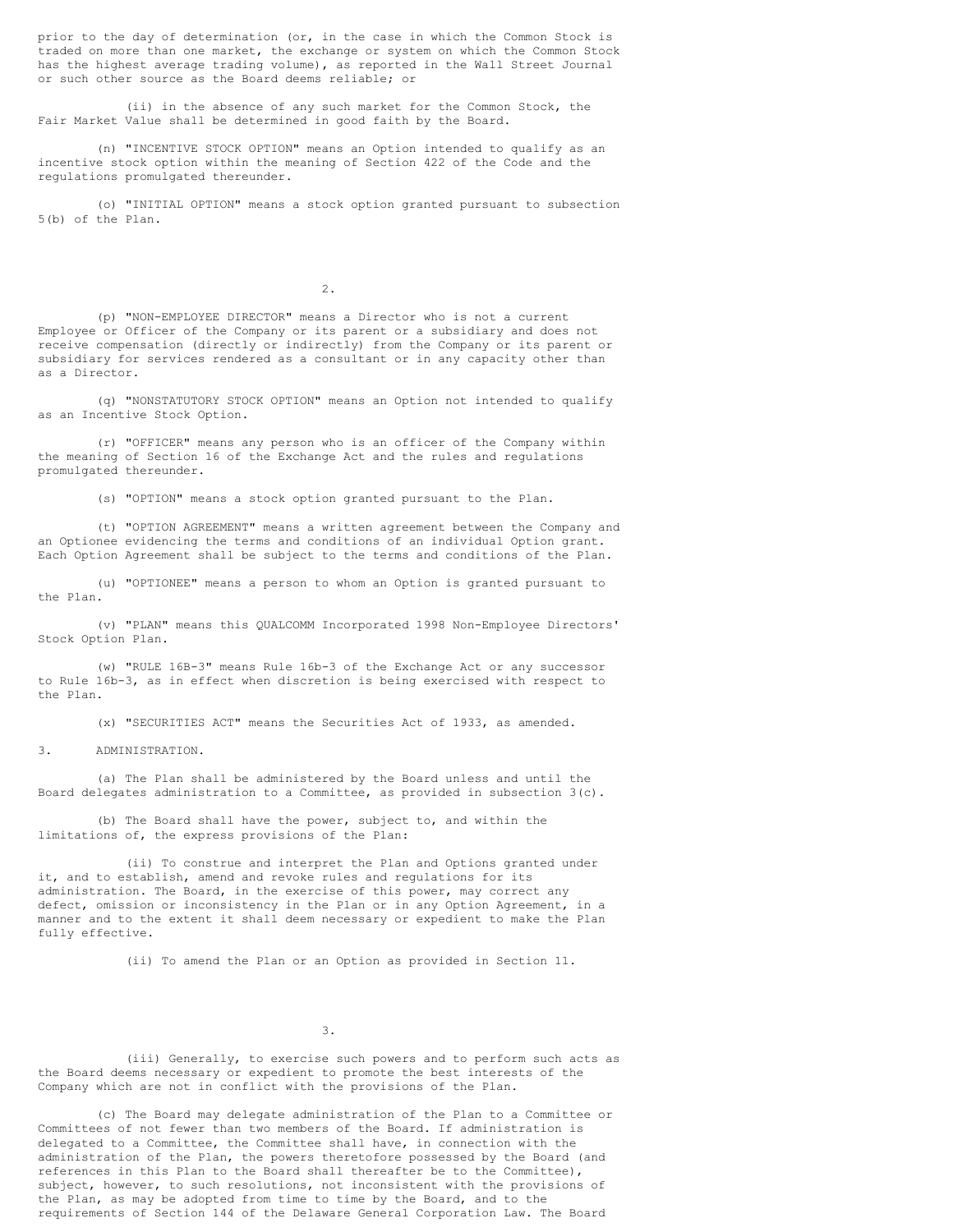may abolish the Committee at any time and revest in the Board the administration of the Plan.

### 4. SHARES SUBJECT TO THE PLAN.

(a) Subject to the provisions of Section 10 relating to adjustments upon changes in stock, the stock that may be issued pursuant to Options shall not exceed in the aggregate Five Hundred Thousand (500,000) shares of Common Stock. This share reserve shall be comprised of: (i) the Thirty Thousand (30,000) shares of Common Stock available for grant under the Prior Plan plus (ii) an additional Four Hundred and Seventy Thousand (470,000) shares. If any Option (including an Option granted under the Prior Plan) shall for any reason expire or otherwise terminate, in whole or in part, without having been exercised in full, the stock not acquired under such Option shall revert to and again become available for issuance under the Plan. Similarly, if the Company shall for any reason exercise its right of repurchase with respect to any unvested shares of Common Stock purchased pursuant an early exercise provision, as provided for in subsection  $6(j)$ , the unvested shares so repurchased shall revert to and again become available for issuance under the Plan.

(b) The stock subject to the Plan may be unissued shares or reacquired shares, bought on the market or otherwise.

5. ELIGIBILITY AND NON-DISCRETIONARY GRANTS.

(a) Options shall be granted only to Non-Employee Directors of the Company.

(b) Each person who is, on the Effective Date or any subsequent date thereto, elected or appointed for the first time to be a Non-Employee Director shall automatically, upon such date of initial election or appointment, be granted an Initial Option to purchase Twenty Thousand (20,000) shares of Common Stock of the Company on the terms and conditions set forth herein.

(c) Each year, commencing with the annual meeting of stockholders of the Company (the "Annual Meeting") occurring in 1998, each person who is then serving as a Non-Employee Director, other than a Non-Employee Director who is granted an Initial Option at such Annual Meeting, shall automatically be granted an Annual Option to purchase Ten Thousand (10,000) shares of Common Stock of the Company on the terms and conditions set forth herein.

4.

6. OPTION PROVISIONS.

Each Option shall include (through incorporation of provisions hereof by reference in the Option or otherwise) each of the following provisions:

(a) TERM. No Option shall be exercisable after the expiration of ten (10) years from the date it was granted.

(b) PRICE. The exercise price of each Option shall equal one hundred percent (100%) of the Fair Market Value of the stock subject to the Option on the date the Option is granted. Notwithstanding the foregoing, an Option may be granted with an exercise price lower than that set forth in the preceding sentence if such Option is granted pursuant to an assumption or substitution for another option in a manner satisfying the provisions of Section 424(a) of the Code.

(c) CONSIDERATION. The purchase price of stock acquired pursuant to an Option shall be paid, to the extent permitted by applicable statutes and regulations, either: (i) in cash at the time the Option is exercised, or (ii) at the discretion of the Board or the Committee, either at the time of the grant or exercise of the Option, by (A) delivery to the Company of other Common Stock of the Company or (B) other arrangement (which may include, without limiting the generality of the foregoing, the use of other Common Stock of the Company) with the Optionee in any other form of legal consideration that may be acceptable to the Board.

(d) TRANSFERABILITY. An Option shall be transferable only to the extent specifically provided in the Option Agreement; provided, however, that if the Option Agreement does not specifically provide for the transferability of the Option, the Option shall not be transferable except by will or by the laws of descent and distribution and shall be exercisable during the lifetime of the person to whom the Option is granted only by such person or by such person's guardian or legal representative. Notwithstanding the foregoing, the person to whom the Option is granted may, by delivering written notice to the Company, in a form satisfactory to the Company, designate a third party who, in the event of the death of the Optionee, shall thereafter be entitled to exercise the Option.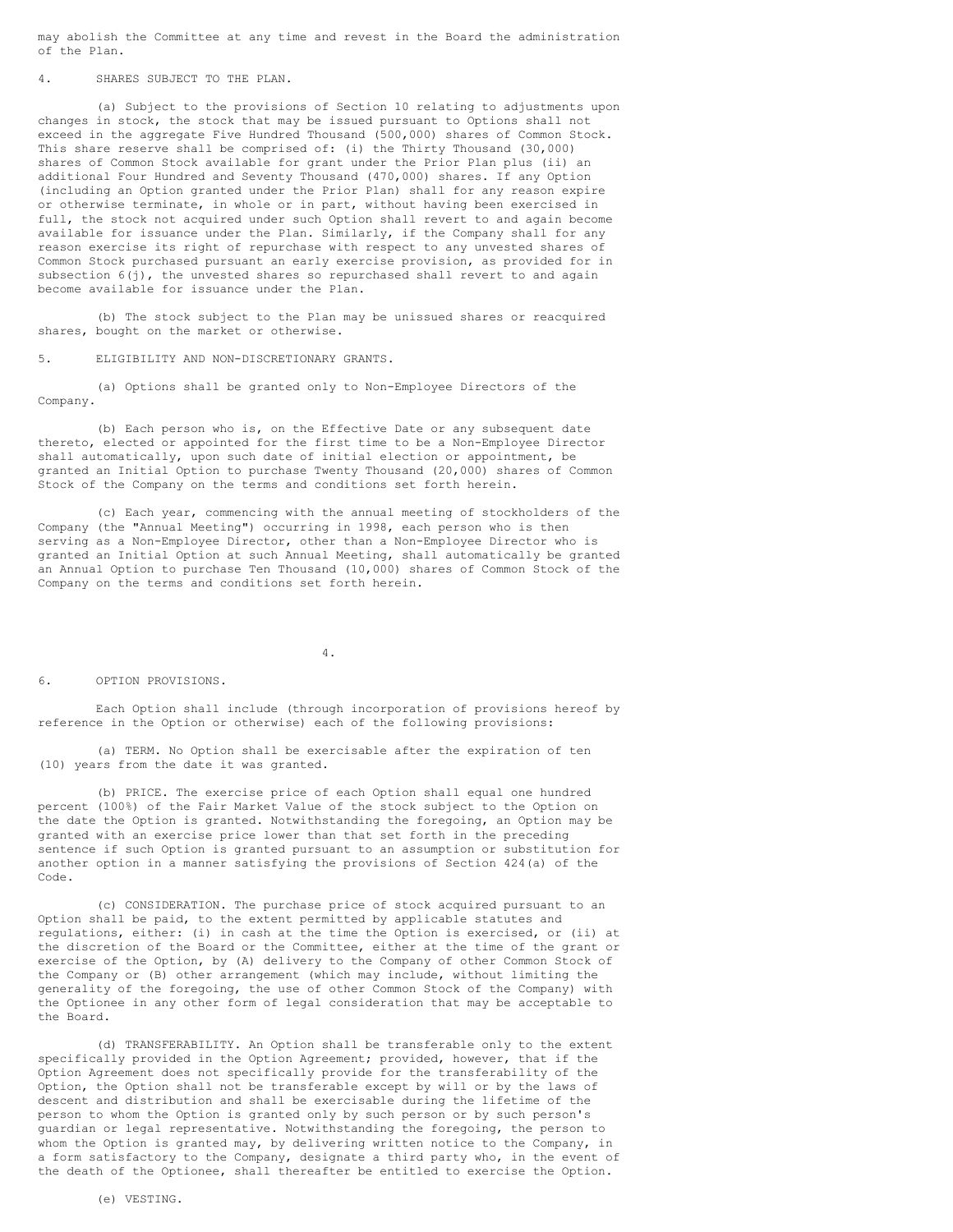(i) The total number of shares of stock subject to an Option shall be allotted in periodic installments. The Option Agreement shall provide that from time to time during each of such installment periods, the Option may become exercisable ("vest") with respect to some or all of the shares allotted to that period, and may be exercised with respect to some or all of the shares allotted to such period and/or any prior period as to which the Option became vested but was not fully exercised.

(ii) Initial Options shall vest over a period of five (5) years with twenty percent (20%) of the total number of such shares subject to such Option ("Option Shares") vesting as follows: (A) if the Initial Option is granted pursuant to the election of the Optionee to the Board at an Annual Meeting, then such Initial Option will vest on January 15 of each of the

5.

first, second, third, fourth and fifth years following the date of the grant of such Initial Option; or (B) if the Initial Option is granted pursuant to the election or appointment of the Optionee to the Board at some time other than at an Annual Meeting, then such Initial Option will vest on the anniversary of the date of the grant of such Initial Option in each of first, second, third, fourth and fifth years following such grant; provided, however, that if the Optionee's Continuous Service is terminated due to (1) death, (2) a Voluntary Termination with Good Reason (as defined in subsection  $10(c)$ ), or (3) an Involuntary Termination without Cause (as defined in subsection 10(d)), then the vesting of such Initial Option and the time during which such Initial Option may be exercised shall be accelerated upon the occurrence of such event.

(iii) Annual Options shall vest over five (5) years, with twenty percent (20%) of the Option Shares vesting on January 15 of each of the first, second, third, fourth and fifth years following the date of the grant of such Annual Option; provided, however, that if the Optionee's Continuous Service is terminated due to (1) death, (2) a Voluntary Termination with Good Reason, or (3) an Involuntary Termination without Cause, then the vesting of such Annual Option and the time during which such Annual Option may be exercised shall be accelerated upon the occurrence of such event.

(F) TERMINATION OF SERVICE. In the event an Optionee's Continuous Service terminates (other than upon the Optionee's retirement at age seventy (70) or older after nine (9) or more years of service on the Board or, the Optionee's death or Disability), the Optionee may exercise his or her Option (to the extent that the Optionee was entitled to exercise it at the date of termination) but only within such period of time ending on the earlier of (i) the date thirty (30) days after the termination of the Optionee's Continuous Service or (ii) the expiration of the term of the Option as set forth in the Option Agreement. If, after termination, the Optionee does not exercise his or her Option within the time specified in the Option Agreement, the Option shall terminate, and the shares covered by such Option shall revert to and again become available for issuance under the Plan.

If the exercise of the Option following the termination of the Optionee's Continuous Service (other than upon the Optionee's retirement at age seventy (70) or older after nine (9) or more years of service on the Board or the Optionee's death or Disability) would be prohibited at any time solely because the issuance of shares would violate the registration requirements under the Securities Act, then the Option shall terminate on the earlier of (i) the expiration of the term of the Option or (ii) the expiration of a period of thirty (30) days after the termination of the Optionee's Continuous Service during which the exercise of the Option would not be in violation of such registration requirements (if such provisions would result in an extension of the time during which the Option may be exercised beyond the period described in the first paragraph of this subsection 6(f)).

If the exercise of the Option following the termination of the Optionee's Continuous Service (other than upon the Optionee's retirement at age seventy (70) or older after nine (9) or more years of service on the Board or the Optionee's death or Disability) would be prohibited at any time solely because such exercise would result in liability under Section 16(b) of the Exchange Act, then the Option shall terminate on the earliest of (i) the expiration of the term of the Option, (ii) the tenth

6.

(10th) day after the last date upon which exercise would result in such liability, or (iii) six (6) months and ten (10) days after the termination of the Optionee's Continuous Service.

(g) RETIREMENT OF OPTIONEE. Notwithstanding anything in subsection 6(f) to the contrary, in the event of the retirement of an Optionee at age seventy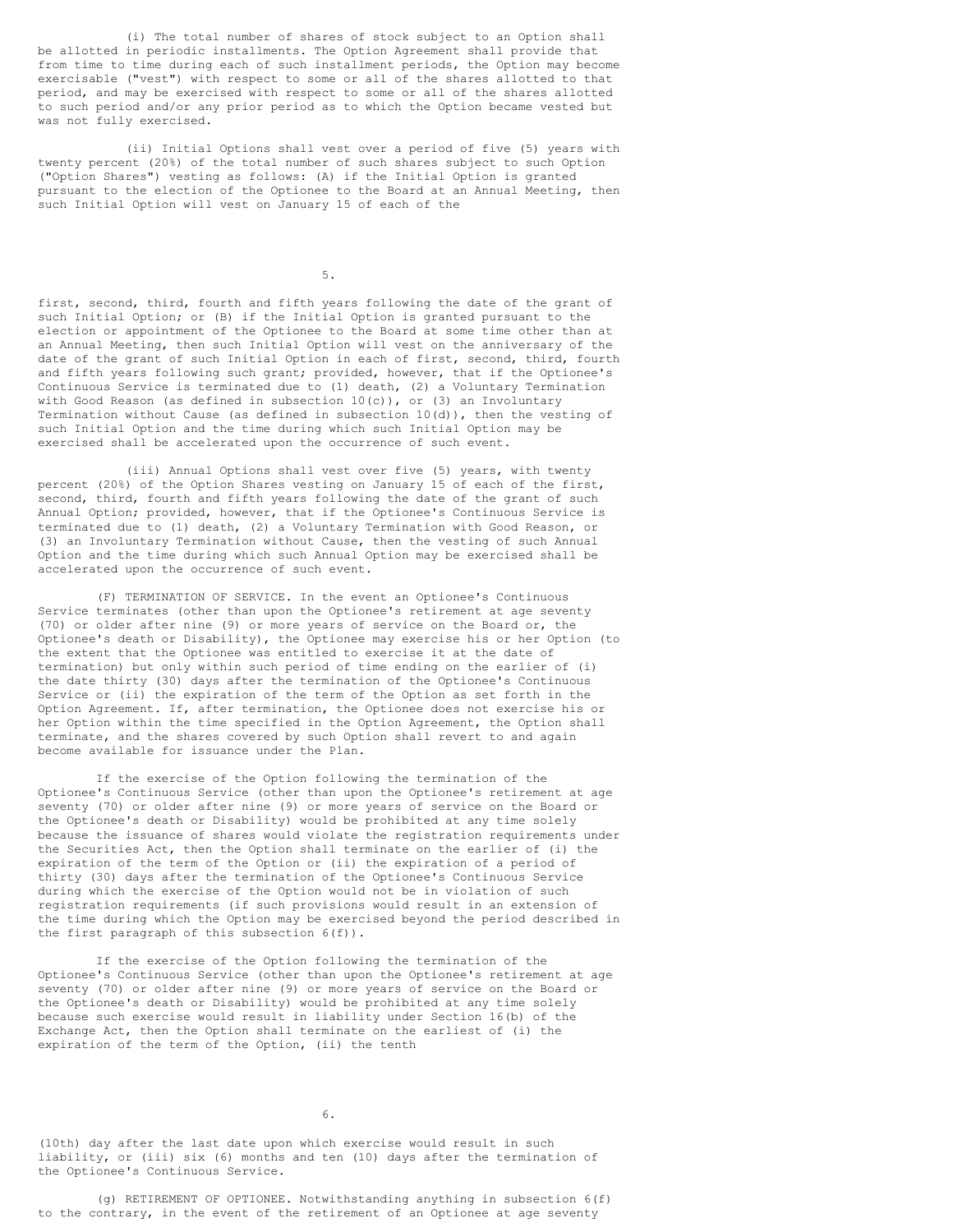(70) or older after nine (9) years of service on the Board, the Option will terminate only upon the expiration of the Option term.

(h) DISABILITY OF OPTIONEE. Notwithstanding anything in subsection 6(f) to the contrary, in the event an Optionee's Continuous Service terminates due to the Disability of the Optionee, the Option will terminate only upon the expiration of the Option term.

(i) DEATH OF OPTIONEE. In the event that: (i) an Optionee's Continuous Service terminates due to the death of the Optionee, or (ii) an Optionee's Continuous Service terminates due to the Disability of the Optionee and such termination is subsequently followed by the death of the Optionee prior to the expiration of the term of the Option, then the vesting of all unvested shares owned by the Optionee will be accelerated effective as of the date of death of the Optionee and the Option may be exercised by the Optionee's estate, by a person who acquired the right to exercise the Option by bequest or inheritance, or by a person designated to exercise the option upon the Optionee's death pursuant to subsection 6(d), but only within the period ending twelve (12) months after the death of the Optionee. If, after the death of the Optionee, the Option is not exercised within the time specified herein, the Option shall terminate, and the shares covered by such Option shall revert to and again become available for issuance under the Plan.

(j) EARLY EXERCISE. The Option may, but need not, include a provision whereby the Optionee may elect at any time while an Employee, Director or Consultant to exercise the Option as to any part or all of the shares subject to the Option prior to the full vesting of the Option. Any unvested shares so purchased shall be subject to a repurchase right in favor of the Company, with the repurchase price to be equal to the original purchase price of the Common Stock, or to any other restriction the Board determines to be appropriate; provided, however, that (i) the right to repurchase at the original purchase price shall lapse at a rate of twenty percent (20%) per year over five (5) years from the date the Option was granted, and (ii) such right shall be exercisable only within (A) the ninety (90) day period following the termination of the Optionee's Continuous Service or (B) such longer period as may be agreed to by the Company and the Optionee.

7. COVENANTS OF THE COMPANY.

(a) During the terms of the Options, the Company shall keep available at all times the number of shares of stock required to satisfy such Options.

(b) The Company shall seek to obtain from each regulatory commission or agency having jurisdiction over the Plan such authority as may be required to issue and sell shares under Options. If, after reasonable efforts, the Company is unable to obtain from any such regulatory commission or agency the authority which counsel for the Company deems necessary for the

7.

lawful issuance and sale of stock under the Plan, the Company shall be relieved from any liability for failure to issue and sell stock upon exercise of such Options unless and until such authority is obtained.

8. USE OF PROCEEDS FROM STOCK.

Proceeds from the sale of stock pursuant to Options shall constitute general funds of the Company.

9. MISCELLANEOUS.

(a) Neither a Non-Employee Director nor any person to whom an Option is transferred in accordance with the Plan shall be deemed to be the holder of, or to have any of the rights of a holder with respect to, any shares subject to such Option unless and until such person has satisfied all requirements for exercise of the Option pursuant to its terms.

(b) Nothing in the Plan or any instrument executed or Option granted pursuant thereto shall confer upon any holder of Options any right to continue serving as a Director, Employee or Consultant, or shall affect the right of the Company or any Affiliate to terminate the Optionee's service as a Director, Employee or Consultant, pursuant to the Company's Bylaws and the provisions of the corporate law of the state in which the Company is incorporated.

(c) The Company may require any person to whom an Option is granted, or any person to whom an Option is transferred in accordance with the Plan, as a condition of exercising or acquiring stock under any Option: (i) to give written assurances satisfactory to the Company as to such person's knowledge and experience in financial and business matters and/or to employ a purchaser representative reasonably satisfactory to the Company who is knowledgeable and experienced in financial and business matters, and that he or she is capable of evaluating, alone or together with the purchaser representative, the merits and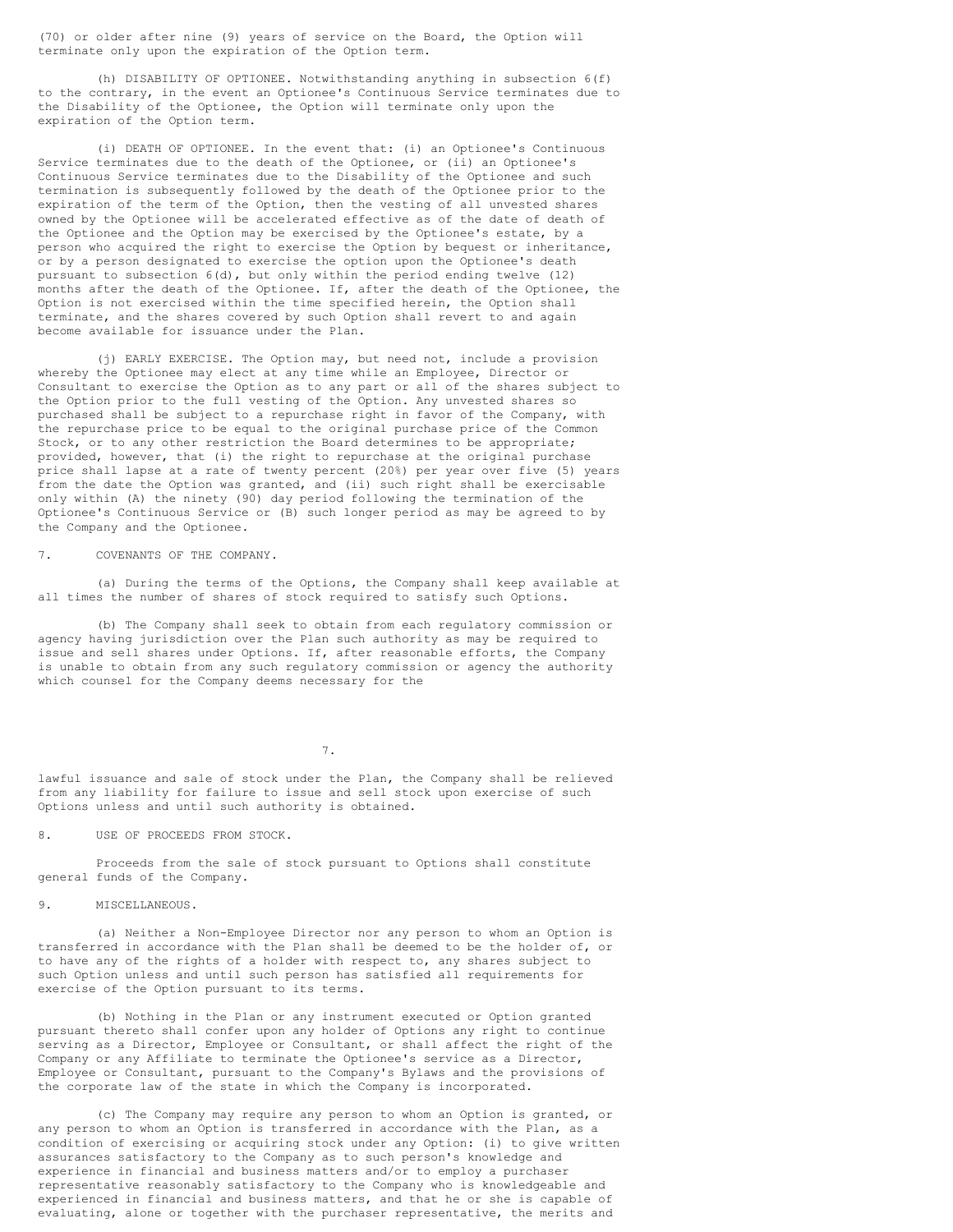risks of exercising the Option; and (ii) to give written assurances satisfactory to the Company stating that such person is acquiring the stock subject to the Option for such person's own account and not with any present intention of selling or otherwise distributing the stock. The foregoing requirements, and any assurances given pursuant to such requirements, shall be inoperative if (i) the issuance of the shares upon the exercise or acquisition of stock under the Option has been registered under a then currently effective registration statement under the Securities Act, or (ii) as to any particular requirement, a determination is made by counsel for the Company that such requirement need not be met in the circumstances under the then applicable securities laws. The Company may, upon advice of counsel to the Company, place legends on stock certificates issued under the Plan as such counsel deems necessary or appropriate in order to comply with applicable securities laws, including, but not limited to, legends restricting the transfer of the stock.

(d) To the extent provided by the terms of an Option Agreement, the person to whom an Option is granted may satisfy any federal, state or local tax withholding obligation relating to the exercise or acquisition of stock under an Option by any of the following means (in addition to the Company's right to withhold from any compensation paid to such person by the Company) or

8.

by a combination of such means: (i) tendering a cash payment; (ii) authorizing the Company to withhold shares from the shares of the Common Stock otherwise issuable to the participant as a result of the exercise or acquisition of stock under the Option; or (iii) delivering to the Company owned and unencumbered shares of the Common Stock of the Company.

# 10. ADJUSTMENTS UPON CHANGES IN STOCK.

(a) If any change is made in the stock subject to the Plan, or subject to any Option, without the receipt of consideration by the Company (through merger, consolidation, reorganization, recapitalization, reincorporation, stock dividend, dividend in property other than cash, stock split, liquidating dividend, combination of shares, exchange of shares, change in corporate structure or other transaction not involving the receipt of consideration by the Company), the Plan will be appropriately adjusted in the type(s) and maximum number of securities subject to the Plan pursuant to subsection  $4(a)$ , and the outstanding Options will be appropriately adjusted in the type(s) and number of securities and price per share of stock subject to such outstanding Options. Such adjustments shall be made by the Board, the determination of which shall be final, binding and conclusive. (The conversion of any convertible securities of the Company shall not be treated as a "transaction not involving the receipt of consideration by the Company.")

(b) In the event of: (1) a dissolution or liquidation of the Company, (2) the sale of all or substantially all of the Company's assets, (3) a merger, consolidation or reorganization of the Company with or into another corporation or other legal person, other than a merger, consolidation or reorganization in which more than fifty percent (50%) of the combined voting power of the then-outstanding securities of the surviving entity (or if more than one entity survives the transaction, the controlling entity) immediately after such a transaction are held in the aggregate by holders of voting securities of the Company immediately prior to such transaction, (4) the acquisition by any person (within the meaning of Section 13(d)(3) or Section 14(d)(2) of the Exchange Act) of beneficial ownership (within the meaning of Rule 13d-3 or any successor rule or regulation promulgated under the Exchange Act) of securities representing fifty percent (50%) or more of the combined voting power of the then-outstanding securities of the Company, or (5) during any period of two (2) consecutive years, individuals who at the beginning of any such period constitute the Directors of the Company (the "Incumbent Directors") cease for any reason to constitute at least a majority thereof unless the election or the nomination for election by the Company's stockholders of a Director of the Company first elected during such period was approved by the vote of at least two-thirds of the Incumbent Directors, whereupon such Director shall also be classified as an Incumbent Director (collectively, a "Change in Control"), then: (i) any surviving or acquiring corporation shall assume Options outstanding under the Plan or shall substitute similar options (including an option to acquire the same consideration paid to stockholders in the transaction described in this subsection  $10(b)$ ) for those outstanding under the Plan and in the event any surviving or acquiring corporation does assume such Options or substitute similar options for those outstanding under the Plan, then upon the Optionee's Voluntary Termination with Good Reason (as described in subsection 10(c)) or the Optionee's Involuntary Termination without Cause (as described in subsection 10(d)) the vesting of such Options and the time during which such

9.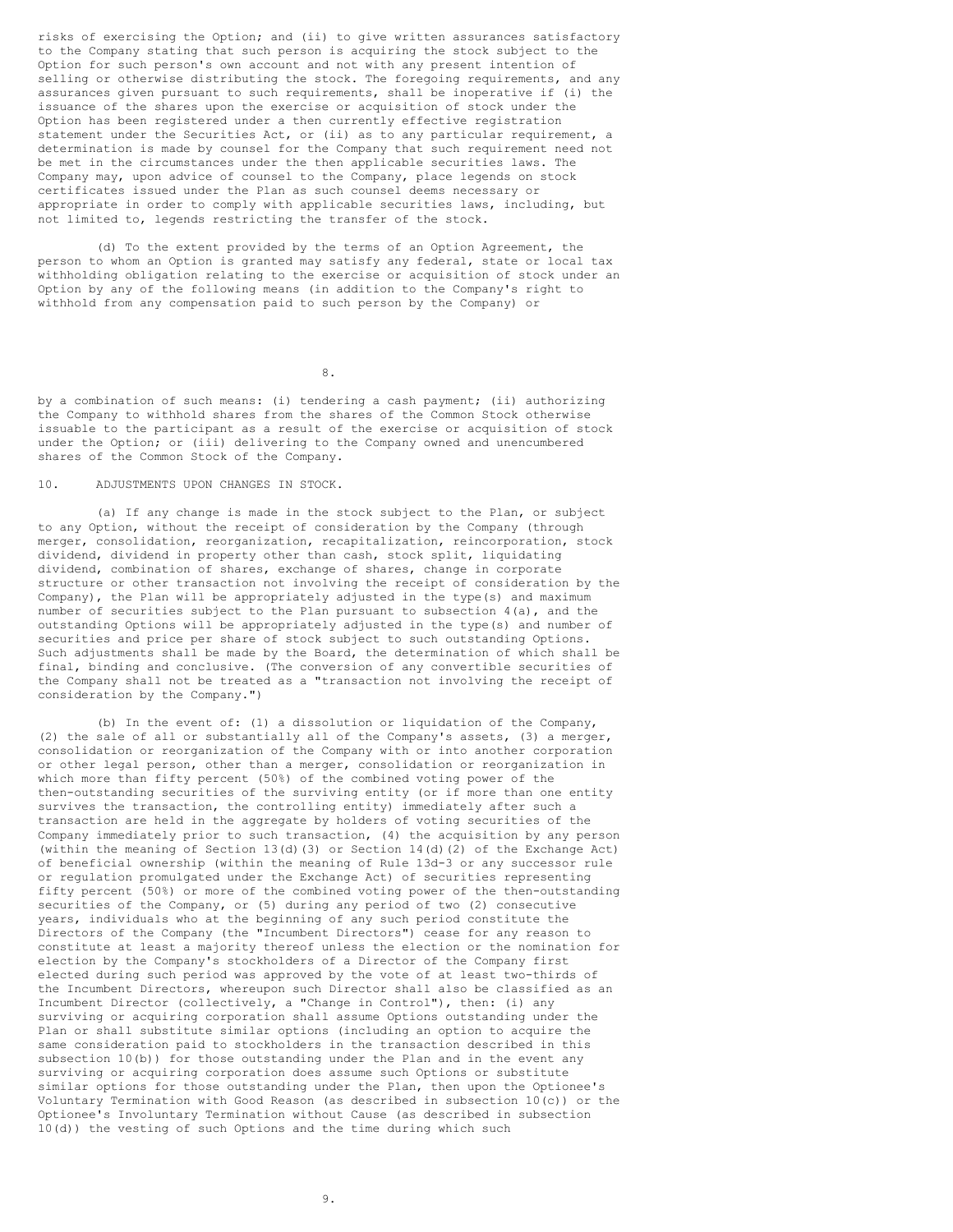Options may be exercised shall be accelerated upon the occurrence of such event or (ii) in the event any surviving or acquiring corporation refuses to assume such Options or to substitute similar options for those outstanding under the Plan, then (A) with respect to Options held by persons then performing services as Directors, Employees or Consultants, the vesting of such Options and the time during which such Options may be exercised shall be accelerated prior to such event and the Options terminated if not exercised after such acceleration and at or prior to such event, and (B) with respect to any other Options outstanding under the Plan, such Options shall be terminated if not exercised prior to such event.

(c) The term "Voluntary Termination with Good Reason" means the Optionee's resignation, with Good Reason (as defined below), as a Director, within one (1) month prior to the Change in Control or within thirteen (13) months following a Change in Control. "Good Reason" means any of the following to the extent applicable to the Optionee's position as a Director, Employee or Consultant at that time:

(i) reduction of the Optionee's rate of compensation (including Director fees) as in effect immediately prior to the Change in Control;

(ii) failure to provide a package of benefits which, taken as a whole, provide substantially similar benefits to those in which the Optionee was entitled to participate immediately prior to the Change in Control;

(iii) a change in the Optionee's responsibilities, authority, title or office resulting in diminution of position, excluding for this purpose an isolated, insubstantial and inadvertent action not taken in bad faith which is remedied by the Company promptly after notice thereof is given by the Optionee;

(iv) a request that the Optionee render services at a site more than thirty-five (35) miles from the prior site at which Optionee rendered services, unless the Optionee accepts such relocation request;

(v) failure or refusal of a successor to the Company to assume any Option granted under this Plan; or

(vi) any material breach by the Company or any successor to the Company of any of the material provisions of the Optionee's Option.

(d) The term "Involuntary Termination without Cause" means the involuntary termination without Cause (as defined below) of the Optionee's Continuous Service by the Company within one (1) month prior to a Change in Control or within thirteen (13) months following a Change in Control. "Cause" means any of the following:

(i) the Optionee's theft, dishonesty, or falsification of documents or records;

(ii) the Optionee's improper use or disclosure of the Company's confidential or proprietary information;

10.

(iii) any action by the Optionee which has a material detrimental effect on the Company's reputation or business;

(iv) the Optionee's failure or inability to perform any reasonable assigned duties after written notice from the Board of, and a reasonable opportunity to cure, such failure or inability;

(v) any material breach by the Optionee of any service agreement between the Optionee and the Company which breach is not cured pursuant to the terms of such agreement; or

(vi) the Optionee's conviction (including any plea of guilty or nolo contendere) of any criminal act which materially impairs the Optionee's ability to perform his or her duties with the Company.

11. AMENDMENT OF THE PLAN AND OPTIONS.

(a) The Board at any time, and from time to time, may amend the Plan and/or some or all outstanding Options granted under the Plan. However, except as provided in Section 10 relating to adjustments upon changes in stock, no amendment shall be effective unless approved by the stockholders of the Company to the extent stockholder approval is necessary for the Plan to satisfy the requirements of Rule 16b-3, any requirements of Section 144 of the Delaware General Corporation Law, or any Nasdaq National Market or securities exchange listing requirements.

(b) An Optionee's rights and obligations under any Option granted before any amendment of the Plan shall not be impaired by such amendment unless (i) the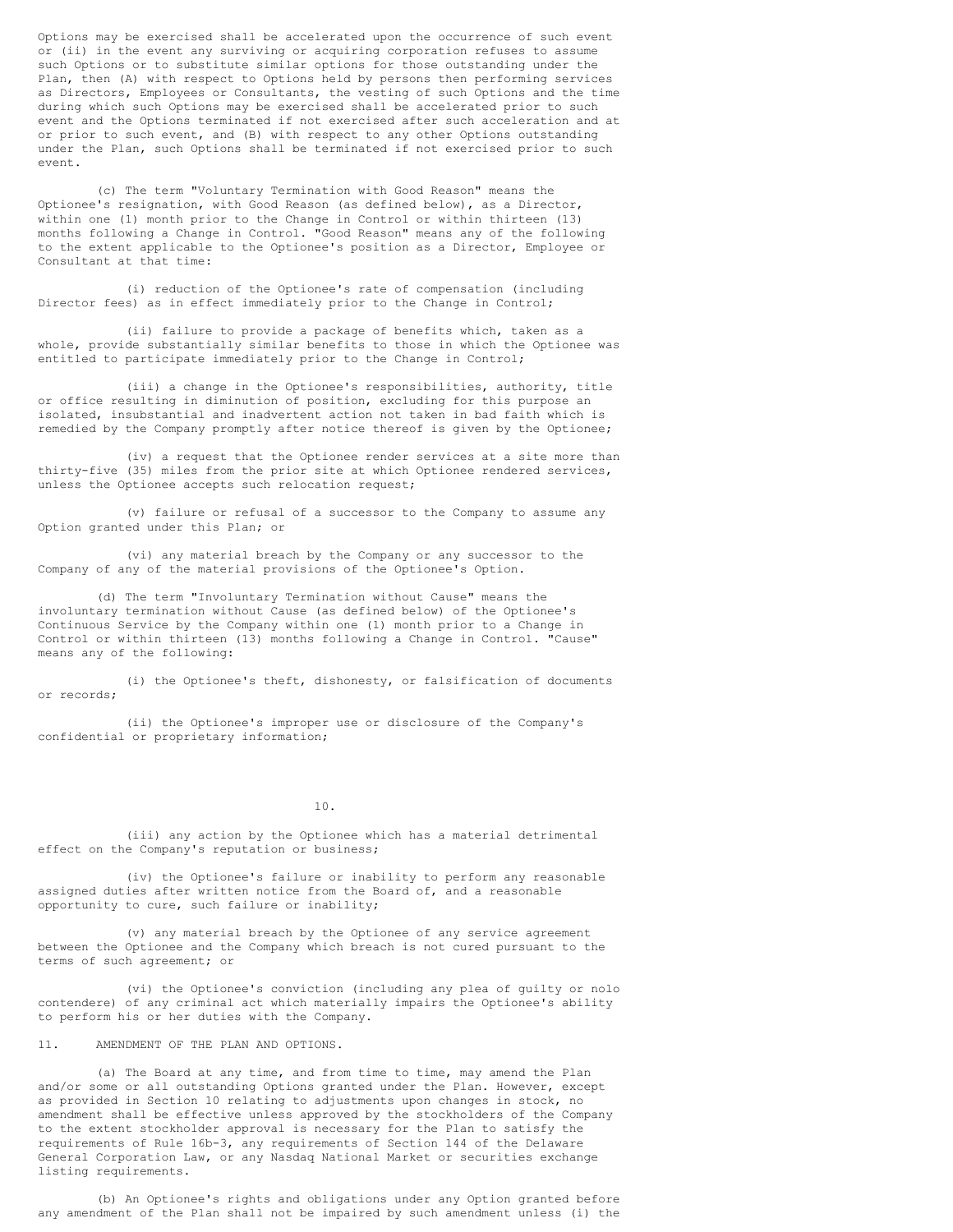Company requests the consent of the person to whom the Option was granted and (ii) such person consents in writing.

12. TERMINATION OR SUSPENSION OF THE PLAN.

(a) The Board may suspend or terminate the Plan at any time. Unless sooner terminated, the Plan shall terminate on February 9, 2113, which is fifteen (15) years from the date the Plan was approved by the stockholders of the Company. No Options may be granted under the Plan while the Plan is suspended or after it is terminated.

(b) An Optionee's rights and obligations under any Option granted while the Plan is in effect shall not be impaired by suspension or termination of the Plan, except with the consent of the person to whom the Option was granted.

13. EFFECTIVE DATE OF PLAN.

The Plan shall become effective on the Effective Date, which is the date of the Plan's approval by the stockholders of the Company. In the event the Plan is not approved by the

11.

stockholders, then the Prior Plan shall continue in full force and effect without regard to the adoption of this Plan.

12.

QUALCOMM INCORPORATED 1998 NON-EMPLOYEE DIRECTORS' STOCK OPTION PLAN

> NONSTATUTORY STOCK OPTION (INITIAL OPTION)

\_\_\_\_\_\_\_\_\_\_\_\_\_\_\_\_\_\_\_\_\_\_, Optionee:

On \_\_\_\_\_\_\_\_\_\_\_\_\_\_, 19 , an option to purchase shares of common stock ("Common Stock") was automatically granted to you (the "Optionee") pursuant to the QUALCOMM Incorporated (the "Company") 1998 Non-Employee Directors' Stock Option Plan (the "Plan"). This option is not intended to qualify and will not be treated as an "incentive stock option" within the meaning of Section 422 of the Internal Revenue Code of 1986, as amended (the "Code"). Capitalized terms not explicitly defined in this agreement shall have the meaning assigned to such terms in the Plan.

The details of your option are as follows:

1. The total number of shares of Common Stock subject to this option is twenty thousand (20,000).

2. The exercise price of this option is (\$\_\_\_\_\_\_\_\_) per share, such amount being equal to the Fair Market Value of the Common Stock on the date of grant of this option.

3. Subject to the limitations contained herein, if:

(i) this option is being granted pursuant to your initial election to the Board of Directors of the Company at an annual meeting of the Company's stockholders, then this option shall become exercisable (i.e., vest) in five (5) equal annual installments with each installment becoming exercisable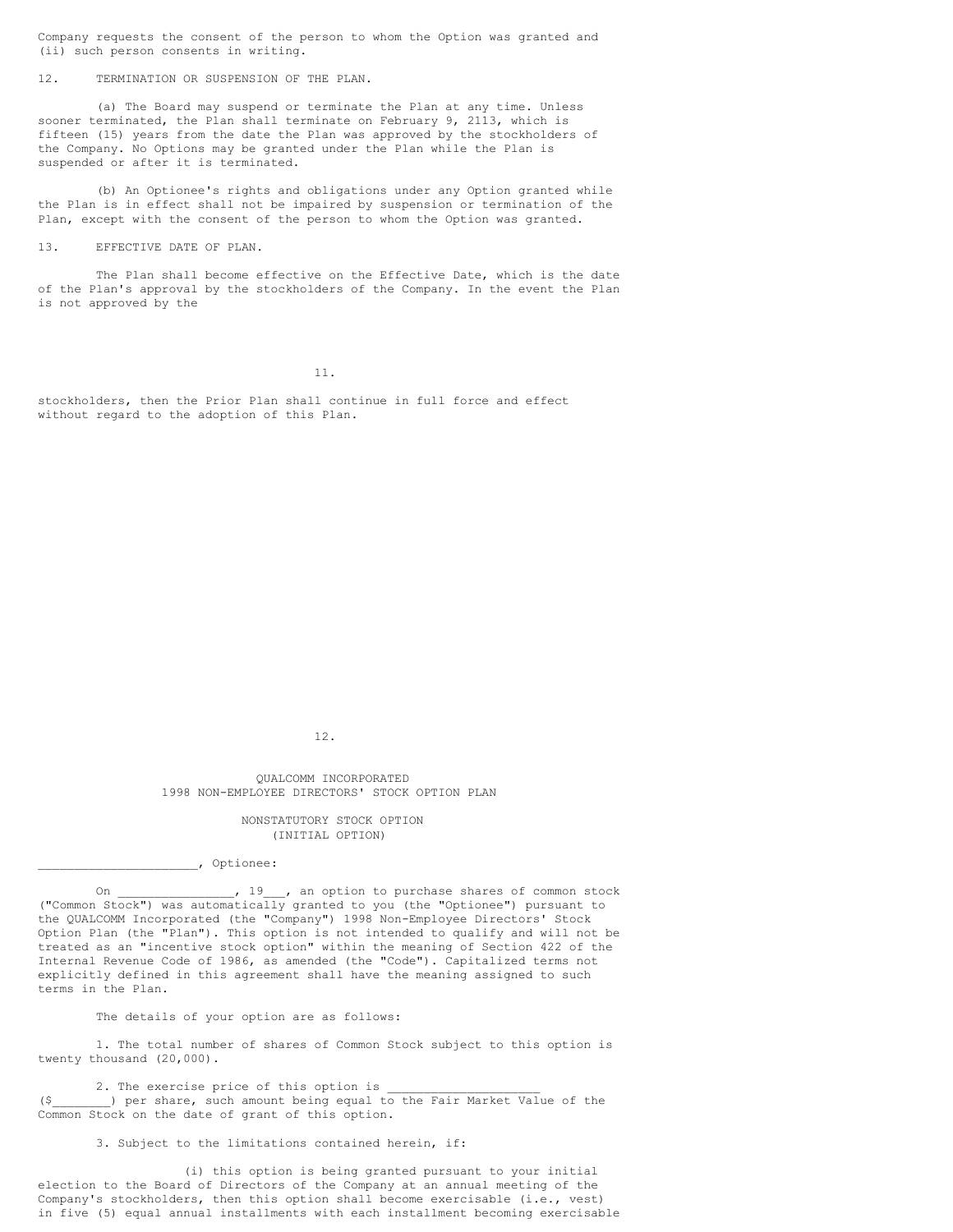on January 15 of each of the first, second, third, fourth and fifth years following the date of the grant; or

(ii) this option is being granted pursuant to your initial election to the Board of Directors of the Company at some time other than at an annual meeting of the Company's stockholders, then this option shall become exercisable (i.e., vest) in five (5) equal annual installments with each installment becoming exercisable on each of the first, second, third, fourth and fifth anniversaries of the date of the grant;

provided, however, that you have, during the period from the date of grant to such vesting date, remained in Continuous Service, whereupon this option shall become fully exercisable with respect to that portion of the shares represented by that installment.

4. (a) This option may be exercised, to the extent specified above, by delivering a Notice of Exercise (in the form attached hereto or such other form designated by the Company) together with the exercise price to the Secretary of the Company, or to such other person as the Company may designate, during regular business hours, together with such additional documents as the Company may then require.

(b) This option may only be exercised for whole shares.

1.

(c) You may elect to pay the exercise price under one of the following alternatives:

(i) In cash (or check) at the time of exercise;

(ii) Payment pursuant to a program developed under Regulation T as promulgated by the Federal Reserve Board which results in the receipt of cash (or check) by the Company either prior to the issuance of shares of the Common Stock or pursuant to the terms of irrevocable instructions issued by you prior to the issuance of shares of the Common Stock; or

(iii) Payment by a combination of the methods of payment specified in subparagraphs (i) and (ii) above.

(d) By exercising this option you agree that the Company may require you to enter an arrangement providing for the cash payment by you to the Company of any tax withholding obligation of the Company arising by reason of the exercise of this option.

5. The term of this option is ten (10) years measured from the date of grant, subject, however, to earlier termination upon your termination of service, as set forth in Sections  $6(f)$ ,  $(g)$ ,  $(h)$  and  $(i)$  of the Plan.

6. Any notices provided for in this option or the Plan shall be given in writing and shall be deemed effectively given upon receipt or, in the case of notices delivered by the Company to you, five (5) days after deposit in the United States mail, postage prepaid, addressed to you at the address specified below or at such other address as you hereafter designate by written notice to the Company.

7. This option is subject to all the provisions of the Plan, a copy of which is attached hereto and its provisions are hereby made a part of this option, and is further subject to all interpretations, amendments, rules and regulations which may from time to time be promulgated and adopted pursuant to the Plan. In the event of any conflict between the provisions of this option and those of the Plan, the provisions of the Plan shall control.

> Very truly yours, QUALCOMM Incorporated

 $By:$ Duly authorized on behalf of the Board of Directors

ATTACHMENTS: Notice of Exercise 1998 Non-Employee Directors' Stock Option Plan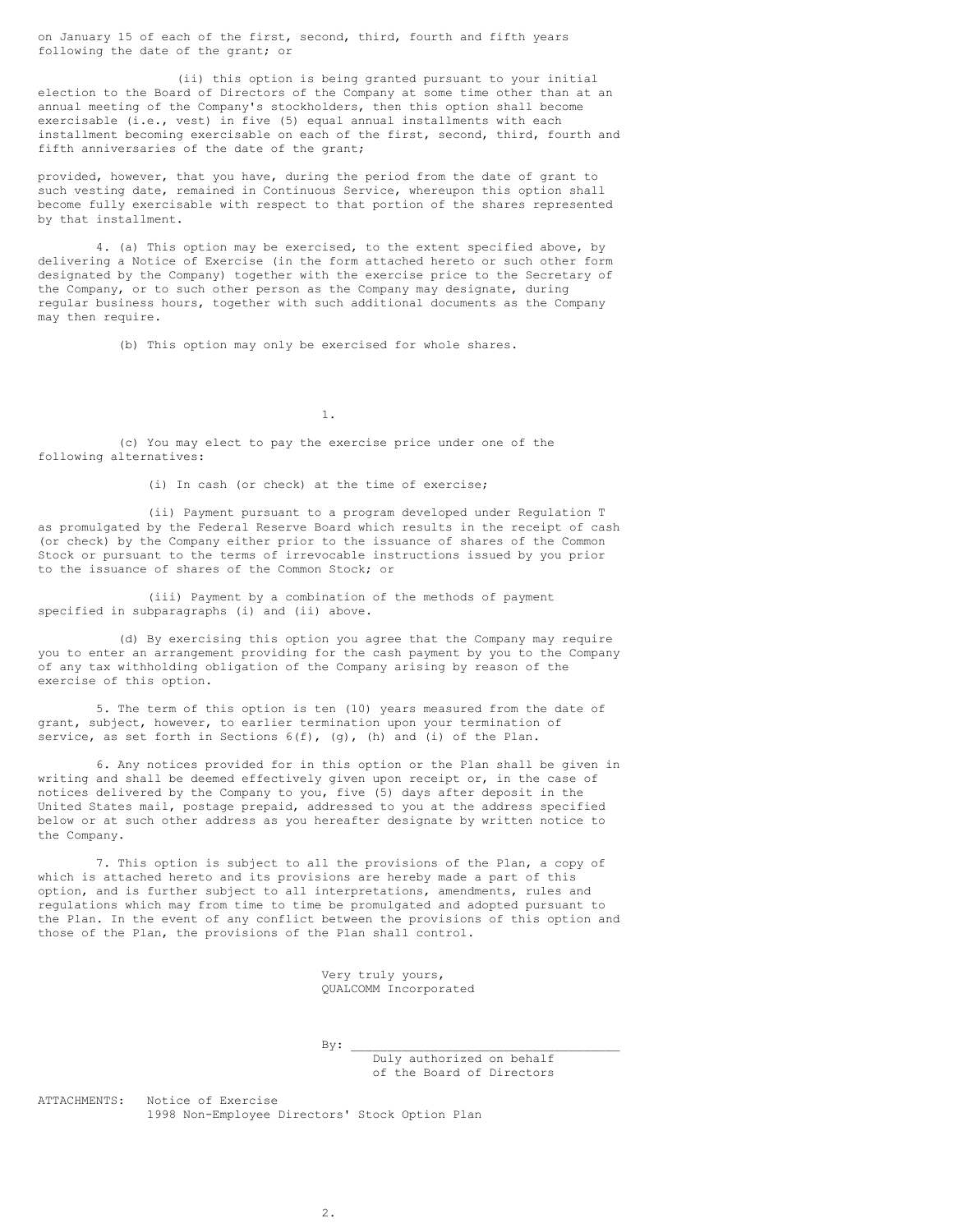NOTICE OF EXERCISE

QUALCOMM Incorporated 6455 Lusk Blvd. San Diego, CA 92121 Date of Exercise:

Ladies and Gentlemen:

This constitutes notice under my stock option that I elect to purchase the number of shares for the price set forth below.

| Type of option:                                              | Nonstatutory |
|--------------------------------------------------------------|--------------|
| Stock option dated:                                          |              |
| Number of shares for<br>which option is exercised:           |              |
| Certificates to be<br>issued in name of:                     |              |
| Total exercise price:                                        | \$.          |
| Cash payment delivered<br>herewith:                          | \$           |
| Value of shares of<br>common stock delivered herewith(1): \$ |              |

By this exercise, I agree (i) to provide such additional documents as you may require pursuant to the terms of the Company's 1998 Non-Employee Directors' Stock Option Plan and (ii) to provide for the payment by me to you (in the manner designated by you) of your withholding obligation, if any, relating to the exercise of this option.

Very truly yours,

\_\_\_\_\_\_\_\_\_\_\_\_\_\_\_\_\_\_\_\_\_\_\_\_\_\_\_\_\_\_\_\_\_\_\_

- -----------

(1) Shares must meet the public trading requirements set forth in the option. Shares must be valued in accordance with the terms of the option being exercised, must have been owned for the minimum period required in the option, and must be owned free and clear of any liens, claims, encumbrances or security interests. Certificates must be endorsed or accompanied by an executed assignment separate from certificate.

1.

QUALCOMM INCORPORATED 1998 NON-EMPLOYEE DIRECTORS' STOCK OPTION PLAN

> NONSTATUTORY STOCK OPTION (ANNUAL OPTION)

\_\_\_\_\_\_\_\_\_\_\_\_\_\_\_\_\_\_\_\_\_\_, Optionee:

On \_\_\_\_\_\_\_\_\_\_\_\_\_\_\_, 19\_\_\_, an option to purchase shares of common stock ("Common Stock") was automatically granted to you (the "Optionee") pursuant to the QUALCOMM Incorporated (the "Company") 1998 Non-Employee Directors' Stock Option Plan (the "Plan"). This option is not intended to qualify and will not be treated as an "incentive stock option" within the meaning of Section 422 of the Internal Revenue Code of 1986, as amended (the "Code"). Capitalized terms not explicitly defined in this agreement shall have the meaning assigned to such terms in the Plan.

The details of your option are as follows:

1. The total number of shares of Common Stock subject to this option is ten thousand (10,000).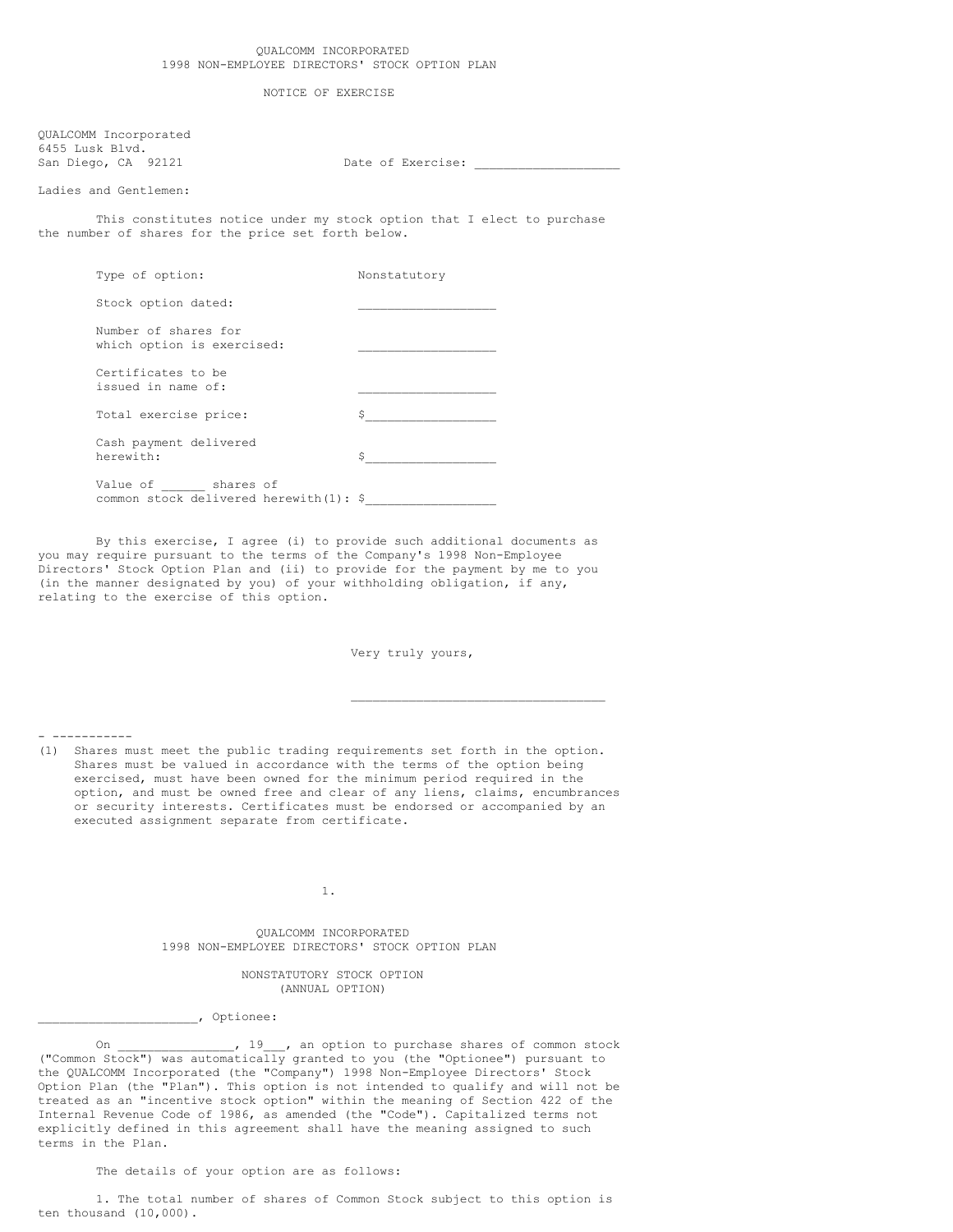2. The exercise price of this option is

(\$\_\_\_\_\_\_\_\_) per share, such amount being equal to the Fair Market Value of the Common Stock on the date of grant of this option.

3. Subject to the limitations contained herein, this option shall become exercisable (i.e., vest) in five (5) equal annual installments with each installment becoming exercisable on January 15 of each of the first, second, third, fourth and fifth years following the date of the grant; provided, however, that you have, during the period from the date of grant to such vesting date, remained in Continuous Service, whereupon this option shall become fully exercisable with respect to that portion of the shares represented by that installment.

4. (a) This option may be exercised, to the extent specified above, by delivering a Notice of Exercise (in the form attached hereto or such other form designated by the Company) together with the exercise price to the Secretary of the Company, or to such other person as the Company may designate, during regular business hours, together with such additional documents as the Company may then require.

(b) This option may only be exercised for whole shares.

(c) You may elect to pay the exercise price under one of the following alternatives:

(i) In cash (or check) at the time of exercise;

1.

(ii) Payment pursuant to a program developed under Regulation T as promulgated by the Federal Reserve Board which results in the receipt of cash (or check) by the Company either prior to the issuance of shares of the Common Stock or pursuant to the terms of irrevocable instructions issued by you prior to the issuance of shares of the Common Stock; or

(iii) Payment by a combination of the methods of payment specified in subparagraphs (i) and (ii) above.

(d) By exercising this option you agree that the Company may require you to enter an arrangement providing for the cash payment by you to the Company of any tax withholding obligation of the Company arising by reason of the exercise of this option.

5. The term of this option is ten (10) years measured from the date of grant, subject, however, to earlier termination upon your termination of service, as set forth in Sections  $6(f)$ , (q), (h) and (i) of the Plan.

6. Any notices provided for in this option or the Plan shall be given in writing and shall be deemed effectively given upon receipt or, in the case of notices delivered by the Company to you, five (5) days after deposit in the United States mail, postage prepaid, addressed to you at the address specified below or at such other address as you hereafter designate by written notice to the Company.

7. This option is subject to all the provisions of the Plan, a copy of which is attached hereto and its provisions are hereby made a part of this option, and is further subject to all interpretations, amendments, rules and regulations which may from time to time be promulgated and adopted pursuant to the Plan. In the event of any conflict between the provisions of this option and those of the Plan, the provisions of the Plan shall control.

> Very truly yours, QUALCOMM Incorporated

 $By:$ 

Duly authorized on behalf of the Board of Directors

ATTACHMENTS: Notice of Exercise 1998 Non-Employee Directors' Stock Option Plan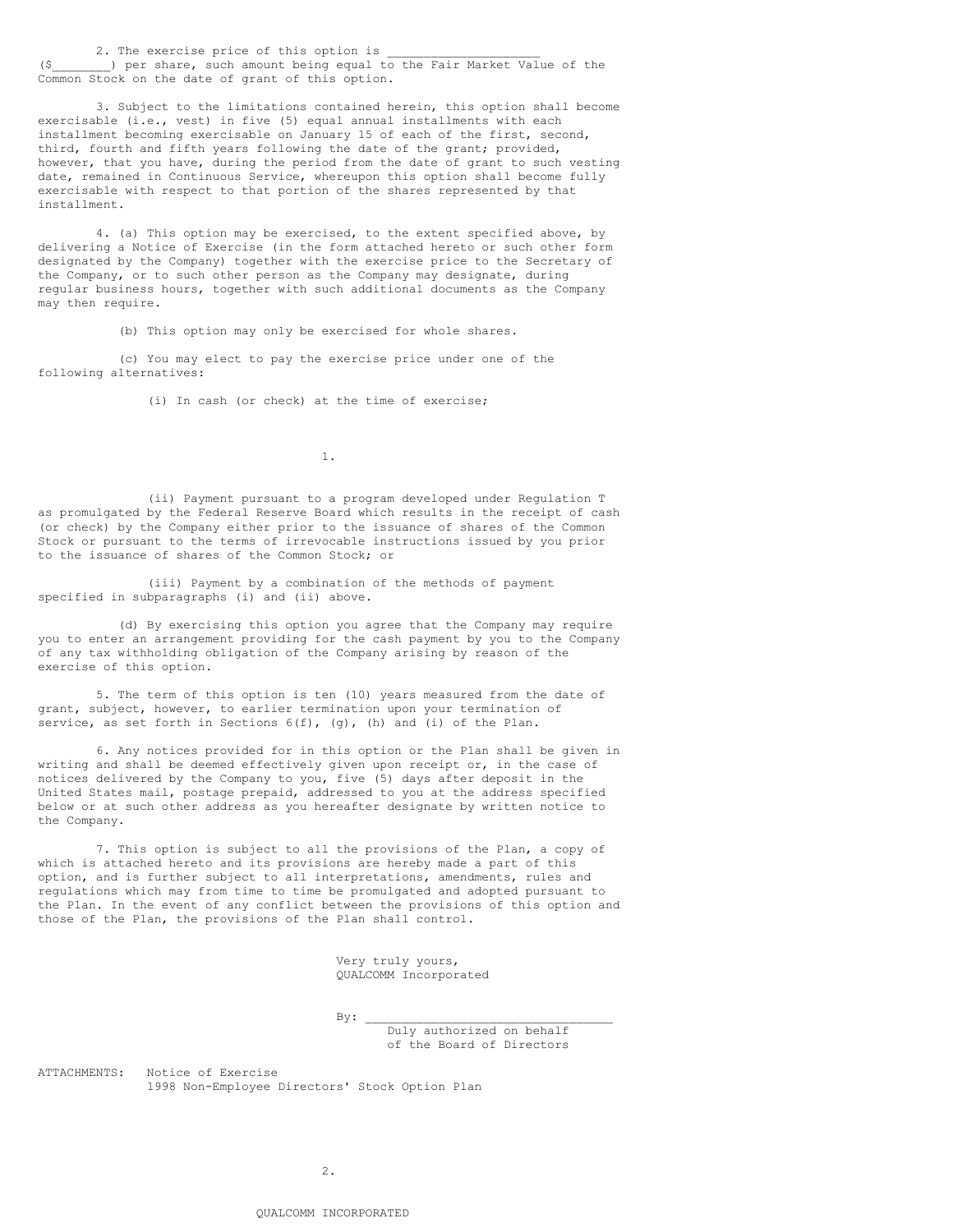NOTICE OF EXERCISE

QUALCOMM Incorporated 6455 Lusk Blvd. San Diego, CA 92121 Date of Exercise:

Ladies and Gentlemen:

This constitutes notice under my stock option that I elect to purchase the number of shares for the price set forth below.

| Type of option:                                              | Nonstatutory |
|--------------------------------------------------------------|--------------|
| Stock option dated:                                          |              |
| Number of shares for<br>which option is exercised:           |              |
| Certificates to be<br>issued in name of:                     |              |
| Total exercise price:                                        | \$           |
| Cash payment delivered<br>herewith:                          | Ŝ            |
| Value of shares of<br>common stock delivered herewith(1): \$ |              |

By this exercise, I agree (i) to provide such additional documents as you may require pursuant to the terms of the Company's 1998 Non-Employee Directors' Stock Option Plan and (ii) to provide for the payment by me to you (in the manner designated by you) of your withholding obligation, if any, relating to the exercise of this option.

Very truly yours,

\_\_\_\_\_\_\_\_\_\_\_\_\_\_\_\_\_\_\_\_\_\_\_\_\_\_\_\_\_\_\_\_\_\_\_\_\_

- -----------

(1) Shares must meet the public trading requirements set forth in the option. Shares must be valued in accordance with the terms of the option being exercised, must have been owned for the minimum period required in the option, and must be owned free and clear of any liens, claims, encumbrances or security interests. Certificates must be endorsed or accompanied by an executed assignment separate from certificate.

1.

# QUALCOMM INCORPORATED

#### 1991 STOCK OPTION PLAN

ADOPTED BY THE BOARD OF DIRECTORS AUGUST 19, 1991 AS AMENDED BY THE BOARD OF DIRECTORS ON MAY 4, 1992, SEPTEMBER 8, 1993, AND NOVEMBER 14, 1994 AS AMENDED BY THE COMPENSATION COMMITTEE ON NOVEMBER 11, 1994 AS AMENDED BY THE BOARD OF DIRECTORS ON NOVEMBER 6, 1995, NOVEMBER 18, 1996, AND NOVEMBER 17, 1997

1. PURPOSES.

(a) The purpose of the Plan is to provide a means by which selected Employees and Directors of and Consultants to the Company, and its Affiliates, may be given an opportunity to purchase stock of the Company.

(b) The Company, by means of the Plan, seeks to retain the services of persons who are now Employees or Directors of or Consultants to the Company, to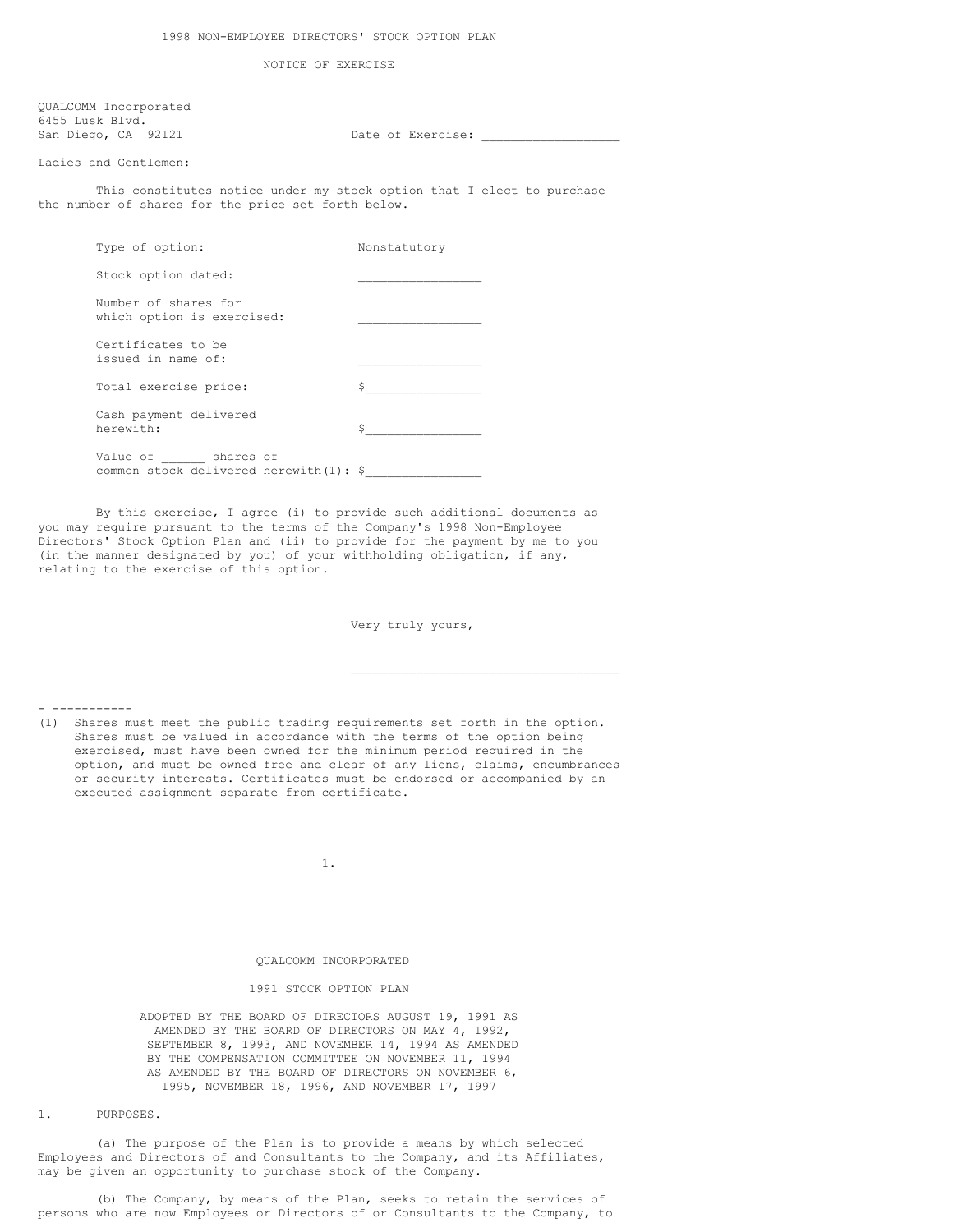secure and retain the services of new Employees, Directors and Consultants, and to provide incentives for such persons to exert maximum efforts for the success of the Company.

(c) The Company intends that Options issued under the Plan shall, in the discretion of the Board or any Committee to which responsibility for administration of the Plan has been delegated pursuant to subsection  $3(c)$ , be either Incentive Stock Options or Non-qualified Stock Options. All Options shall be separately designated Incentive Stock Options or Non-qualified Stock Options at the time of grant, and in such form as issued pursuant to Section 6, and a separate certificate or certificates will be issued for shares purchased on exercise of each type of Option.

### 2. DEFINITIONS.

(a) "AFFILIATE" means any parent corporation or subsidiary corporation, whether now or hereafter existing, as those terms are defined in Sections 424(e) and (f) respectively, of the Code.

(b) "BOARD" means the Board of Directors of the Company.

(c) "CODE" means the Internal Revenue Code of 1986, as amended.

(d) "COMMITTEE" means a Committee appointed by the Board in accordance with subsection 3(c) of the Plan.

(e) "COMPANY" means QUALCOMM Incorporated, a Delaware corporation.

1.

(f) "CONSULTANT" means any person, including an advisor, engaged by the Company or an Affiliate to render services and who is compensated for such services, provided that the term "Consultant" shall not include Directors who are paid only a director's fee by the Company or who are not compensated by the Company for their services as Directors.

(g) "CONTINUOUS SERVICE AS AN EMPLOYEE, DIRECTOR OR CONSULTANT" means that the service of an individual to the Company, whether as an Employee, Director or Consultant, is not interrupted or terminated. The Board or the chief executive officer of the Company may determine, in that party's sole discretion, whether Continuous Service as an Employee, Director or Consultant shall be considered interrupted in the case of: (i) any leave of absence approved by the Board or the chief executive officer, including sick leave, military leave, or any other personal leave; or (ii) transfers between the Company or between the Company, Affiliates or their successors. The term of each Option may be extended at the discretion of the Board or the chief executive officer (but not beyond ten (10) years from the date of original grant) for the period of any such approved leave of absence.

(h) "COVERED EMPLOYEE" means the chief executive officer and the four (4) other highest compensated officers of the Company.

(i) "DIRECTOR" means a member of the Board.

(j) "DISABILITY" means total and permanent disability as defined in Section 22(e)(3) of the Code.

(k) "EMPLOYEE" means any person, including Officers and Directors, employed by the Company or any Affiliate of the Company. Neither service as a Director nor payment of a director's fee by the Company shall be sufficient to constitute "employment" by the Company.

(l) "EXCHANGE ACT" means the Securities Exchange Act of 1934, as amended.

(m) "FAIR MARKET VALUE" means, as of any date, the value of the common stock of the Company determined as follows:

(i) If the common stock is listed on any established stock exchange or traded on the National Market of the Nasdaq Stock Market, the Fair Market Value of a share of common stock shall be the average of the highest and lowest price at which the common stock was sold on such exchange or national market on the last market trading day prior to the date as of which the determination is to be made;

(ii) If the common stock is quoted on the Nasdaq Stock Market (but not on the National Market thereof) or is regularly quoted by a recognized securities dealer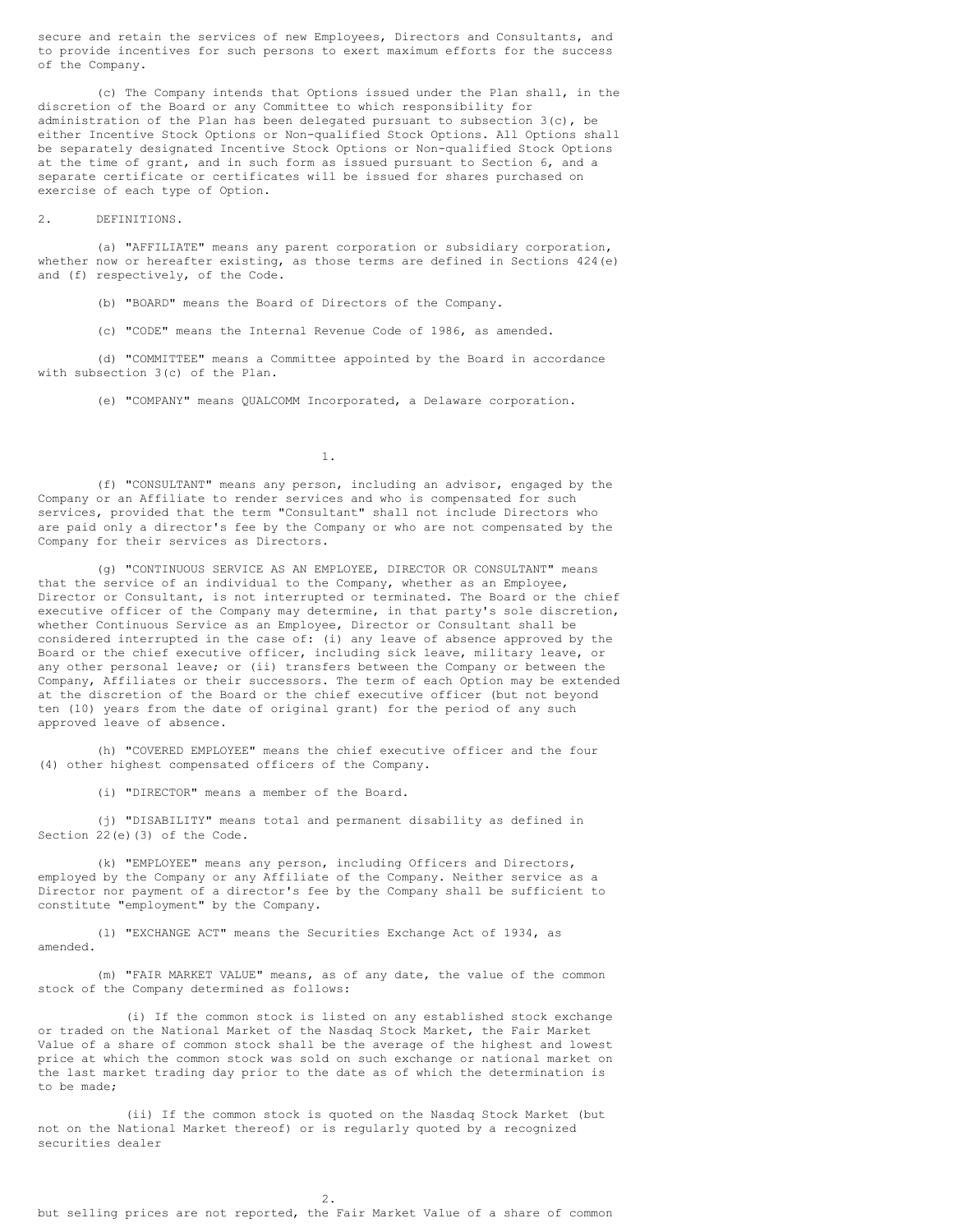stock shall be the mean between the high bid and high asked prices for the common stock on the last market trading day prior to the day of determination, as reported in The Wall Street Journal or such other source as the Board deems reliable;

(iii) In the absence of an established market for the common stock, the Fair Market Value shall be determined in good faith by the Board.

(n) "INCENTIVE STOCK OPTION" means an Option intended to qualify as an incentive stock option within the meaning of Section 422 of the Code and the regulations promulgated thereunder.

(o) "NON-EMPLOYEE DIRECTOR" means a Director who either (i) is not a current Employee or Officer of the Company or its parent or subsidiary, does not receive compensation (directly or indirectly) from the Company or its parent or subsidiary for services rendered as a consultant or in any capacity other than as a Director (except for an amount as to which disclosure would not be required under Item 404(a) of Regulation S-K promulgated pursuant to the Securities Act ("Regulation S-K")), does not possess an interest in any other transaction as to which disclosure would be required under Item 404(a) of Regulation S-K, and is not engaged in a business relationship as to which disclosure would be required under Item 404(b) of Regulation S-K; or (ii) is otherwise considered a "non-employee director" for purposes of Rule 16b-3.

(p) "NON-QUALIFIED STOCK OPTION" means an Option not intended to qualify as an Incentive Stock Option.

(q) "OFFICER" means a person who is an officer of the Company within the meaning of Section 16 of the Exchange Act and the rules and regulations promulgated thereunder.

(r) "OPTION" means a stock option granted pursuant to the Plan.

(s) "OPTION AGREEMENT" means a written agreement between the Company and an Optionee evidencing the terms and conditions of an individual Option grant. The Option Agreement is subject to the terms and conditions of the Plan.

(t) "OPTIONED STOCK" means the common stock of the Company subject to an Option.

(u) "OPTIONEE" means an Employee or Consultant who holds an outstanding Option.

(v) "OUTSIDE DIRECTOR" means a Director who either (i) is not a current employee of the Company or an "affiliated corporation" (as defined in the Treasury

3.

regulations promulgated under Section 162(m) of the Code), is not a former employee of the Company or an affiliated corporation receiving compensation for prior services (other than benefits under a tax qualified pension plan), was not an officer of the Company or an affiliated corporation at any time, and is not currently receiving direct or indirect remuneration in any capacity other than as a Director, or (ii) is otherwise considered an "outside director" for purposes of Section 162(m) of the Code.

(w) "PLAN" means this 1991 Stock Option Plan.

(x) "RULE 16B-3" means Rule 16b-3 of the Exchange Act or any successor to Rule 16b-3, as in effect with respect to the Company when discretion is being exercised with respect to the Plan.

# 3. ADMINISTRATION.

(a) The Plan shall be administered by the Board unless and until the Board delegates administration to a Committee, as provided in subsection 3(c).

(b) The Board shall have the power, subject to, and within the limitations of, the express provisions of the Plan:

(i) To determine from time to time which of the persons eligible under the Plan shall be granted Options; when and how the Option shall be granted; whether the Option will be an Incentive Stock Option or a Non-qualified Stock Option; the provisions of each Option granted (which need not be identical), including the time or times such Option may be exercised in whole or in part; and the number of shares for which an Option shall be granted to each such person.

(ii) To construe and interpret the Plan and Options granted under it, and to establish, amend and revoke rules and regulations for its administration. The Board, in the exercise of this power, may correct any defect, omission or inconsistency in the Plan or in any Option Agreement, in a manner and to the extent it shall deem necessary or expedient to make the Plan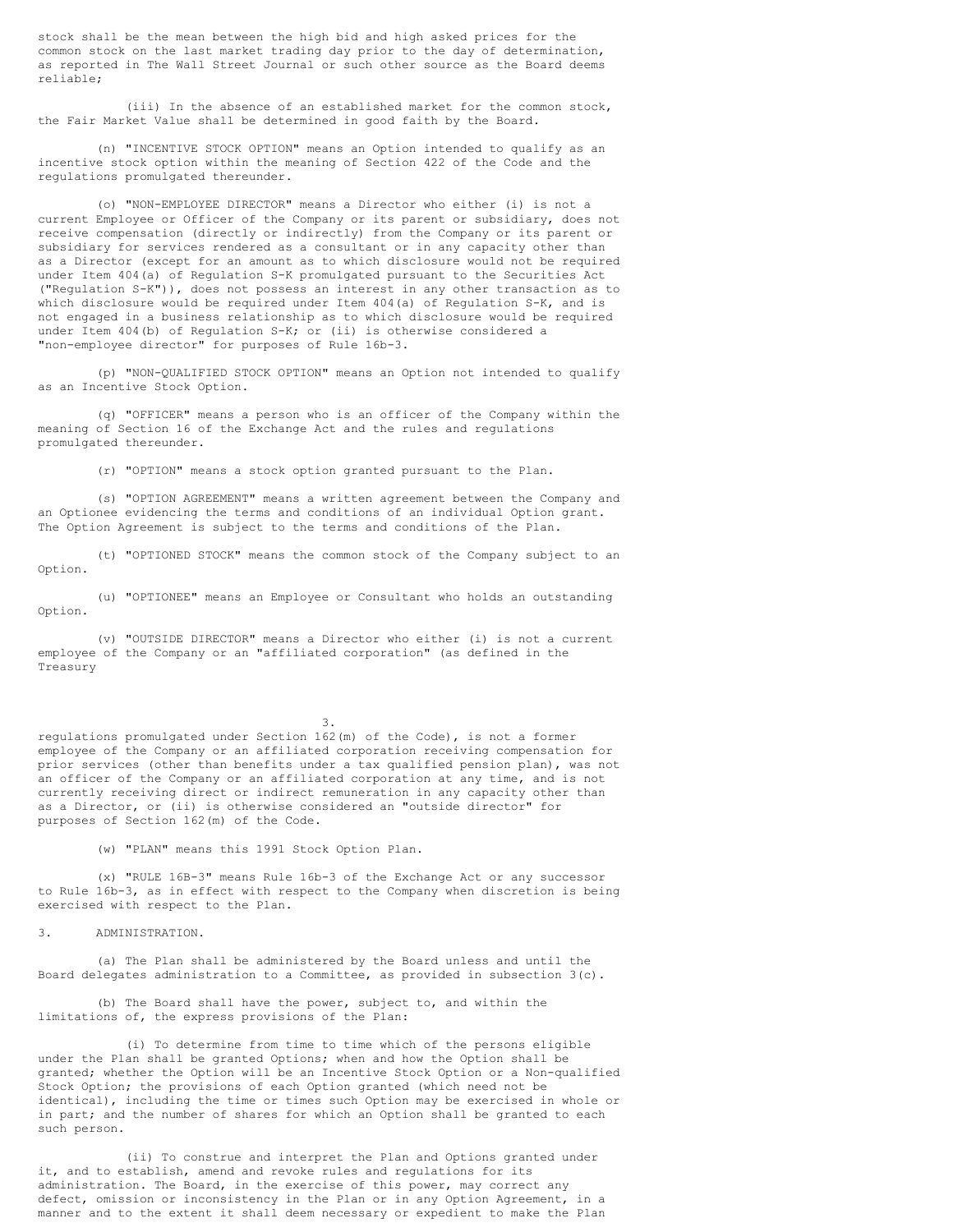(iii) To amend the Plan or an Option as provided in Section 11.

(iv) Generally, to exercise such powers and to perform such acts as the Board deems necessary or expedient to promote the best interests of the Company.

(c) The Board may delegate administration of the Plan to a committee composed of not fewer than two (2) members (the "Committee"), all of the members of which Committee shall be, in the discretion of the Board, Non-Employee Directors and/or Outside Directors. If administration is delegated to a Committee, the Committee shall have, in connection with the administration of the Plan, the powers theretofore possessed

4.

by the Board, including the power to delegate to a subcommittee of two (2) or more Outside Directors any of the administrative powers the Committee is authorized to exercise (and references in this Plan to the Board shall thereafter be to the Committee), subject, however, to such resolutions, not inconsistent with the provisions of the Plan, as may be adopted from time to time by the Board. The Board may abolish the Committee at any time and revest in the Board the administration of the Plan. Notwithstanding anything in this Section 3 to the contrary, the Board or the Committee may delegate to a committee of one or more members of the Board the authority to grant Options to eligible persons who (1) are not then subject to Section 16 of the Exchange Act and/or (2) are either (i) not then Covered Employees and are not expected to be Covered Employees at the time of recognition of income resulting from such Option, or (ii) not persons with respect to whom the Company wishes to comply with Section 162(m) of the Code.

## 4. SHARES SUBJECT TO THE PLAN.

(a) Subject to the provisions of Section 10 relating to adjustments upon changes in stock, the stock that may be sold pursuant to Options shall not exceed in the aggregate thirty-three million four hundred thousand (33,400,000) shares of the Company's common stock; provided, however, that of such thirty-three million four hundred thousand (33,400,000) shares, not more than five million three hundred twenty-four thousand four hundred eighty (5,324,480) shares of the Company's common stock (after giving effect to a 2:1 split in the Company's common stock effective February 16, 1994) shall be issued as a consequence of the assumption of options to acquire common stock of QUALCOMM, Inc., a California corporation, (the "Predecessor Company") pursuant to the Predecessor Company's Stock Option Plan, which plan has been terminated. If any Option shall for any reason expire or otherwise terminate without having been exercised in full, the stock not purchased under such Option shall again become available for issuance pursuant to exercises of options granted under the Plan.

(b) The stock subject to the Plan may be unissued shares or reacquired shares, whether bought on the market or otherwise.

## 5. ELIGIBILITY.

(a) Incentive Stock Options may be granted only to Employees. Non-qualified Stock Options may be granted only to Employees, Directors or Consultants.

(b) No person shall be eligible for the grant of an Incentive Stock Option if, at the time of grant, such person owns (or is deemed to own pursuant to Section 424(d) of the Code) stock possessing more than ten percent (10%) of the total combined voting power of all classes of stock of the Company or of any of its Affiliates unless the exercise price of such Incentive Stock Option is at least one hundred ten percent (110%) of the

5.

Fair Market Value of such stock at the date of grant and the Incentive Stock Option is not exercisable after the expiration of five (5) years from the date of grant.

(c) No Employee shall be eligible to be granted in any calendar year Options covering more than two percent (2%) of the total number of shares of the Company's common stock outstanding on the record date for the Company's 1995 Annual Meeting of Stockholders (1,293,860 shares).

## 6. OPTION PROVISIONS.

Each Option shall be in such form and shall contain such terms and conditions as the Board shall deem appropriate. The provisions of separate Options need not be identical, but each Option shall include (through incorporation of provisions hereof by reference in the Option or otherwise) the substance of each of the following provisions: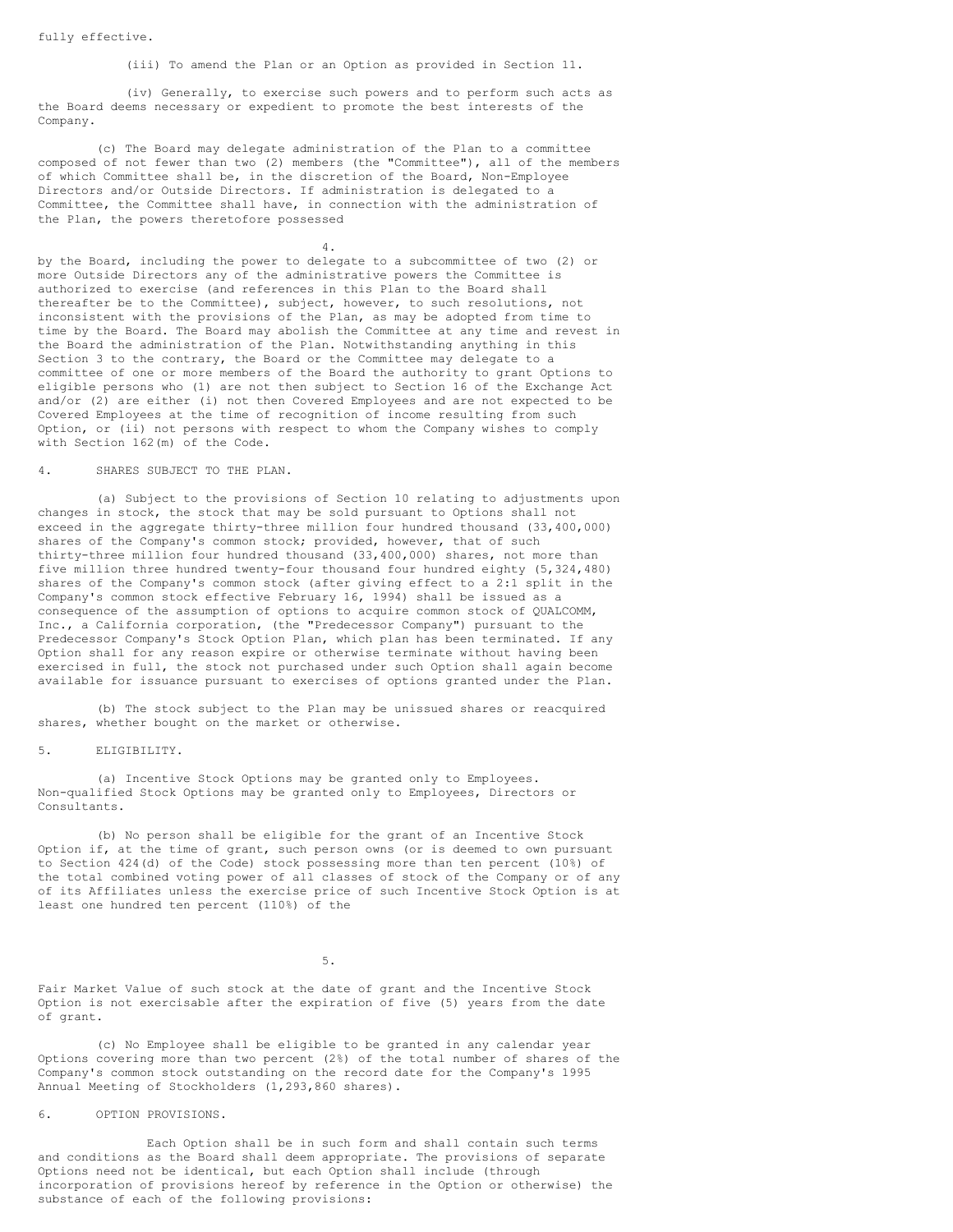(a) TERM. No Option shall be exercisable after the expiration of ten (10) years from the date it was granted.

(b) PRICE. The exercise price of each Option shall be not less than one hundred percent (100%) of the fair market value of the stock subject to the Option on the date the Option is granted. Notwithstanding the foregoing, an Option (whether an Incentive Stock Option or a Nonstatutory Stock Option) may be granted with an exercise price lower than that set forth in the preceding sentence if such Option is granted pursuant to an assumption or substitution for another option in a manner satisfying the provisions of Section 424(a) of the Code.

(c) CONSIDERATION. The purchase price of stock acquired pursuant to an Option shall be paid, to the extent permitted by applicable statutes and regulations, either (i) in cash at the time the option is exercised, or (ii) at the discretion of the Board or the Committee, either at the time of the grant or exercise of the Option, (A) by delivery to the Company of other common stock of the Company or (B) according to a deferred payment arrangement, except that payment of the common stock's "par value" (as defined in the Delaware General Corporation Law) shall not be made by deferred payment, or other arrangement (which may include, without limiting the generality of the foregoing, the use of other common stock of the Company) with the person to whom the Option is granted or to whom the Option is transferred pursuant to subsection 6(d) in any other form of legal consideration that may be acceptable to the Board.

In the case of any deferred payment arrangement, interest shall be payable at least annually and shall be charged at the minimum rate of interest necessary to avoid the treatment as interest, under any applicable provisions of the Code, of any amounts other than amounts stated to be interest under the deferred payment arrangement.

6.

(d) TRANSFERABILITY. An Incentive Stock Option shall not be transferable except by will or by the laws of descent and distribution, and shall be exercisable during the lifetime of the person to whom the Incentive Stock Option is granted only by such person. A Non-qualified Stock Option shall be transferable by the Optionee only upon such terms and conditions as set forth in the Option Agreement for such Non-qualified Stock Option, as the Board or the Committee shall determine in its discretion. The person to whom the Option is granted may, by delivering written notice to the Company, in a form satisfactory to the Company, designate a third party who, in the event of the death of the Optionee, shall thereafter be entitled to exercise the Option.

(e) VESTING. The total number of shares of stock subject to an Option may, but need not, be allotted in periodic installments (which may, but need not, be equal). The Option Agreement may provide that from time to time during each of such installment periods, the Option may become exercisable ("vest") with respect to some or all of the shares allotted to that period, and may be exercised with respect to some or all of the shares allotted to such period and/or any prior period as to which the Option became vested but was not fully exercised. During the remainder of the term of the Option (if its term extends beyond the end of the installment periods), the Option may be exercised from time to time with respect to any shares then remaining subject to the Option. The provisions of this subsection 6(e) are subject to any Option provisions governing the minimum number of shares as to which an Option may be exercised.

(f) SECURITIES LAW COMPLIANCE. The Company may require any Optionee, or any person to whom an Option is transferred under subsection  $6(d)$ , as a condition of exercising any such Option, (1) to give written assurances satisfactory to the Company as to the Optionee's knowledge and experience in financial and business matters and/or to employ a purchaser representative reasonably satisfactory to the Company who is knowledgeable and experienced in financial and business matters, and that he or she is capable of evaluating, alone or together with the purchaser representative, the merits and risks of exercising the Option; and (2) to give written assurances satisfactory to the Company stating that such person is acquiring the stock subject to the Option for such person's own account and not with any present intention of selling or otherwise distributing the stock. These requirements, and any assurances given pursuant to such requirements, shall be inoperative if (i) the issuance of the shares upon the exercise of the Option has been registered under a then currently effective registration statement under the Securities Act of 1933, as amended (the "Securities Act"), or (ii) as to any particular requirement, a determination is made by counsel for the Company that such requirement need not be met in the circumstances under the then applicable securities laws.

(g) TERMINATION OF EMPLOYMENT OR RELATIONSHIP AS A CONSULTANT OR DIRECTOR. In the event an Optionee's Continuous Service as an Employee, Director or Consultant terminates (other than upon the Optionee's death or Disability), the Optionee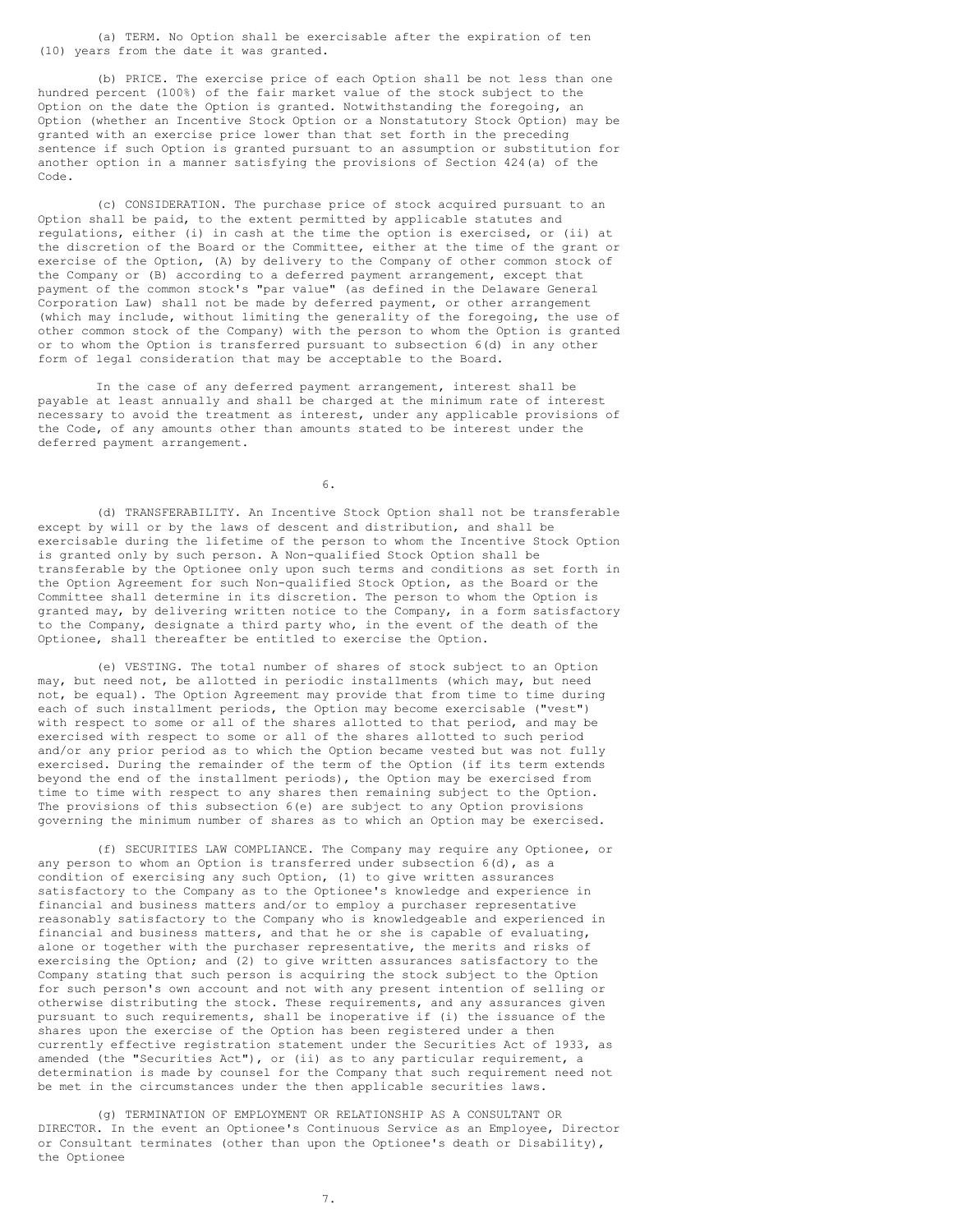may exercise his or her Option, but only within such period of time as is determined by the Board, and only to the extent that the Optionee was entitled to exercise it at the date of termination (but in no event later than the expiration of the term of such Option as set forth in the Option Agreement). In the case of an Incentive Stock Option, the Board shall determine such period of time (in no event to exceed ninety (90) days from the date of termination) when the Option is granted. If, at the date of termination, the Optionee is not entitled to exercise his or her entire Option, the shares covered by the unexercisable portion of the Option shall revert to and again become available for issuance pursuant to Options granted under the Plan. If, after termination, the Optionee does not exercise his or her Option within the time specified in the Option Agreement, the Option shall terminate, and the shares covered by such Option shall revert to and again become available for issuance pursuant to Options granted under the Plan.

(h) DISABILITY OF OPTIONEE. In the event an Optionee's Continuous Service as an Employee, Director or Consultant terminates as a result of the Optionee's Disability, then: (i) the Option may continue under its original terms, if so provided in the Option Agreement, or (ii) if the Option Agreement does not provide for the continuation of the Option under its original terms, then the Optionee may exercise his or her Option, but only within twelve (12) months from the date of such termination (or such shorter period specified in the Option Agreement), and only to the extent that the Optionee was entitled to exercise it at the date of such termination (but in no event later than the expiration of the term of such Option as set forth in the Option Agreement). If, at the date of termination, the Option does not continue under its original terms and the Optionee is not entitled to exercise his or her entire Option, the shares covered by the unexercisable portion of the Option shall revert to and again become available for issuance pursuant to Options granted under the Plan. If, after termination, the Option does not continue under its original terms and the Optionee does not exercise his or her Option within the time specified in the Option Agreement, the Option shall terminate, and the shares covered by such Option shall revert to and again become available for issuance pursuant to Options granted under the Plan.

(i) DEATH OF OPTIONEE. In the event an Optionee's Continuous Service as an Employee, Director or Consultant terminates as a result of Optionee's death or due to the Optionee's Disability and such termination due to Disability is followed by the Optionee's death, then: (i) the vesting of all unvested shares may be accelerated as of the date of the death of the Optionee, if so provided in the Option Agreement, or (ii) if the Option Agreement does not provide for the acceleration of the vesting of all unvested shares, then Option may be exercised, at any time within twelve (12) months following the date of death (or such shorter period specified in the Option Agreement) (but in no event later than the expiration of the term of such Option as set forth in the Option Agreement), by the Optionee's estate or by a person who acquired the right to exercise the Option by bequest or inheritance, but only to the extent the Optionee was entitled to

8.

exercise the Option at the date of death. If, the Option Agreement does not provide for the acceleration of the vesting of all unvested shares and, at the time of death, the Optionee was not entitled to exercise his or her entire Option, the shares covered by the unexercisable portion of the Option shall revert to and again become available for issuance pursuant to Options granted under the Plan. If, after death, the Optionee's estate or a person who acquired the right to exercise the Option by bequest or inheritance does not exercise the Option within the time specified herein, the Option shall terminate, and the shares covered by such Option shall revert to and again become available for issuance pursuant to Options granted under the Plan.

(j) EARLY EXERCISE. The Option may, but need not, include a provision whereby the Optionee may elect at any time while an Employee, Director or Consultant to exercise the Option as to any part or all of the shares subject to the Option prior to the full vesting of the Option. Any unvested shares so purchased may be subject to a repurchase right in favor of the Company or to any other restriction the Board determines to be appropriate.

(k) WITHHOLDING. To the extent provided by the terms of an Option Agreement, the Optionee may satisfy any federal, state or local tax withholding obligation relating to the exercise of such Option by any of the following means or by a combination of such means: (1) tendering a cash payment; (2) authorizing the Company to withhold shares from the shares of the common stock otherwise issuable to the participant as a result of the exercise of the Option; or (3) delivering to the Company owned and unencumbered shares of the common stock of the Company.

7. COVENANTS OF THE COMPANY.

(a) During the terms of the Options, the Company shall keep available at all times the number of shares of stock required to satisfy such Options.

(b) The Company shall seek to obtain from each regulatory commission or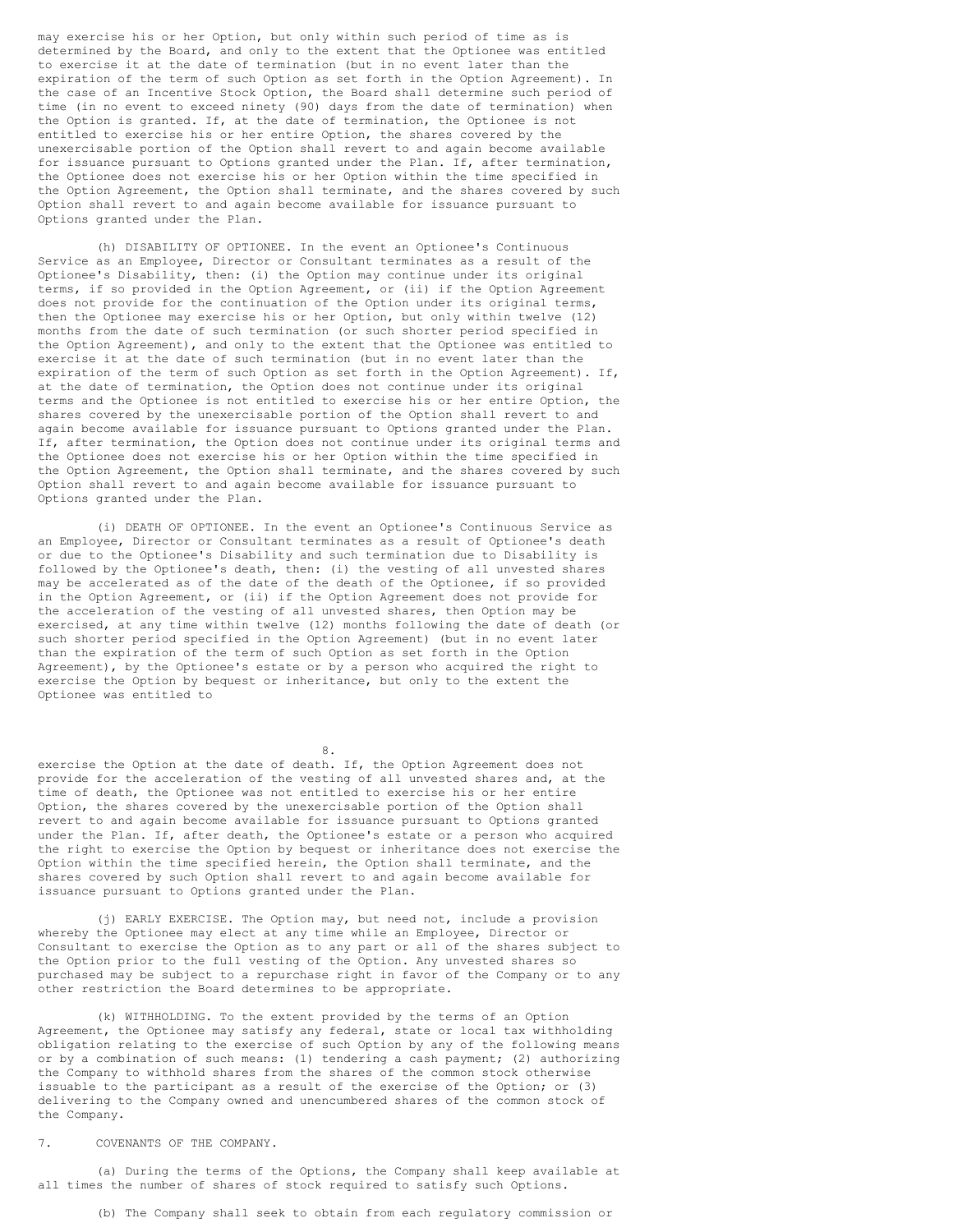agency having jurisdiction over the Plan such authority as may be required to issue and sell shares of stock upon exercise of the Options; provided, however, that this undertaking shall not require the Company to register under the Securities Act either the Plan, any Option or any stock issued or issuable pursuant to any such Option. If, after reasonable efforts, the Company is unable to obtain from any such regulatory commission or agency the authority which counsel for the Company deems necessary for the lawful issuance and sale of stock under the Plan, the Company shall be relieved from any liability for failure to issue and sell stock upon exercise of such Options unless and until such authority is obtained.

8. USE OF PROCEEDS FROM STOCK.

9.

Proceeds from the sale of stock pursuant to Options shall constitute general funds of the Company.

9. MISCELLANEOUS.

(a) The Board shall have the power to accelerate the time at which an option may first be exercised or the time during which an Option or any part thereof will vest pursuant to subsection 6(e) only for purposes of allowing early exercise, notwithstanding the provisions in the Option stating the time at which it may first be exercised or the time during which it will vest.

(b) Neither an Optionee nor any person to whom an Option is transferred under subsection 6(d) shall be deemed to be the holder of, or to have any of the rights of a holder with respect to, any shares subject to such Option unless and until such person has satisfied all requirements for exercise of the Option pursuant to its terms.

(c) Nothing in the Plan or any instrument executed or Option granted pursuant thereto shall confer upon any Employee, Director or Consultant or Optionee any right to continue in the service of the Company or any Affiliate or shall affect the right of the Company or any Affiliate to terminate the employment of any Employee, with or without cause, to remove any Director as provided in the Company's By-Laws and the provisions of the General Corporation Law of the State of Delaware, or to terminate the relationship of any Consultant subject to the terms of that Consultant's agreement with the Company or Affiliate to which such Consultant is providing services.

(d) To the extent that the aggregate Fair Market Value (determined at the time of grant) of stock with respect to which Incentive Stock Options are exercisable for the first time by any Optionee during any calendar year under all plans of the Company and its Affiliates exceeds one hundred thousand dollars (\$100,000), the Options or portions thereof which exceed such limit (according to the order in which they were granted) shall be treated as Non-qualified Stock Options.

10. ADJUSTMENTS UPON CHANGES IN STOCK.

(a) If any change is made in the stock subject to the Plan, or subject to any Option (through merger, consolidation, reorganization, recapitalization, stock dividend, dividend in property other than cash, stock split, liquidating dividend, combination of shares, exchange of shares, change in corporate structure or other transaction not involving the receipt of consideration of the Company), the Plan will be appropriately adjusted in the type(s) and maximum number of securities subject to the Plan as well as the maximum number of securities subject to award to any Employee during any calendar year pursuant to subsection 5(c), and each outstanding Option will be appropriately adjusted in the type(s), number of securities, and price per share of stock subject to the

10.

outstanding Option. Such adjustments shall be made by the Board or Committee, the determination of which shall be final, binding and conclusive. (The conversion of any convertible securities of the Company shall not be treated as a "transaction not involving the receipt of consideration by the Company.")

(b) In the event of: (1) a merger or consolidation in which the Company is not the surviving corporation or (2) a reverse merger in which the Company is the surviving corporation but the shares of the Company's common stock outstanding immediately preceding the merger are converted by virtue of the merger into other property, whether in the form of securities, cash or otherwise then to the extent permitted by applicable law: (i) any surviving corporation shall assume any Options outstanding under the Plan or shall substitute similar Options for those outstanding under the Plan, or (ii) such Options shall continue in full force and effect. In the event any surviving corporation refuses to assume or continue such Options, or to substitute similar options for those outstanding under the Plan, then, with respect to options held by persons then performing services as Employees, Directors or Consultants for the Company, the time at which such Options may first be exercised shall be accelerated and the Options terminated if not exercised prior to such event. In the event of a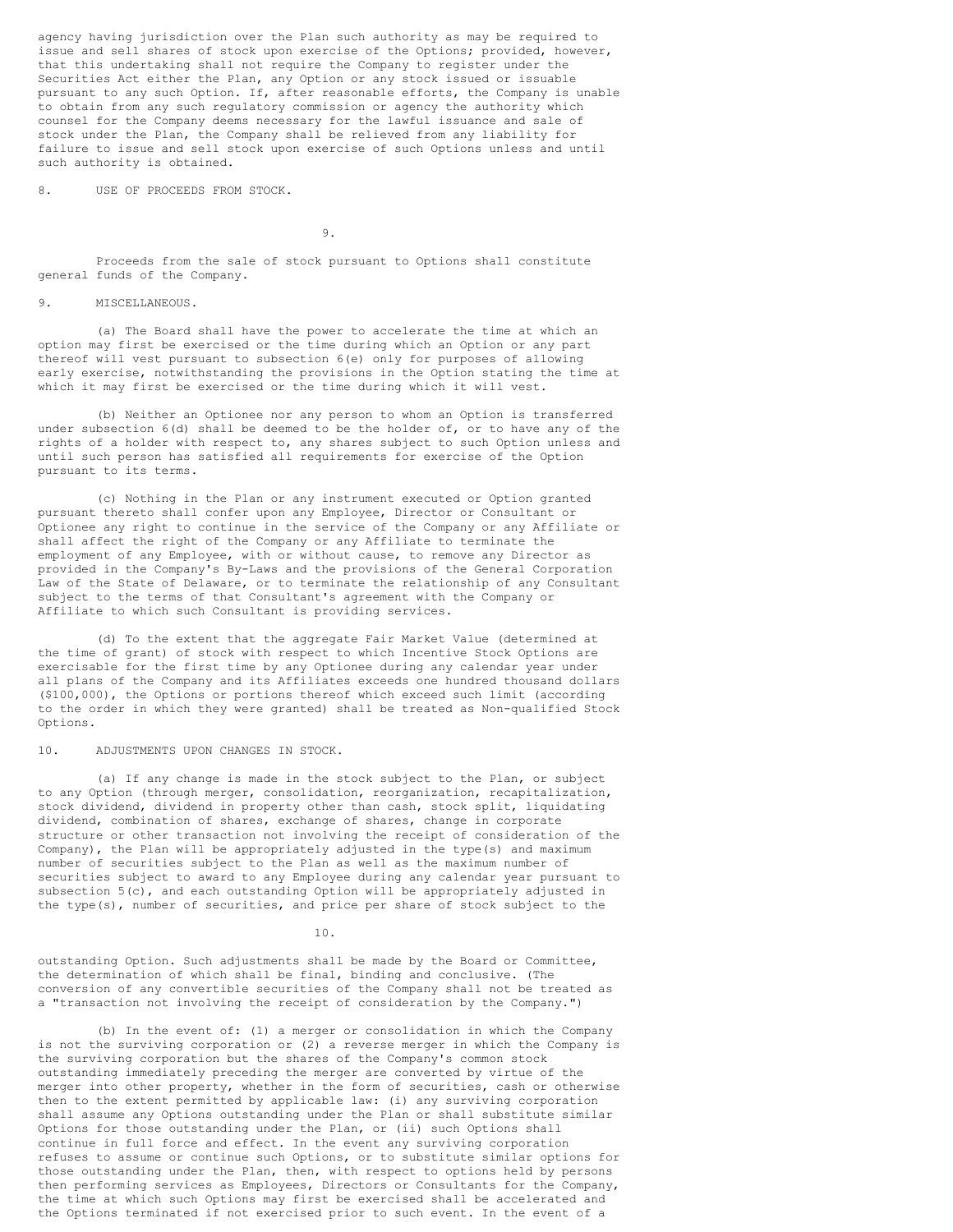dissolution or liquidation of the Company, any Options outstanding under the Plan shall terminate if not exercised prior to such event.

(c) In addition, with respect to any person who was providing Continuous Service as an Employee, Director or Consultant immediately prior to the consummation of the Change in Control, any Options held by such person shall immediately become fully vested and exercisable (and any repurchase right by the Company with respect to shares acquired by such person under an Option shall lapse) if such person is Involuntarily Terminated Without Cause or Constructively Terminated within twenty-four (24) months following the Change in Control. Notwithstanding the preceding sentence, in the event all of the following occurs: (i) such contemplated Change in Control would occur prior to December 18, 1999 (the date two (2) years following the adoption of this Section 10(c)); (ii) such potential acceleration of vesting (and exercisablilty) would by itself result in a contemplated Change in Control that would otherwise be eligible to be accounted for as a "pooling of interests" accounting transaction to become ineligible for such accounting treatment; and (iii) the potential acquiror of the Company desires to account for such contemplated Change in Control as a "pooling of interests" transaction, then such acceleration shall not occur. Additionally, in the event that the restrictions upon acceleration provided for in the immediately preceding sentence by itself would result in a contemplated Change in Control to become ineligible to be accounted for as a "pooling of interests" accounting transaction, then such restrictions shall be deemed inoperative. Accounting issues shall be determined by the Company's independent public accountants applying generally accepted accounting principles.

For purposes of the Plan, Constructively Terminated shall mean the voluntary termination of employment by Optionee after any of the following are undertaken without Optionee's express written consent: (a) the assignment to Optionee of any duties or responsibilities which result in a material diminution or adverse change of Optionee's position, status or circumstances of employment, but does not include a mere change in title or reporting relationship; (b) reduction by the Company in Optionee's base salary; (c) any failure by the Company to continue in effect any benefit plan or arrangement, including incentive plans or plans to receive securities of the Company, in which Optionee is participating (hereinafter referred to as "Benefit Plans"), or the taking of any action by the Company which would adversely affect Optionee's participation in or reduce Optionee's benefits under any Benefit Plans or deprive Optionee of any fringe benefit then enjoyed by Optionee, provided, however, that Optionee's termination is not deemed to be Constructively Terminated if the Company offers a range of benefit plans and programs which, taken as a whole, are comparable to the Benefit Plans; (d) a relocation of Optionee or the Company's principal business offices to a location more than fifty (50) miles from the location at which Optionee performs duties, except for required travel by Optionee on the Company's business to an extent substantially consistent with Optionee's business travel obligations; (e) any breach by the Company of any material agreement between Optionee and the Company concerning Optionee's employment; or (f) any failure by the Company to obtain the assumption of any material agreement between Optionee and the Company concerning Optionee's employment by any successor or assign of the Company.

For purposes of the Plan, Involuntarily Terminated Without Cause shall mean dismissal or discharge of Optionee for any reason other than Cause, death or Disability.

For purposes of the Plan, Cause shall mean any of the following: (a) an intentional act which materially injures the Company; (b) an intentional refusal or failure to follow lawful and reasonable directions of the Board or an individual to whom participant reports (as appropriate); (c) a willful and habitual neglect of duties; or (d) a conviction of a felony involving moral turpitude which is reasonably likely to inflict or has inflicted material injury on the Company.

11. AMENDMENT OF THE PLAN.

(a) The Board at any time, and from time to time, may amend the Plan. However, except as provided in Section 10 relating to adjustments upon changes in stock, no amendment shall be effective unless approved by the stockholders of the Company within twelve (12) months before or after the adoption of the amendment, where the amendment will:

(i) Increase the number of shares reserved for options under the Plan;

(ii) Modify the requirements as to eligibility for participation in the Plan (to the extent such modification requires stockholder approval in order for the Plan to satisfy the requirements of Section 422 of the Code); or

(iii) Modify the Plan in any other way if such modification requires stockholder approval in order for the Plan to satisfy the requirements of Section 422 of the Code or to comply with the requirements of Rule 16b-3.

(b) It is expressly contemplated that the Board may amend the Plan in any respect the Board deems necessary or advisable to provide Optionees with the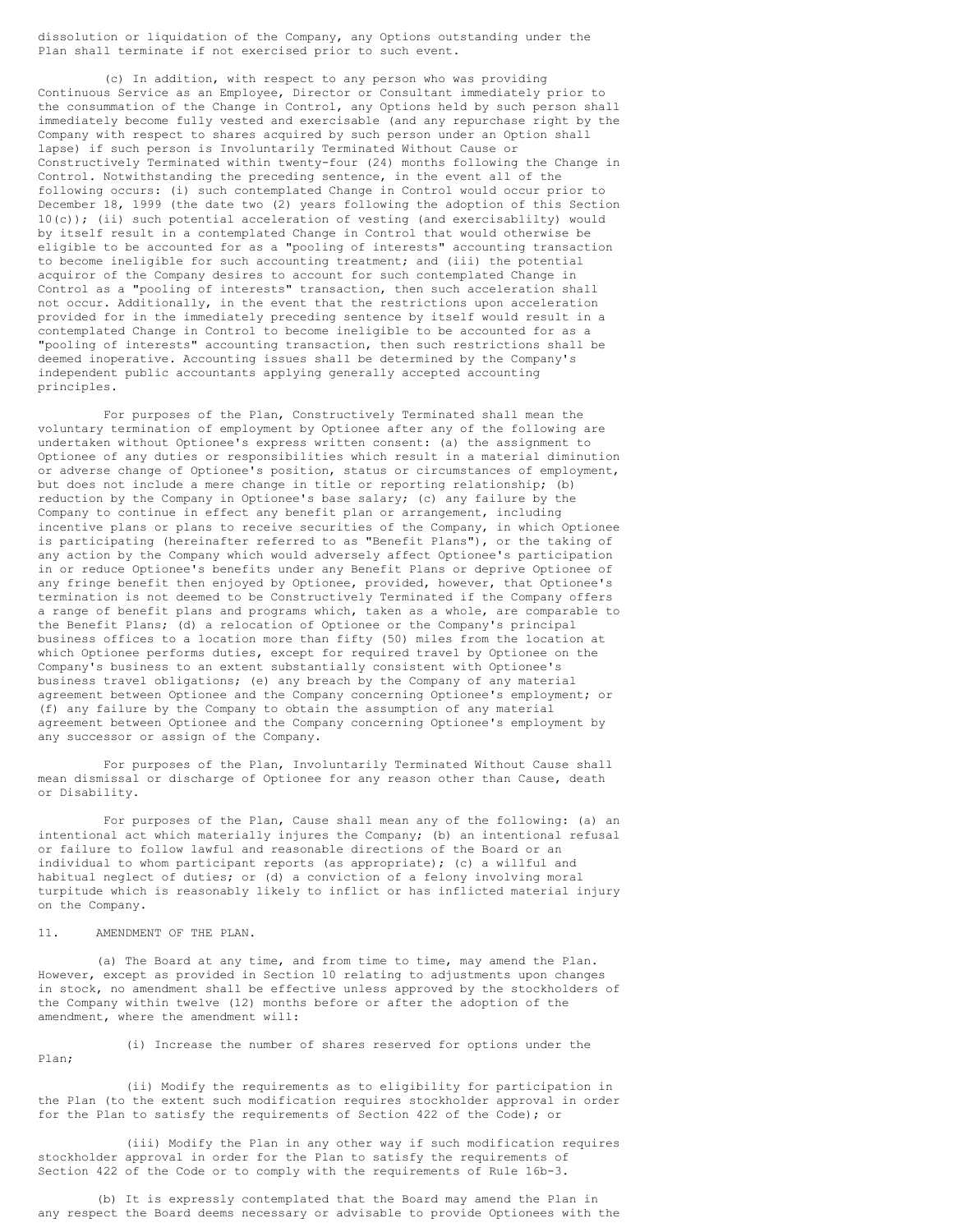maximum benefits provided or to be provided under the provisions of the Code and the regulations promulgated thereunder relating to Incentive Stock Options and/or to bring the Plan and/or Incentive Stock Options granted under it into compliance therewith.

11.

(c) Rights and obligations under any Option granted before amendment of the Plan or of such Option shall not be impaired by any amendment of the Plan unless (i) the Company requests the consent of the person to whom the Option was granted and (ii) such person consents in writing.

(d) The Board at any time, and from time to time, may amend the terms of any one or more Options; provided, however, that the rights and obligations under any Option shall not be impaired by any such amendment unless (i) the Company requests the consent of the person to whom the Option was granted and (ii) such person consents in writing, and; provided, further, that any repricing of outstanding Options shall in no event apply to Officers as defined in subsection 2(q) or to persons denominated as officers of the Company by the Board.

(e) The Board may in its sole discretion submit any other amendment to the Plan for stockholder approval, including, but not limited to, amendments to the Plan intended to satisfy the requirements of Section 162(m) of the Code and the regulations promulgated thereunder regarding the exclusion of performance-based compensation from the limit on corporate deductibility of compensation paid to certain executive officers.

12. TERMINATION OR SUSPENSION OF THE PLAN.

(a) The Board may suspend or terminate the Plan at any time. Unless sooner terminated, the Plan shall terminate on August 18, 2001, which shall be within ten (10) years from the date the Plan is adopted by the Board or approved by the stockholders of the Company, whichever is earlier. No Options may be granted under the Plan while the Plan is suspended or after it is terminated.

(b) Rights and obligations under any Option granted while the Plan is in effect shall not be altered by suspension or termination of the Plan, except with the consent of the person to whom the Option was granted.

13. EFFECTIVE DATE OF PLAN.

The Plan shall become effective as determined by the Board, but no Options granted under the Plan shall be exercised unless and until the Plan has been approved by the stockholders of the Company.

12.

PRELIMINARY PROXY MATERIALS

# PROXY QUALCOMM INCORPORATED PROXY

PROXY SOLICITED BY THE BOARD OF DIRECTORS FOR THE ANNUAL MEETING OF STOCKHOLDERS TO BE HELD ON FEBRUARY 10, 1998

The undersigned hereby appoints Irwin Mark Jacobs and Harvey P. White, and each of them, as attorneys and proxies of the undersigned, with full power of substitution, to vote all of the shares of stock of QUALCOMM Incorporated (the "Company") which the undersigned may be entitled to vote at the Annual Meeting of Stockholders of the Company to be held at 6455 Lusk Boulevard, San Diego, California 92121 on Tuesday, February 10, 1998 at 9:00 a.m. local time and at any and all continuations and adjournments or postponements thereof, with all powers that the undersigned would possess if personally present, upon and in respect of the following matters and in accordance with the following instructions, with discretionary authority as to any and all other matters that may properly come before the meeting.

UNLESS A CONTRARY DIRECTION IS INDICATED, THIS PROXY WILL BE VOTED FOR ALL NOMINEES LISTED IN PROPOSAL 1 AND FOR PROPOSALS 2, 3, 4, 5 AND 6 AS MORE SPECIFICALLY DESCRIBED IN THE PROXY STATEMENT. IF SPECIFIC INSTRUCTIONS ARE INDICATED, THIS PROXY WILL BE VOTED IN ACCORDANCE THEREWITH.

YOUR VOTE IS IMPORTANT. THEREFORE, YOU ARE URGED TO COMPLETE, SIGN, DATE, AND PROMPTLY RETURN THE ACCOMPANYING PROXY IN THE ENCLOSED ENVELOPE.

(Continued and to be signed on other side)